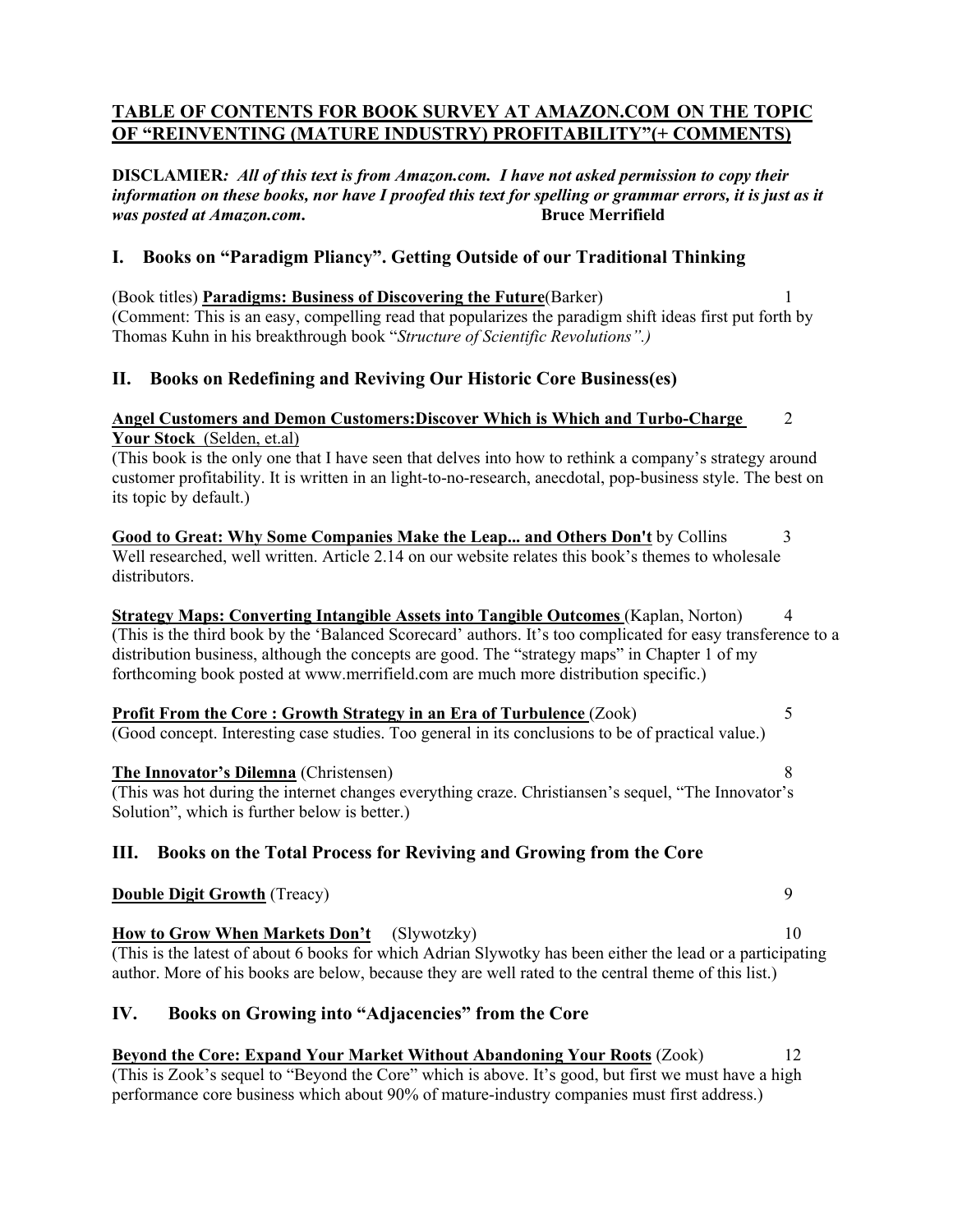| <b>Value Migration</b> (Slywotzky)                                                                                                                                                                                                                                                                                                                                                                                     | 13 |
|------------------------------------------------------------------------------------------------------------------------------------------------------------------------------------------------------------------------------------------------------------------------------------------------------------------------------------------------------------------------------------------------------------------------|----|
| The Profit Zone (Slywotzky)                                                                                                                                                                                                                                                                                                                                                                                            | 15 |
| The Future of Competition: Co-Creating Unique Value With Customers (Prahalad, et.al)                                                                                                                                                                                                                                                                                                                                   | 16 |
| How Big Ideas are Discovered and Implemented Profitably<br>V.                                                                                                                                                                                                                                                                                                                                                          |    |
| The Innovator's Solution (Christensen, et.al)                                                                                                                                                                                                                                                                                                                                                                          | 18 |
| <b>How Breakthrough's Happen: The Surprising Truth</b><br><b>About How Companies Innovate (Hargadon)</b><br>(I read this book and liked it.)                                                                                                                                                                                                                                                                           | 20 |
| What's the Big Idea?: Creating and Capitalizing on the Best<br><b>New Management Thinking (Davenport)</b><br>(For anyone who is or wants to be a key innovative leader within their business, check the notes.)                                                                                                                                                                                                        | 21 |
| <b>Profit Patterns</b><br>(This Slywotzky book and the fable version right below are unique in their way of teaching us to look at<br>lots of different profitability models, especially when we consider moving into adjacent business<br>opportunities from our core. If you can't make money on a business, it isn't really business.)                                                                              | 24 |
| <b>The Art of Profitability</b>                                                                                                                                                                                                                                                                                                                                                                                        | 25 |
| A Stake in the Outcome: Building a Culture of Ownership for<br>the Long-Term Success (Stack)<br>(I put this one in because of its great pragmatic advice, readability and its discussion of how the core<br>business did "spin-outs" to get true, new intrapreneurial energy into their adjacencies. For a lot of reasons,<br>I think that most distributors would really benefit from this diversifying methodology.) | 26 |
| <b>Leading Change and Enabling "Transition" Successfully</b><br>VI.<br>(Most businesses know how to be a lot better than they are currently doing; the problem is trying<br>to implement successful changes of even the smallest order. We all need to get a lot better at<br>turning the art of successful change into more of a repeatable science. Skimming the notes on all<br>of the books below is worthwhile.)  |    |
| <b>Leading Change</b><br>(Kotter's first book that identifies an 8 step process.)                                                                                                                                                                                                                                                                                                                                      | 27 |
| <b>The Heart of Change</b><br>(Kotter's sequel to the book above which deals with the emotional engagement of those who must<br>participate in and live with the change.)                                                                                                                                                                                                                                              | 29 |
| <b>Managing Transitions</b> (Bridges)<br>(Bridges takes Kotter's concern about the "Heart of Change" and looks at it in a far more comprehensive<br>and effective fashion. Learn the difference between external "change" and the internal "transition".)                                                                                                                                                              | 30 |
| <b>Change Without Pain: How Managers Overcome Initiative Overload, Organizational Chaos</b><br><b>And Employee Burnout</b> (Abrahamson)                                                                                                                                                                                                                                                                                | 31 |

(This book positions itself as an alternative way to change book to the ones above, but it is still more complementary rather than contradictory.)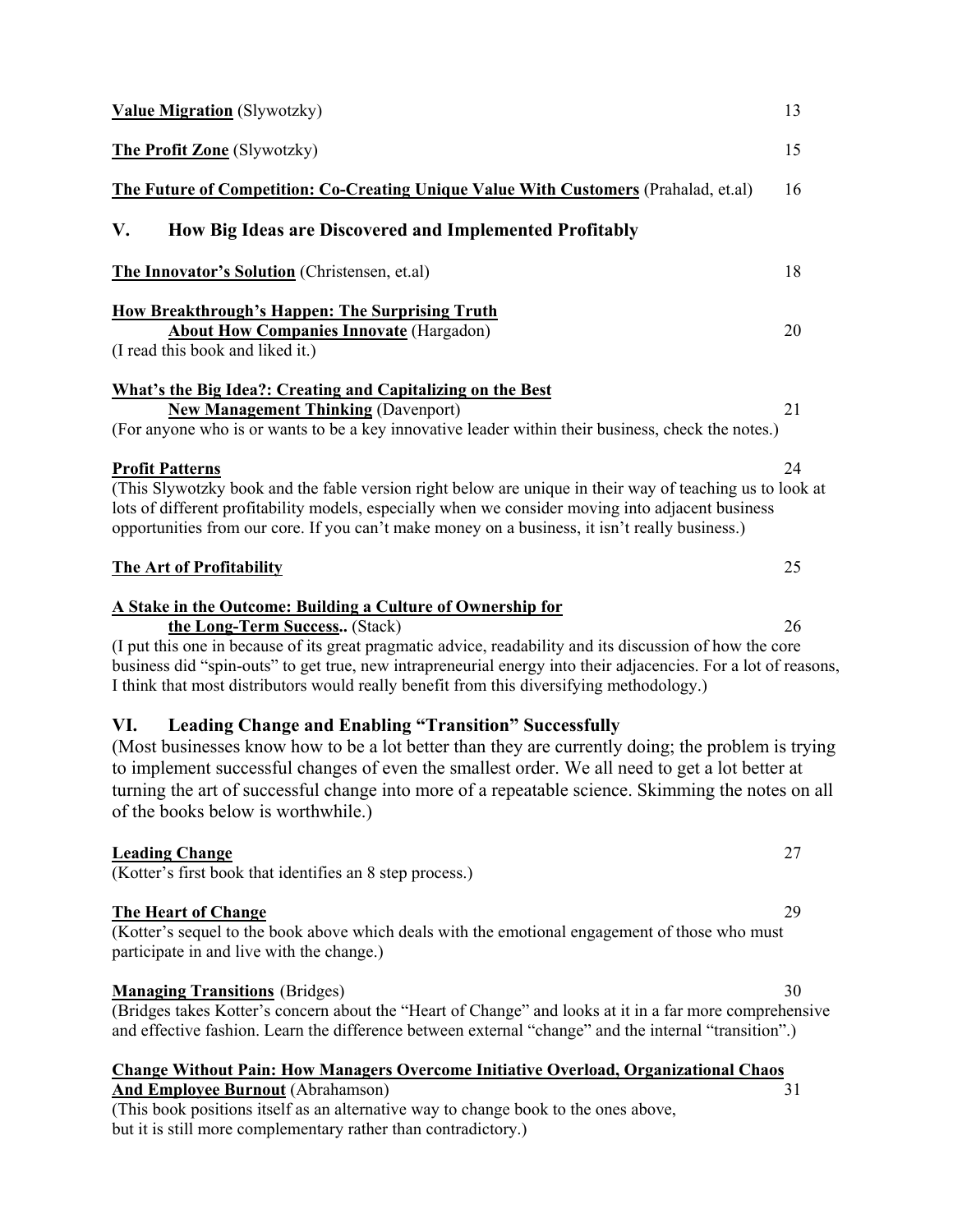# **DISCLAMIER***: All of this text is from Amazon.com. I have not asked permission to copy their information on these books, nor have I proofed this text for spelling or grammar errors, it is just as it was posted at Amazon.com.*

### **I. "Paradigm Pliancy". Getting outside of our traditional thinking**

#### **PARADIGMS; BUSINESS OF DISCOVERING THE FUTURE** by Barker

**Paperback:** 240 pages ; Dimensions (in inches): 0.60 x 8.03 x 5.28 **Publisher:** HarperBusiness; Reprint edition (May 26, 1993) **ISBN:** 0887306470

### Promo Copy:

Since it was first published, this book has become a "must read" for those who are struggling to understand what is happening and, more to the point, what will probably be happening in the global marketplace. Drucker has suggested that one of the greatest challenges for any organization is to manage the consequences and implications of a future which has already occurred. I agree. However, I also agree with Barker that it is possible to recognize what he calls a "paradigm shift": a major change of the rules and regulations that establish or define boundaries, a change which suggests that new behavior will be required within those redefined boundaries.

One of the most important concepts in the book is what Barker calls "paradigm pliancy": "the purposeful seeking out of new ways of doing things. It is an active behavior in which you challenge your paradigms [i.e. the status quo, assumptions and premises] by asking the Paradigm Shift Question: What do I believe is impossible to do in my field, but if it could be done, would fundamentally change my business?" Have you asked this question? Do you realize that one or more of your competitors may have already asked that question?

Although the book's subtitle is "The Business of Discovering the Future", the fact remains that (back to Drucker) the challenge is to identity and then measure the degree of probability of various contingencies...many of which may have already occurred or are now in process. Barker asserts that every organization must anticipate and then innovate to achieve excellence in an age during which change is the only constant. He suggests that there are five components to "strategic exploration": Understanding influences which shape our perceptions, divergent thinking which enables us to consider more than "one right answer", convergent thinking which enables us to integrate data while prioritizing choices, mapping which reveals pathways from the present to the future, and finally, imaging which (with words or drawings or models) documents what is learned during the process of exploration. This is a business "classic" which will continue to be relevant so long as leaders of organizations remain hostage to assumptions and premises which are either already obsolete now or will soon become so. What about yours?

#### Review:

For years I wondered why it is often very difficult to convince even highly-intelligent of a new fact or idea, no matter how much evidence there may be supporting the new concept. Then I read this book and learned that even intelligent people often find it difficult to hear or see evidence for anything which lies outside their current mindset -- or "paradigm." Even great scientists and astute businessmen time and again fail to see or hear compelling evidence for new concepts that lie outside their current paradigm thus, significant ideas and opportunities are lost to them. However, in the present time of rapid change, we simply cannot continue to be held back by our old paradigms. This book is essential reading for those who wish to be able to cope with the rapidly-changing present and future.

### **II. Redefine to Revive Our Historic Core Business**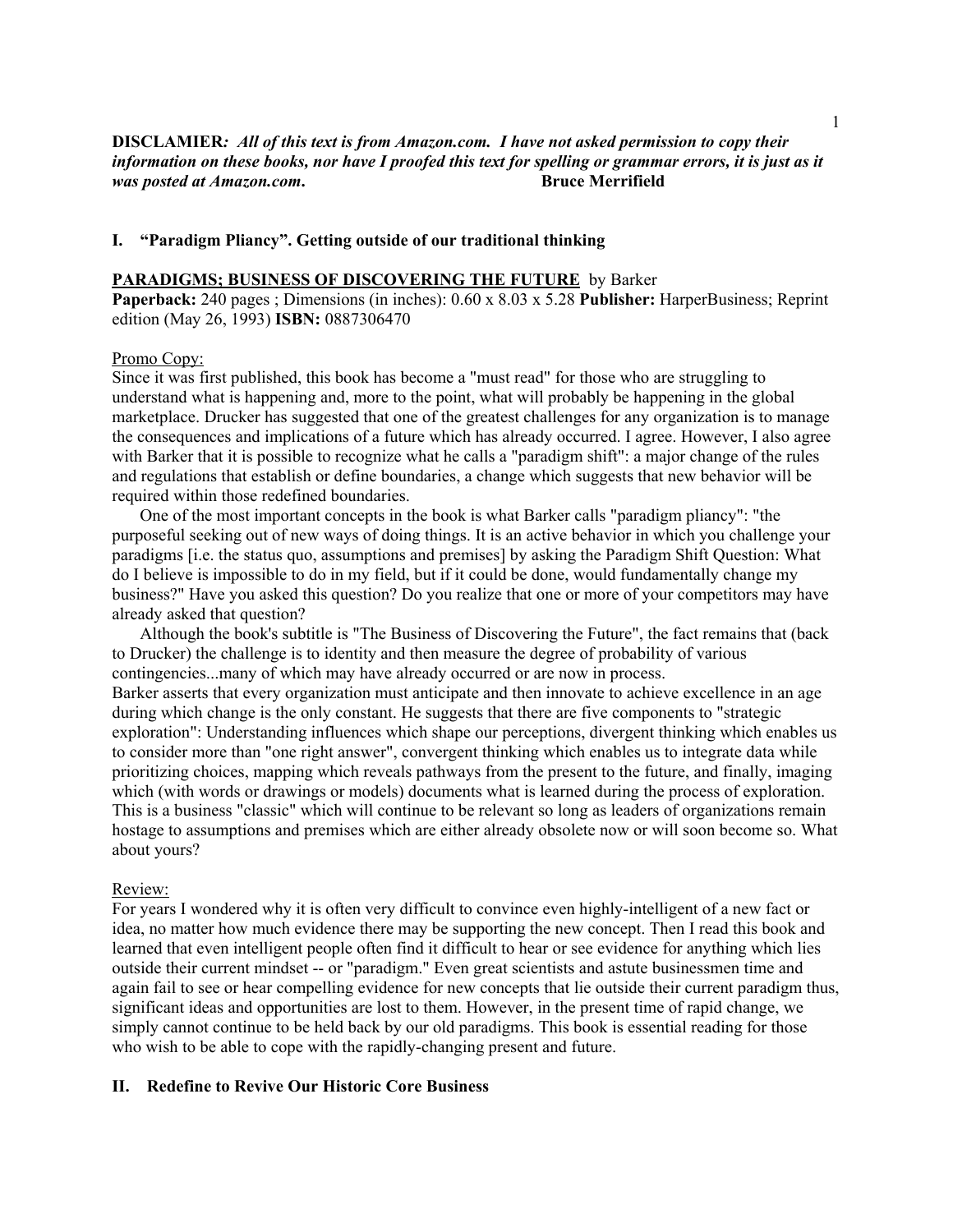# **Angel Customers and Demon Customers: Discover Which is Which and Turbo-Charge Your Stock**

by Selden, Colvin

Hardcover**:** 243 pages ; Dimensions (in inches): 0.89 x 9.32 x 6.34 **Publisher:** Portfolio; (May 22, 2003) **ISBN:** 1591840074

#### Promo Copy:

How businesses can thrive by learning which customers are creating the most profit-and which are losing them money. One of the oldest myths in business is that every customer is a valuable customer. Even in the age of high-tech data collection, many businesses don't realize that some of their customers are deeply unprofitable, and that simply doing business with them is costing them money. In many places, it's typical that the top 20 percent of customers are generating almost all the profit while the bottom 20 percent are actually destroying value. Managers are missing tremendous opportunities if they are not aware which of their customers are truly profitable and which are not. According to Larry Selden and Geoff Colvin, there is a way to fix this problem: manage your business not as a collection of products and services but as a customer portfolio. Selden and Colvin show readers how to analyze customer data to understand how you can get the most out of your most critical customer segments. The authors reveal how some companies (such as Best Buy and Fidelity Investments) have already moved in this direction, and what customer-centric strategies are likely to become widespread in the coming years. For corporate leaders, middle managers, or small business owners, this book offers a breakthrough plan to delight their best customers and drive shareowner value.

#### Review:

I believe that the reviewer who said, "this book stated the obvious and that outside of a novice business student, anyone who finds this book interesting or useful may want to consider another profession than business" has missed the point of this book...completely. The importance of this book is NOT in stating that "the customer is important … some more than others". This we all know. The importance of this book is in outlining a practical method for asserting which customers are money making ones and which are not money making ones \*\*by going at the junction of customer marketing and customer finance\*\*. It is by offering a practical way to relate the two perspectives (the qualitative and the quantitative one) that this book was useful to me.

The key thing I learned from this book is the introduction of detailed customer-finance reasoning to evaluate clients. I also was greatly inspired by their concept of CUSTOMER DEAVERAGING. I often see a company that thinks in terms of their "average customers" and thereby miss any valuable  $\&$ actionable insight on how to relate to their customers in a way that is both more profitable and more meaningful (from both the customer and the client perspective). For companies who are like that, I think this is a GREAT book that uncovers what needs to be done in both a practical and theoretically sound way.

I can testify that having applied a big part of the framework of this book to solve one strategy problem for one of my European clients. We did uncover some really devious customers (50% of their client acquisition was focusing on customers from which there will never be enough money generated to cover the initial customer acquisition expense) and some really angel ones (25% of their customer acqusition was focused on clients that represents 65% of their actual profit). We were also able to do some detailed financial modeling to discover, in their specific case, where they should refocus their attention on the angel customers and probably completely change their business model and value proposition for dealing with their demon ones.

If I had one critic it would be on the part that is relating customer oriented strategy and the stock valuation. This is treated without enough precision.

Having said that, I can also state the customer business I was speaking about is a recurrent one and that the benefit of acquiring an angel customer goes well beyond the financial revenue derived from them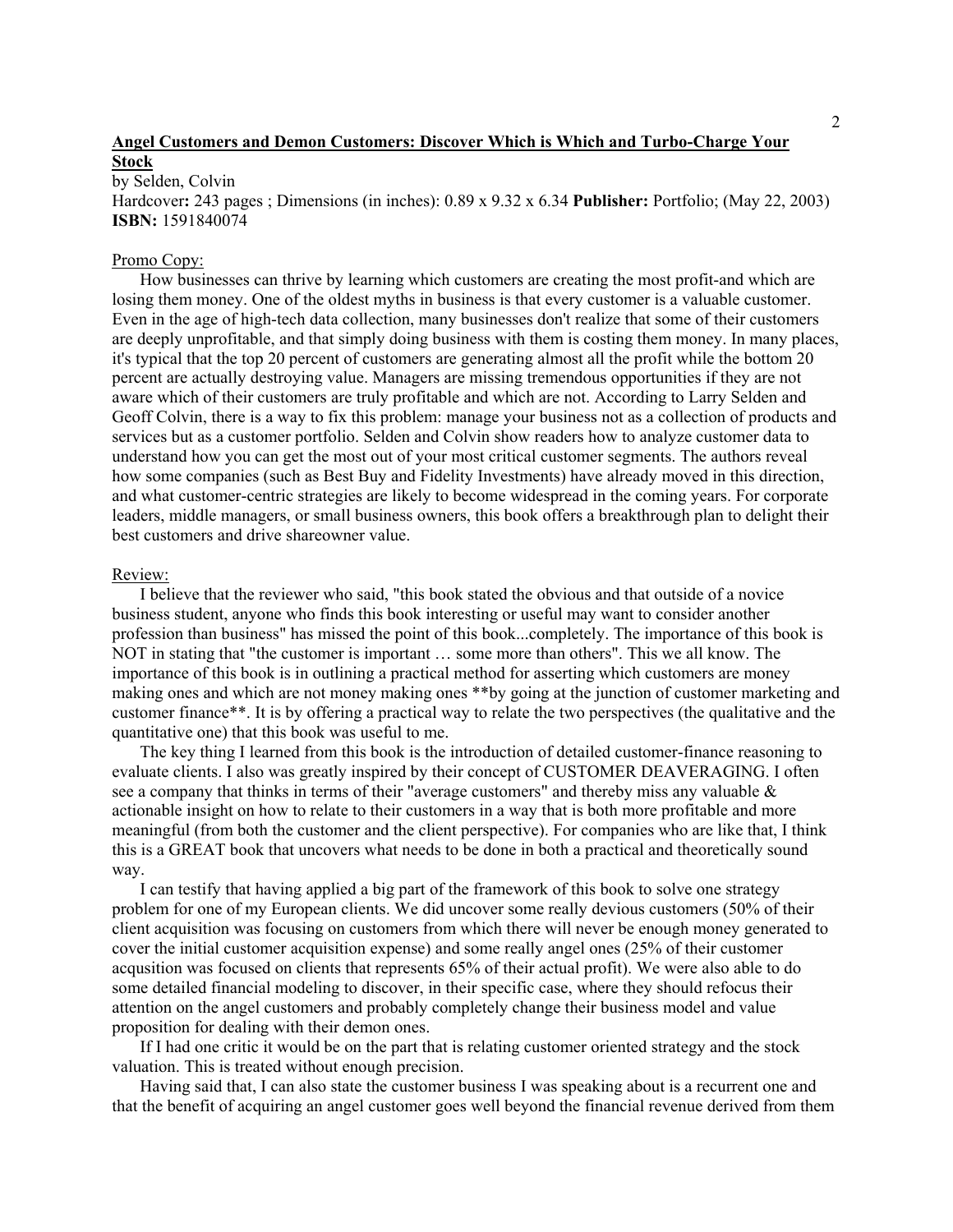in the first year. So, beyond the immediate profit improvements that are likely to result from their refocusing on the right customers this year, I anticipate this company to achieve a surge of their financial results in the following years. (This hopefully will ultimately also find a reflection in their stock price.)

**\_\_\_\_\_\_\_\_\_\_\_\_\_\_\_\_\_\_\_\_\_\_\_\_\_\_\_\_\_\_\_\_\_\_\_\_\_\_\_\_\_\_\_\_\_\_\_\_\_\_\_\_\_\_\_\_\_\_\_\_\_\_\_\_\_\_\_\_\_\_\_\_\_\_\_\_\_\_\_\_\_\_\_\_**

## **Good to Great: Why Some Companies Make the Leap... and Others Don't** by Collins

**Hardcover:** 320 pages; Dimensions (in inches): 1.05 x 9.62 x 6.46 **Publisher:** HarperCollins; 1st edition (October 16, 2001) **ISBN:** 0066620996

### Promo Copy:

### **The Challenge**

*Built to Last,* the defining management study of the nineties, showed how great companies triumph over time and how long-term sustained performance can be engineered into the DNA of an enterprise from the very beginning.

But what about the company that is not born with great DNA? How can good companies, mediocre companies, even bad companies achieve enduring greatness?

### **The Study**

For years, this question preyed on the mind of Jim Collins. Are there companies that defy gravity and convert long-term mediocrity or worse into long-term superiority? And if so, what are the universal distinguishing characteristics that cause a company to go from good to great?

### **The Standards**

Using tough benchmarks, Collins and his research team identified a set of elite companies that made the leap to great results and sustained those results for at least fifteen years. How great? After the leap, the good-to-great companies generated cumulative stock returns that beat the general stock market by an average of seven times in fifteen years, better than twice the results delivered by a composite index of the world's greatest companies, including Coca-Cola, Intel, General Electric, and Merck.

#### **The Comparisons**

The research team contrasted the good-to-great companies with a carefully selected set of comparison companies that failed to make the leap from good to great. What was different? Why did one set of companies become truly great performers while the other set remained only good?

Over five years, the team analyzed the histories of all twenty-eight companies in the study. After sifting through mountains of data and thousands of pages of interviews, Collins and his crew discovered the key determinants of greatness -- why some companies make the leap and others don't.

### **The Findings**

The findings of the Good to Great study will surprise many readers and shed light on virtually every area of management strategy and practice. The findings include:

**Level 5 Leaders:** The research team was shocked to discover the type of leadership required to achieve greatness. **The Hedgehog Concept** (Simplicity within the Three Circles): To go from good to great requires transcending the curse of competence. **A Culture of Discipline:** When you combine a culture of discipline with an ethic of entrepreneurship, you get the magical alchemy of great results. Technology Accelerators: Good-to-great companies think differently about the role of technology. **The Flywheel and the Doom Loop:** Those who launch radical change programs and wrenching restructurings will almost certainly fail to make the leap.

"Some of the key concepts discerned in the study," comments Jim Collins, "fly in the face of our modern business culture and will, quite frankly, upset some people."

Perhaps, but who can afford to ignore these findings?

### Review:

I've been something of a connoisseur of business books for over 20 years, going back to Drucker and Porter, but this is beyond a doubt one of the best I've ever encountered. What distinguishes it first and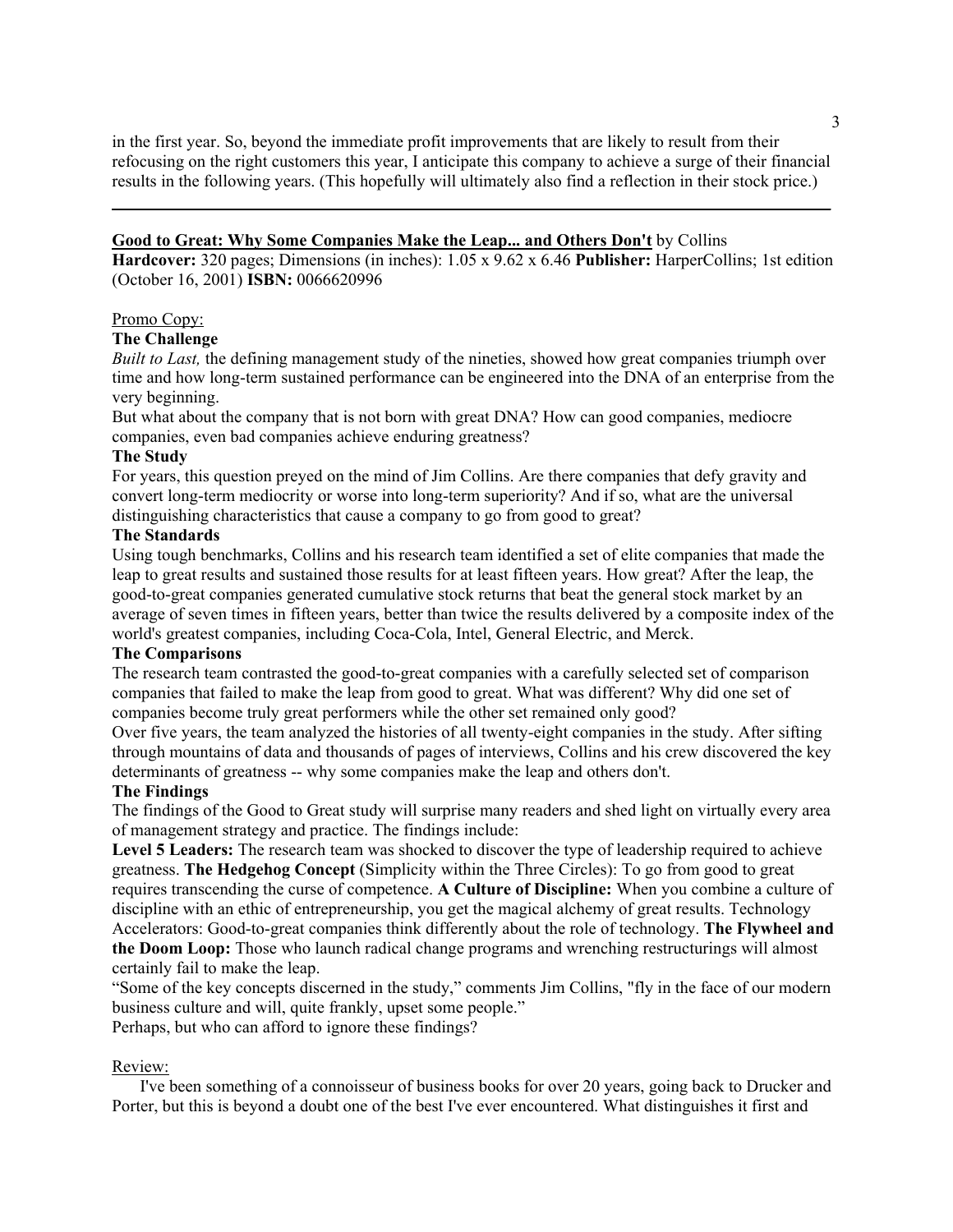foremost is the sheer rigor of the research that went into it. Many popular business books are long on ideas and supporting anecdotes, but short on clinical research. This one is firmly grounded in exhaustive study and real numbers. In fact, Collins mentions that a professional statistician who reviewed his methodology stated categorically that the likelihood of any of his key findings being purely coincidental was 1 in 1.7MM! Yet it doesn't read like a dry, clinical report at all. It's simply an extraordinarily lucid investigation of what allows a few companies to become great when so many of their peers remain just good. And frankly, I don't care how busy an executive is - from the CEO down - the only excuse for not reading this book is a latent fear that he or she may not have the goods to take a company to "great". Mr. Collins simply lays out a path too clear to be ignored that should guide the thinking of any business leader whether his or her company is large or small, not-for-profit or profit obsessed. It's a great book. (And the perfect gift for any Board member or senior Executive currently wrestling with how to turn in strong results and not run afoul of Sarbanes-Oxley.)

**Strategy Maps: Converting Intangible Assets into Tangible Outcomes** by Kaplan and Norton **Hardcover:** 324 pages; Dimensions (in inches): 1.58 x 9.58 x 6.12 **Publisher:** Harvard Business School Press; (February 2, 2004) **ISBN:** 1591391342

 $\mathcal{L}_\mathcal{L} = \mathcal{L}_\mathcal{L} = \mathcal{L}_\mathcal{L} = \mathcal{L}_\mathcal{L} = \mathcal{L}_\mathcal{L} = \mathcal{L}_\mathcal{L} = \mathcal{L}_\mathcal{L} = \mathcal{L}_\mathcal{L} = \mathcal{L}_\mathcal{L} = \mathcal{L}_\mathcal{L} = \mathcal{L}_\mathcal{L} = \mathcal{L}_\mathcal{L} = \mathcal{L}_\mathcal{L} = \mathcal{L}_\mathcal{L} = \mathcal{L}_\mathcal{L} = \mathcal{L}_\mathcal{L} = \mathcal{L}_\mathcal{L}$ 

#### Promo Copy:

More than a decade ago, Robert S. Kaplan and David P. Norton introduced the Balanced Scorecard, a revolutionary performance measurement system that allowed organizations to quantify intangible assets such as people, information, and customer relationships. Then, in *The Strategy-Focused Organization*, Kaplan and Norton showed how organizations achieved breakthrough performance with a management system that put the Balanced Scorecard into action.

Now, using their ongoing research with hundreds of Balanced Scorecard adopters across the globe, the authors have created a powerful new tool-the "strategy map"-that enables companies to describe the links between intangible assets and value creation with a clarity and precision never before possible. Kaplan and Norton argue that the most critical aspect of strategy-implementing it in a way that ensures sustained value creation-depends on managing four key internal processes: operations, customer relationships, innovation, and regulatory and social processes. The authors show how companies can use strategy maps to link those processes to desired outcomes; evaluate, measure, and improve the processes most critical to success; and target investments in human, informational, and organizational capital. Providing a visual epiphany for executives everywhere who can't figure out why their strategy isn't working, *Strategy Maps* is a blueprint any organization can follow to align processes, people, and information technology for superior performance.

#### Review:

Kaplan and Norton co-authored an article which was published in the Harvard Business Review (January/February 1993). In it they introduce an exciting new concept: the balanced scorecard. They have since published three books: this one, preceded by The Balanced Scorecard: Translating Strategy into Action (1996) and The Strategy-Focused Organization: How Balanced Scorecard Companies Thrive in the New Business Environment (2000). Here's some background on the two books before we shift our attention to Strategy Maps.

In The Balanced Scorecard, as Kaplan and Norton explain in their Preface, "the Balanced Scorecard evolved from an improved measurement system to an improved management system." The distinction is critically important to understanding this book. Senior executives in various companies have used the Balanced Scorecard as the central organizing framework for important managerial processes such as individual and team goal setting, compensation, resource allocation, budgeting and planning, and strategic feedback and learning. When writing this book, it was the authors' hope that the observations they share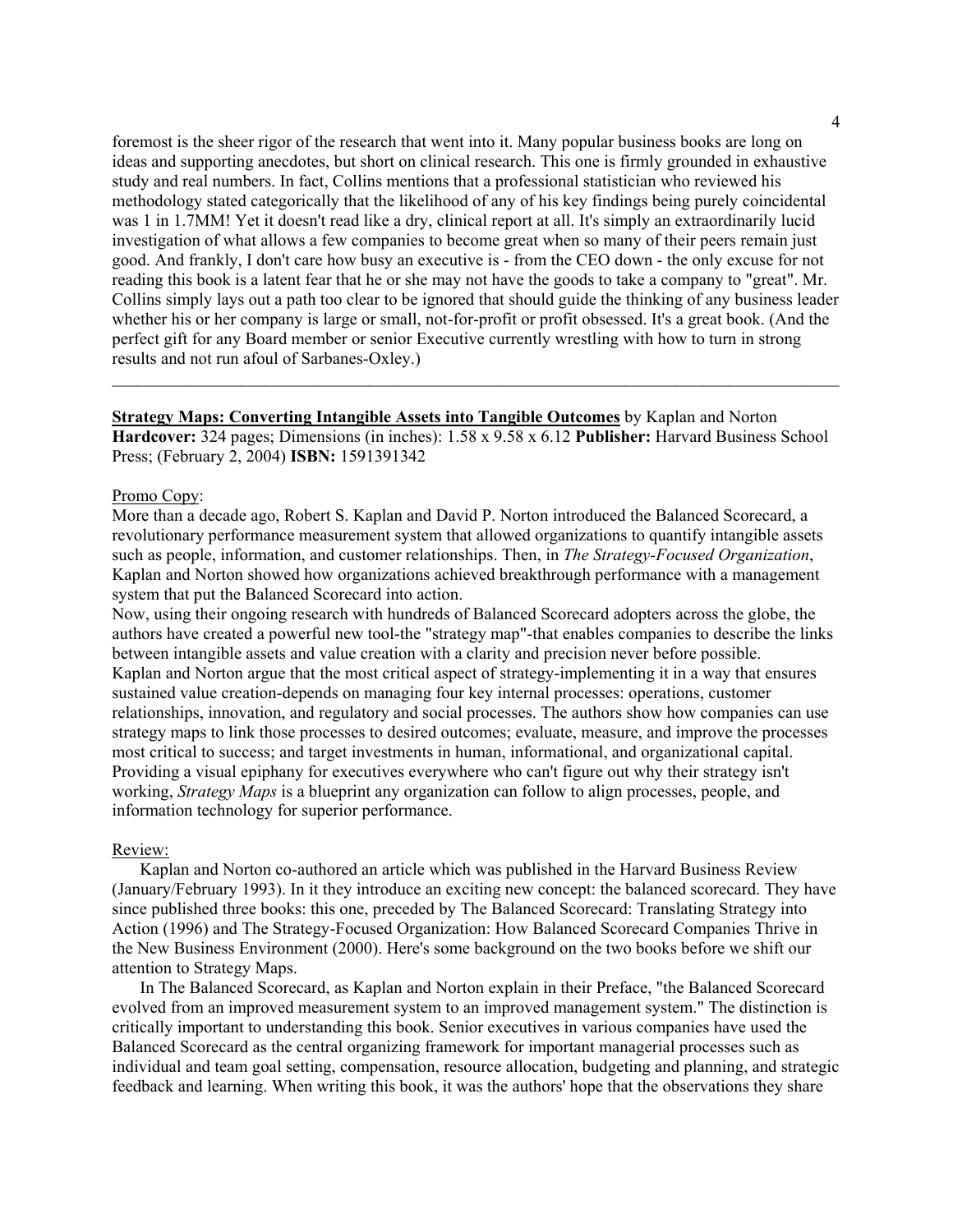would help more executives to launch and implement Balanced Scorecard programs in their organizations.

Then in The Strategy-Focused Organization, Kaplan and Norton note that, according to an abundance of research data, only 5% of the workforce understand their company's strategy, that only 25% of managers have incentives linked to strategy, that 60% of organizations don't link budgets to strategy, and 85% of executive teams spend less than one hour per month discussing strategy. These and other research findings help to explain why Kaplan and Norton believe so strongly in the power of the Balanced Scorecard. As they suggest, it provides "the central organizing framework for important managerial processes such as individual and team goal setting, compensation, resource allocation, budgeting and planning, and strategic feedback and learning." After rigorous and extensive research of their own, obtained while working closely with several dozen different organizations, Kaplan and Norton observed five common principles of a Strategy-Focused Organization:

- 1. Translate the strategy to operational terms
- 2. Align the organization to the strategy
- 3. Make strategy everyone's job
- 4. Make strategy a continual process
- 5. Mobilize change through executive leadership

The first four principles focus on the Balanced Scorecard tool, framework, and supporting resources; the importance of the fifth principle is self-evident. "With a Balanced Scorecard that tells the story of the strategy, we now have a reliable foundation for the design of a management system to create Strategy-Focused Organizations." Those who have not as yet read The Balanced Scorecard and/or The Strategy-Focused Organization are strongly urged to do so. Brief comments about them in commentaries such as these merely indicate the nature and extent of the brilliant thinking which Kaplan and Norton provide in each.

What we have in Strategy Maps are two separate but related components: Further development and refinement of core concepts introduced in the earlier two books, and, a rigorous examination of new ideas and new applications by which to convert intangible assets into tangible outcomes. In the Introduction, Kaplan and Norton explain that their direct involvement with more than 300 organizations provided them with an extensive database of strategies, strategy maps, and balanced scorecards. This abundance of material has revealed a number of strategies and tactics by which literally any organization (regardless of size or nature) can create and then increase value. The strategies and tactics are embraced within three targeted approaches for aligning intangible assets to strategy:

- "1. Strategic job families that align human capital to the strategic themes
- 2. The strategic IT portfolio that aligns information capital to the strategic themes
- 3. An organization change agenda that integrates and aligns organizational capital for continued learning and improvement in the strategic themes."

Kaplan and Norton carefully organize their material within five Parts. I presume to suggest that Part I be read and then re-read before proceeding to Value-Creating Processes, Intangible Assets, and Building Strategies and Strategy Maps. Part Five provides a number of case files generated by private-sector, public-sector, and nonprofit organizations. In fact, I strongly suggest that Chapter 2 be re-read several times because it offers an invaluable primer on strategy maps. When reading and then re-reading Chapter 2, be sure to check back on Figure 1-2 (Page 8) and Figure 1-3 (Page 11) in the Introduction. One word of caution from Kaplan and Norton: "It is important (if not imperative) to describe an organization's strategy with word statements of strategic objectives in the four linked perspectives BEFORE turning to measurements. Many organizations building BSCs attempt to go directly from somewhat vague strategy statements to measures without this step, and often omit critical aspects of the strategy or else select from measures that are already available, rather than selecting measures that quantify their strategic objectives."

This is a much longer review than I usually compose because I am convinced that only what is measurable is manageable. Also because, after extensive prior experience helping corporate clients with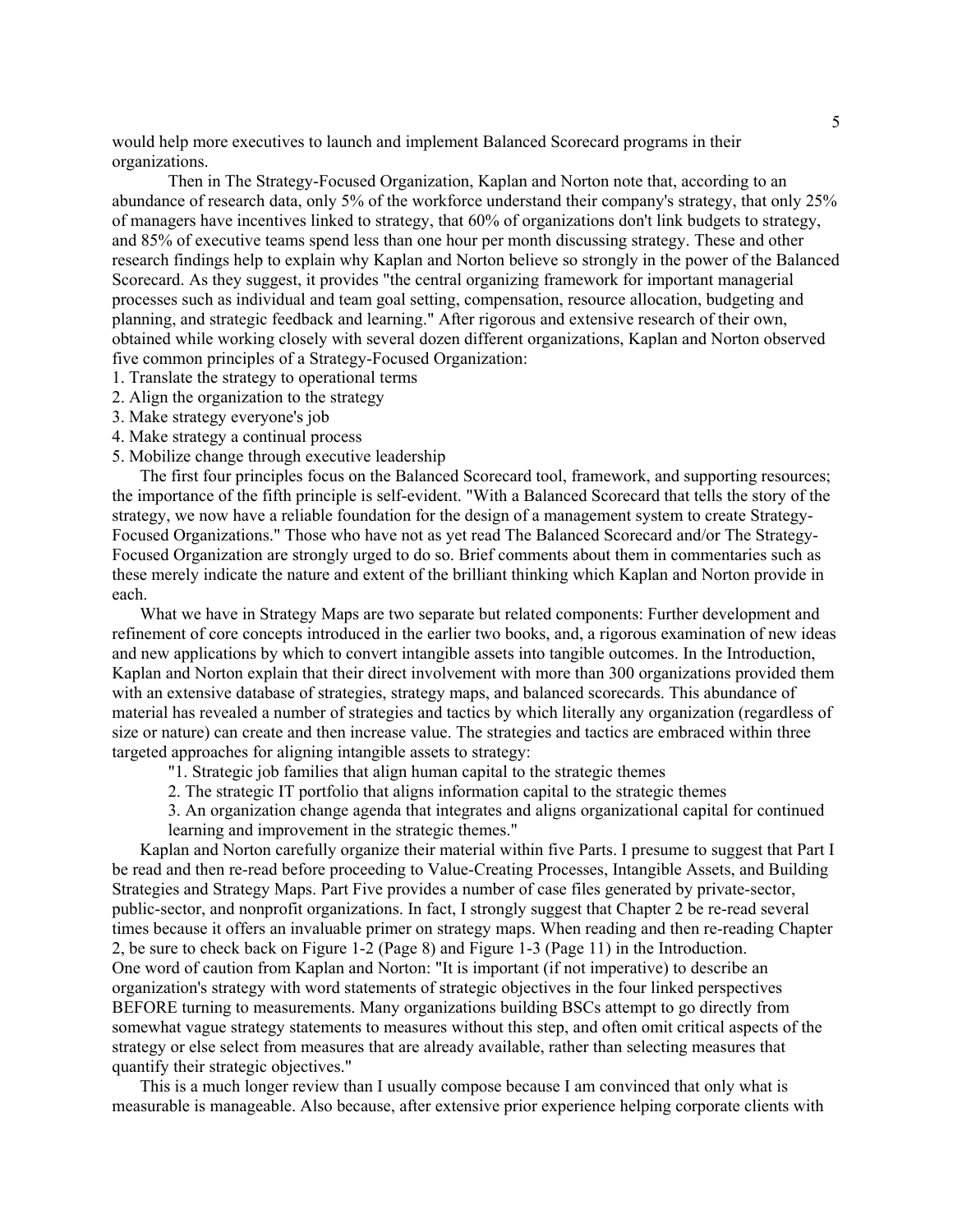formulating process maps of various kinds, I am convinced that organizational "journeys" to increased sales, profits, and value need maps by which to reach those destinations just as those who drive vehicles do when seeking their own destinations. One of the greatest benefits of strategy maps is that the process by which they are devised helps to ensure that the most appropriate destination is identified. Think of Kaplan and Norton as travel agents and cartographers, to be sure, but also as consultants whose services you can retain merely by purchasing their three books, then by absorbing and digesting the information and counsel those three books provide. For many decision-makers in all manner of organizations, Strategy Maps may well prove to be the most valuable business book they ever read.

### **Profit From the Core: Growth Strategy in an Era of Turbulence** by Zook, et.al

**Hardcover:** 194 pages; Dimensions (in inches): 0.83 x 9.51 x 6.37 **Publisher:** Harvard Business School Press; (February 2001) **ISBN:** 1578512301

**\_\_\_\_\_\_\_\_\_\_\_\_\_\_\_\_\_\_\_\_\_\_\_\_\_\_\_\_\_\_\_\_\_\_\_\_\_\_\_\_\_\_\_\_\_\_\_\_\_\_\_\_\_\_\_\_\_\_\_\_\_\_\_\_\_\_\_\_\_\_\_\_\_\_\_\_\_\_\_\_\_\_\_\_\_**

### Promo Copy:

Spawned by a 10-year study of 2,000 firms conducted at Bain & Company, a global consultancy specializing in business strategy, *Profit from the Core* is based on the fundamental but oft-ignored maxim that prolonged corporate growth is most profitably achieved by concentrating on a single core business. To help companies identify this true essence, narrow their focus accordingly, and move forward in a manner that builds upon existing structure, Bain director Chris Zook and former Bain director James Allen present "a set of practical and proven principles, diagnostic tests, and questions for management teams to use as tools for reexamining or revising their strategies in search of the next wave of profitable growth." Bolstering their argument with real-world examples--including companies such as Disney, which succeeded by taking this approach, and Bausch & Lomb, which faltered by eschewing it--the authors show how to effectively uncover true corporate strengths, elevate them to realize their potential, identify related new businesses that could be successfully added, and even completely redefine a core when confronted with factors forcing such action. (For example: they offer a step-by-step method for mapping "adjacent opportunities" that may prove complementary, ranking them according to potential, and developing strategies to further evaluate and ultimately implement them.) The result is recommended for anyone tired of the management theory du jour who seeks a proven way to propel their company into the future. --*Howard Rothman*

### Review:

Chris Zook thinks it's time for corporate leaders to get a big fat reality check on their dreams of continual, double-digit growth. He argues that the mindset that has developed around growth projections is totally unrealistic for most companies -- even considering the past decade of strong, economic expansion -- and he has numbers to prove it.

After examining the performance of close to 2,000 companies between 1988 and 1998, Mr. Zook found that only one in eight, or 13 per cent, managed to meet even modest growth targets.

If you don't understand and protect your core, you can't possibly select the right growth initiatives. If you select wrong, you face a double-whammy of wasting resources and leaving the true core undefended. This happens to start-ups and large corporations, to the weak and even more to the strong. Looking at the odds, it is probably happening to your business.

### Review-2:

This book shows all of the weaknesses of a data-heavy backward look at business. It describes the outlines of what has happened, but is very light on insights into what the lessons of that experience are. The book's key conclusions will be very reassuring to those who are not inclined to look very far away from where they are today. The book is "a call back to the basics." "The better performing of your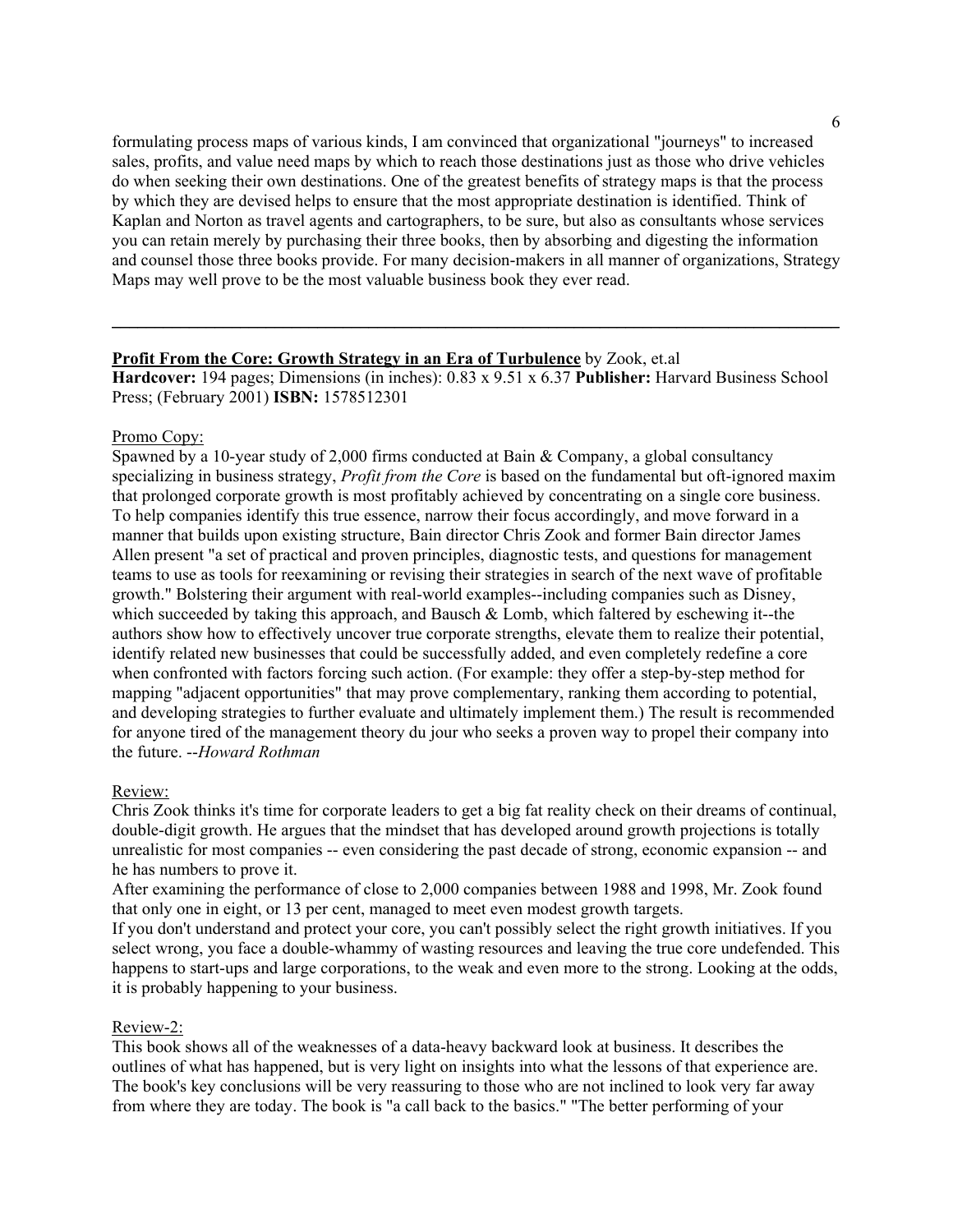business units are likely to be those operating the furthest below their full potential." "The stronger your core business, the more opportunities . . . to move into profitable adjacencies and to lose focus." "The management team . . . most successful in building a strong core business . . . and benefited from adjacencies are . . . most vulnerable." "All organizations inhibit growth." "From focus comes growth; by narrowing scope one creates expansion."

As you can see, the apparent meaning of the words makes little surface sense. The buggy whip manufacturer should narrow focus to grow faster, perhaps by just focusing on one type of buggy ship. The problem just described relates to a slippery concept of what your core is. You are to consider your most:

- potentially profitable, franchise customers (what does that mean?)

- differentiated and strategic capabilities

- critical product offering (what if you offer services?)

- important channels (what if you don't sell through channels?)

- other critical strategic advantages {such as?).

Then, you have a lot of questions to answer about these areas, and then you will know what your core is. It was opaque to me. But I do know from reading the book that Enterprise Rent-a-Car's core is renting to people with car insurance after accidents.

The problem is then described through a metaphor to the fact that Alexander the Great's empire did not last under one person after he died. I'm not quite sure why that metaphor applies. Alexander the Great got wonderful results from his empire for almost all of the time while he was alive. That seems like a success example. Isn't that the General Electric problem? No one describes General Electric as having been a big failure for the last 20 years.

Then we get into a discussion of industry turbulence. The authors cite Arie de Geus (The Living Company) as saying that companies will have to redefine their core quite often. Charles Schwab says you have to do it in their business every year. But, there wasn't much here to tell me how to redefine my core (if I knew what it was).

If you are like me, you're more confused now. Southwest Airlines seems to be doing about the same things now that made it successful for the last 30 years now. Why doesn't it have to redefine its core? Isn't the airline industry turbulent? Dell Computer has been redefining its core like crazy (adding servers and storage for the same corporate customers), operates its business very effectively, and is having a horrible time.

What I suspect is happening in this book is that the authors got too hung up on the idea that success has to be the combination of high revenue growth, high profit growth, and high stock price growth. That pretty much focuses you into newer, technology businesses.

But what if you just ran your business a lot better than your competitors? Isn't that success? Those cases are excluded here. I guess those companies didn't narrow their focus enough to grow rapidly. Shame on Nucor! I thought they were successful.

The main value of this book would be for arguing against a large, "bet the company" unrelated acquisition into a weak business. If your company or business isn't overly distracted by running off in all sorts of different directions, I suggest you skip this book.

After you finish reading the book (or the review, if you do skip the book), I suggest that you think about places where historical statistics can be very misleading. Take the level of the NASDAQ. Is it crashing now or is it pausing in a tremendous bull market? You can use historical data to make either point. Be cautious when people tell you what to do based on best fitting the most recent experience. What connection does that have to the future?

Do you believe that if a coin comes up heads six times in a row (and is a fair coin), that it is more likely to come up heads or tails this time? If you believe that, you'll love this book!

Make profits by outperforming competitors in efficiently and effectively serving customers! I suggest reading The Loyalty Effect or The Living Company instead, either of which can help you achieve that beneficial result.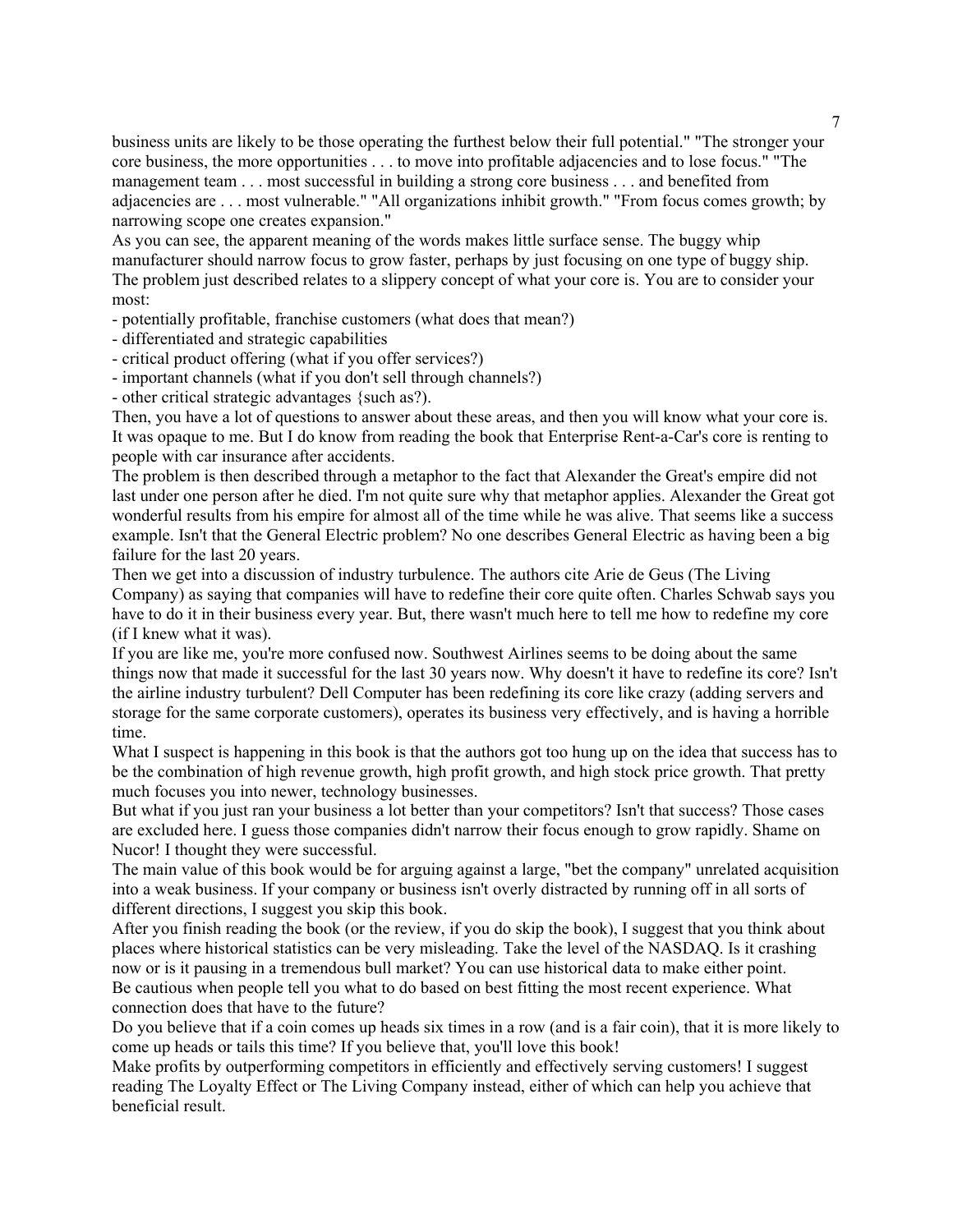### **The Innovator's Dilemma** by Christiansen

**Paperback:** 320 pages; Dimensions (in inches): 0.82 x 8.04 x 5.32 **Publisher:** HarperBusiness; (January 7, 2003) **ISBN:** 0060521996

**\_\_\_\_\_\_\_\_\_\_\_\_\_\_\_\_\_\_\_\_\_\_\_\_\_\_\_\_\_\_\_\_\_\_\_\_\_\_\_\_\_\_\_\_\_\_\_\_\_\_\_\_\_\_\_\_\_\_\_\_\_\_\_\_\_\_\_\_\_\_\_\_\_\_\_\_\_\_\_\_\_\_\_**

#### Promo Copy:

In this revolutionary bestseller, Harvard professor Clayton M. Christensen says outstanding companies can do everything right and still lose their market leadership, or worse, disappear completely. And he not only proves what he says, he tells others how to avoid a similar fate.

Focusing on "disruptive technology" of the Honda Supercub, Intel's 8088 processor, and the hydraulic excavator, Christensen shows why most companies miss "the next great wave." Whether in electronics or retailing, a successful company with established products will get pushed aside unless managers know when to abandon traditional business practices. Using the lessons of successes and failures from leading companies, *The Innovator's Dilemma* presents a set of rules for capitalizing on the phenomenon of disruptive innovation.

#### Review:

This is one of the most insightful books on business that I have ever read. It explains a very important concept - how radically new (disruptive) technologies can dislodge existing well-established (sustaining) technologies and in the process beat market leaders at their own game. First a brief explanation of the nature of disruptive technologies and how different they are from sustaining technologies. Then comes the inability of established firms to pursue these technologies due to "resource dependence". Excellent managers fail miserably when confronted by these disruptive forces. The conventional processes of being extremely customer focussed, profit driven and rational decision making for technology selection are the soft spots that eventually lead to the demise of these firms when attacked by disruptive products. Disruptive technologies initially offer products that perform slightly lower on a given parameter but are typically smaller, have lower unit costs and more convenient to use. Mainstream users initially reject these products due to lower performance. Hence disruptive products soon find small niches for themselves in totally new markets (value networks) where they are appropriate for use. Due to this adoption and growth in volumes in these segments the technology trajectory begins to move upwards intersecting and invading the territory of the conventional market from below. Incumbents ignore the threat even at this stage and before they realize their folly, they are soon filing for Chapter 11. Large companies ignore small markets (markets for disruptive technologies are initially small) and look for growth in established markets (markets for disruptive technologies are not initially known at all). Executives of large companies are reluctant to take on challenges in small and unknown terrain since they are always trained to "think big".

The hypothesis is explained very clearly using the disk drive industry (I would like to use the term " high clock speed" industry) and extended to industries as diverse as steel, escavators, retail and pharmaceuticals.

The case study on automobile industry is frightening for those serving the sustaining gasoline segment. Yesterday evening I was struggling through the chaotic New Year eve traffic at 6: 30 PM in Bangalore, India to reach home early in my 1.3 liter mid segment petrol engine car. While I was virtually trapped in the chaos, I observed a cute small battery powered car navigate effortlessly through the gaps and finally was far ahead of the crowd. What next? I decided to revisit this book.

### **III. Books on the Total Process for Reviving the Core and Growing From It**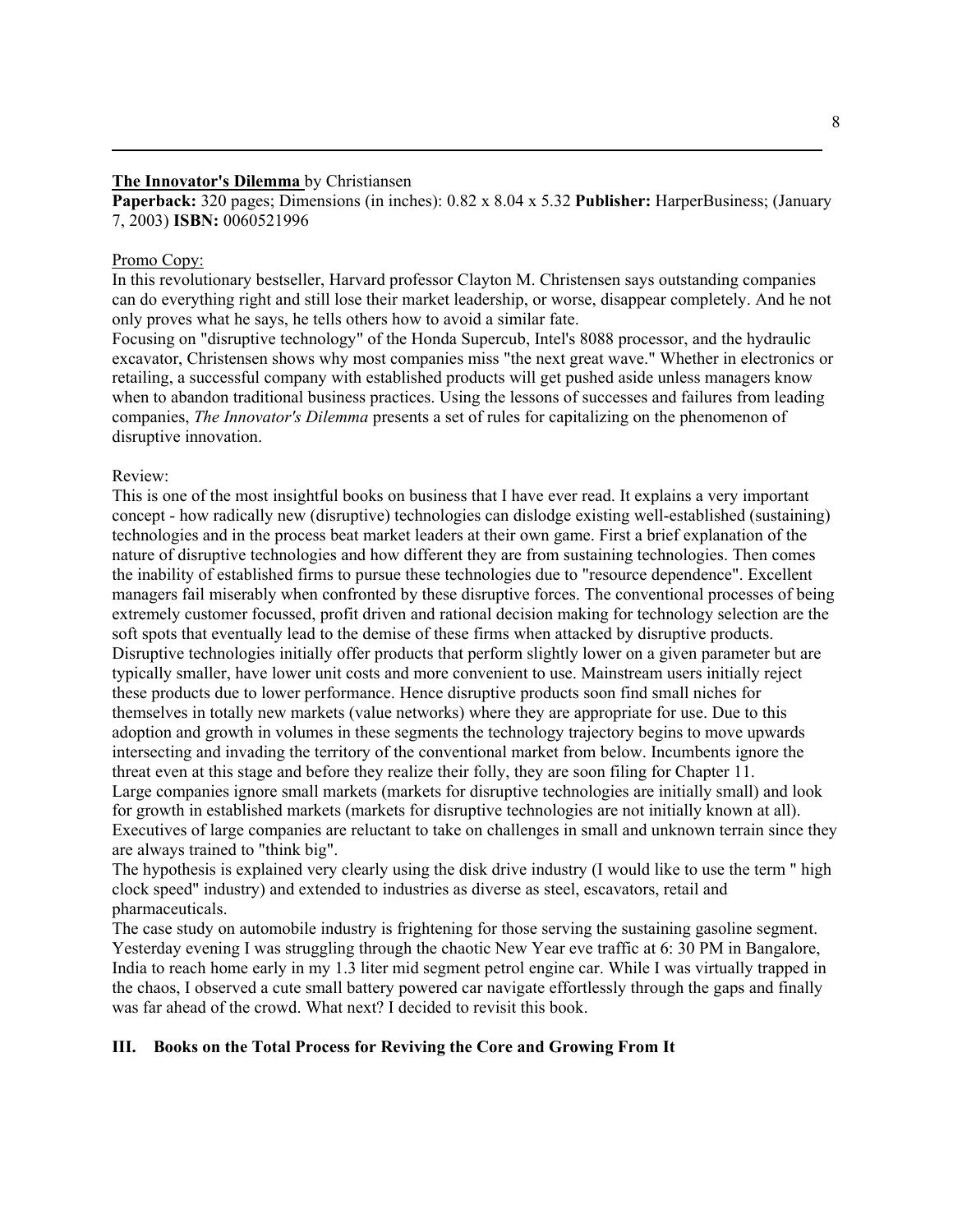# **DOUBLE DIGIT GROWTH**: by Michael Treacy

**Hardcover:** 224 pages; Dimensions (in inches): 1.04 x 9.32 x 6.53 **Publisher:** Portfolio; (August 21, 2003)

### Promo Copy:

After Michael Treacy finished writing his bestseller, *The Discipline of Market Leaders*, he continued to track the companies profiled to answer one major question: how do market-leading companies foster growth? In *Double-Digit Growth: How Great Companies Achieve It—No Matter What* the MIT Management Professor addresses this problem with a five-part portfolio of management disciplines. He offers case studies of well known and little-known companies that have achieved growth year after year based on this diversified approach.

His first three disciplines--"keep the growth you have already earned," "take business from your competitors," and "show up where the growth is going to happen"--may seem obvious, and even beyond the control of the average executive. But Treacy provides frameworks for applying each as business practice, not just wishful thinking. His fourth and fifth disciplines, "invade adjacent markets" and "invest in new lines of business," are perhaps the most controversial. Here, though, he is not advising rampant conglomeration. Rather, he stresses the need for acquisitions and expansions made based on reliable data predicting long-term growth with risk spread over diversified investments.

Treacy is not presenting a step-by-step formula for success. Through his quick, readable prose he offers instead a course in mental re-training for executives. A management team must construct tools for tracking and measuring its success against each of the five growth disciplines, and it must build a corporate culture that instills growth as a core goal. While he offers no guarantees, his arguments are compelling, and the nuanced management strategies he suggests seem a plausible base for attaining predictable growth. *--Patrick O'Kelley*

### Review:

As with The Discipline of Market Leaders, Mr. Treacy looks at a few successful companies that have met his targets in the past (Johnson Controls, Mohawk Industries, Paychex, Biomet, Oshkosh Truck and Dell) and extrapolates what they did into a few simple lessons. The strategic lessons are:

1) Spread your risk by pursuing many growth initiatives

2) Take on small growth challenges so you don't become overwhelmed by the size of the task

3) Use a variety of strategies involving organic growth and acquisitions, as appropriate to grow

4) Be committed to providing superior value

5) Develop your management to handle growth opportunities before tackling more opportunities

6) Make growth a central focus of your management processes (using Balanced Scorecard-like measures).

To implement these six strategic perspectives, he counsels that each company should focus on five management disciplines:

a) Reduce customer turnover

b) Take business from competitors

c) Emphasize those areas in your industry that are growing fastest

d) Invade adjacent markets where you can bring important advantages to bear

e) Invest in new lines of business

The heart of the book is devoted to these five disciplines. Each receives a chapter that talks about the difficulties involved and how to over come those difficulties. I thought that the book's advice was most practical and interesting when it talked about the disciplines.

If I look back to when I was first learning about strategy, I think that every article or book I read talked about the last four disciplines . . . but omitted the first. In fact, the best chapter in the book is on the first discipline, especially in debunking those who advocate that you can build loyalty in customers with any method other than making your value proposition be terrific.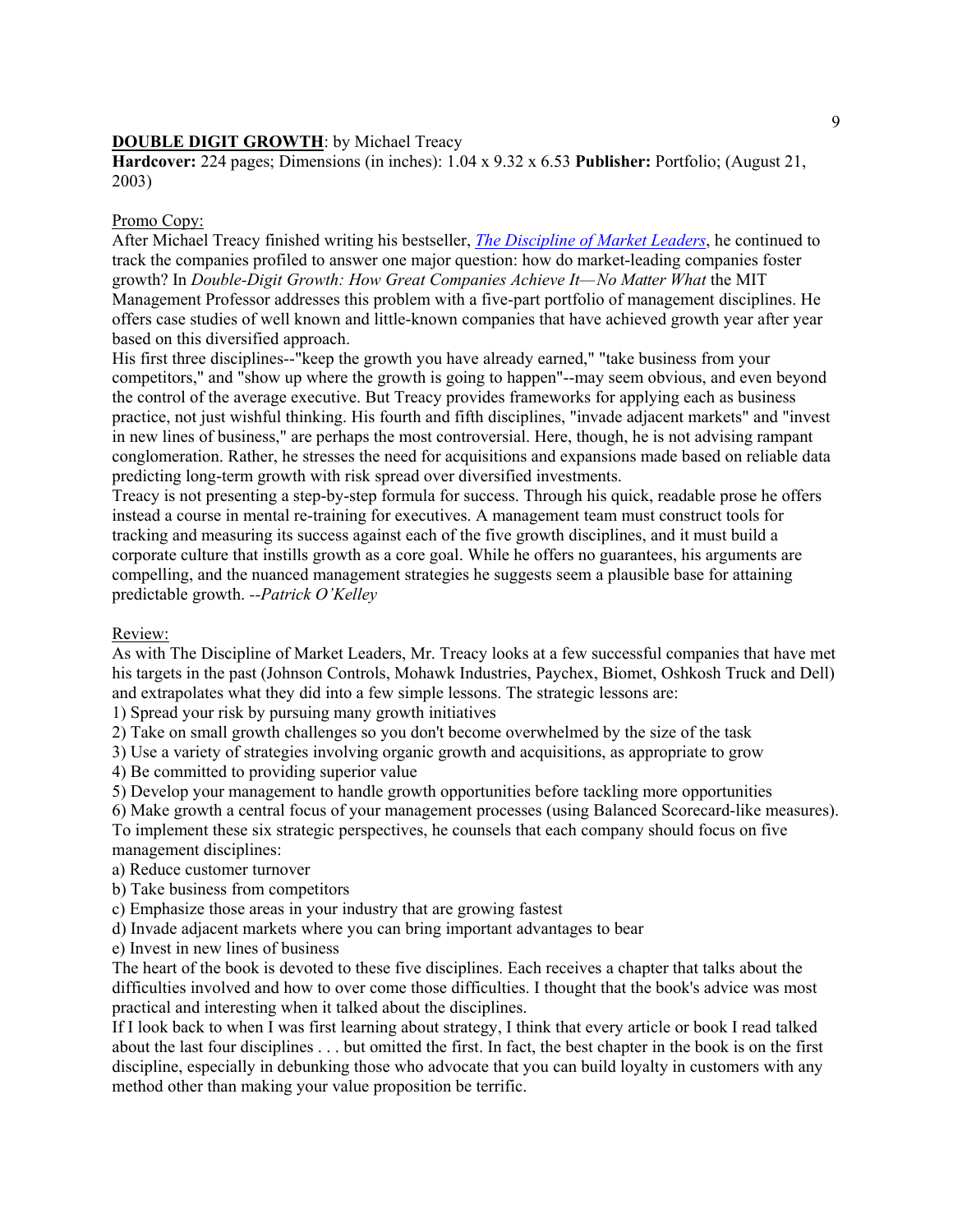Another excellent part of the book comes in the case history of First Data, which used these disciplines to improve its situation. Presumably First Data was a consulting client of Mr. Treacy's.

I was pleased to see that Mr. Treacy noted that many of his champion growers frequently changed business models in positive ways (especially Paychex and Dell). Double-Digit Growth is rare book in noting and describing such management excellence. In doing so, the book's only weaknesses were that few examples of continuing business model innovation were included and not enough attention was paid to describing the key elements of this new and important management discipline. I hope in future books that Mr. Treacy will place more emphasis on the best practices in this area.

The book's perspective is that of the strategist and marketing executive, so those who come from other perspectives will probably gain the most from this book. Double-Digit Growth will give other executives a chance to understand what they should be focusing on as they meld their talents together with others in the organization.

If you are, however, a veteran strategist or marketing executive, you may get little benefit except from reading whichever company cases in the book (listed above) you have not read or heard about before. As I finished the book, I wondered about how companies can make it more exciting to work on customer retention. Perhaps Raving Fans! has it right in that regard.

If you are not in a high growth market, though, I would still rate your chances of double-digit growth in revenues or gross profits to be slim . . . unless you become a master of continuing business model innovation.

### Review-2:

Mr. Treacy's book offers clear and concise information about how to grow a company. I was drawn to this book because I am so tired of listening to all of the negativity about the economy, corporate scandals and the recession. Treacy proves- through excellent examples-- that several companies, of all shapes and sizes were able to grow during these challenging years. Ultimately this book touts wise management, a plan to grow and the need to grow. Every American company would be wise to make this book required reading among their management teams.

### **HOW TO GROW WHEN MARKETS DON'T** Slywotsky, et.al.

**Hardcover:** 272 pages; Dimensions (in inches): 1.14 x 7.80 x 5.30 **Publisher:** Warner Books; (April 3, 2003) **ISBN:** 0446531774

**\_\_\_\_\_\_\_\_\_\_\_\_\_\_\_\_\_\_\_\_\_\_\_\_\_\_\_\_\_\_\_\_\_\_\_\_\_\_\_\_\_\_\_\_\_\_\_\_\_\_\_\_\_\_\_\_\_\_\_\_\_\_\_\_\_\_\_\_\_\_\_\_\_\_\_\_\_\_\_\_\_\_\_\_**

#### Promo Copy:

Growth has always been a challenge and passion for top management. Mature markets, fierce competition, greater expectations from customers, investors and employees contribute to setting of tough growth targets and the difficulty in attaining them. It is interesting to note that only single digit (7) percentage of companies are able to achieve double digit growth in today's markets. This book takes a closer look at some of these and the means that they adopt to achieve it.

According to the authors, the conventional focus on product innovation, R&D and market penetration strategies have all hit a wall. To break free from this syndrome, companies have to adopt innovative approaches- Demand Innovation. Instead of focusing on the current offering, companies have to look from a customer perspective into the entire value chain of which the current offering could be a small part. The approach is to explore the surrounding processes, products and services.

Cardinal Health Care is a good example with which the authors effectively start demonstrating this concept. Cardinal was struck on the periphery of wholesale drug distribution with shrinking growth and negligible margins. Cardinal soon realizes that for its customers, primarily big hospitals, procurement of drugs is just a part of the solution that seeks to reach the prescribed drugs to the patients' stomach. Suddenly a big opportunity for dispensing, accounting, re-ordering, billing and information processing of drugs in hospitals emerges. Cardinal decides to seize this opportunity. Through extended processes and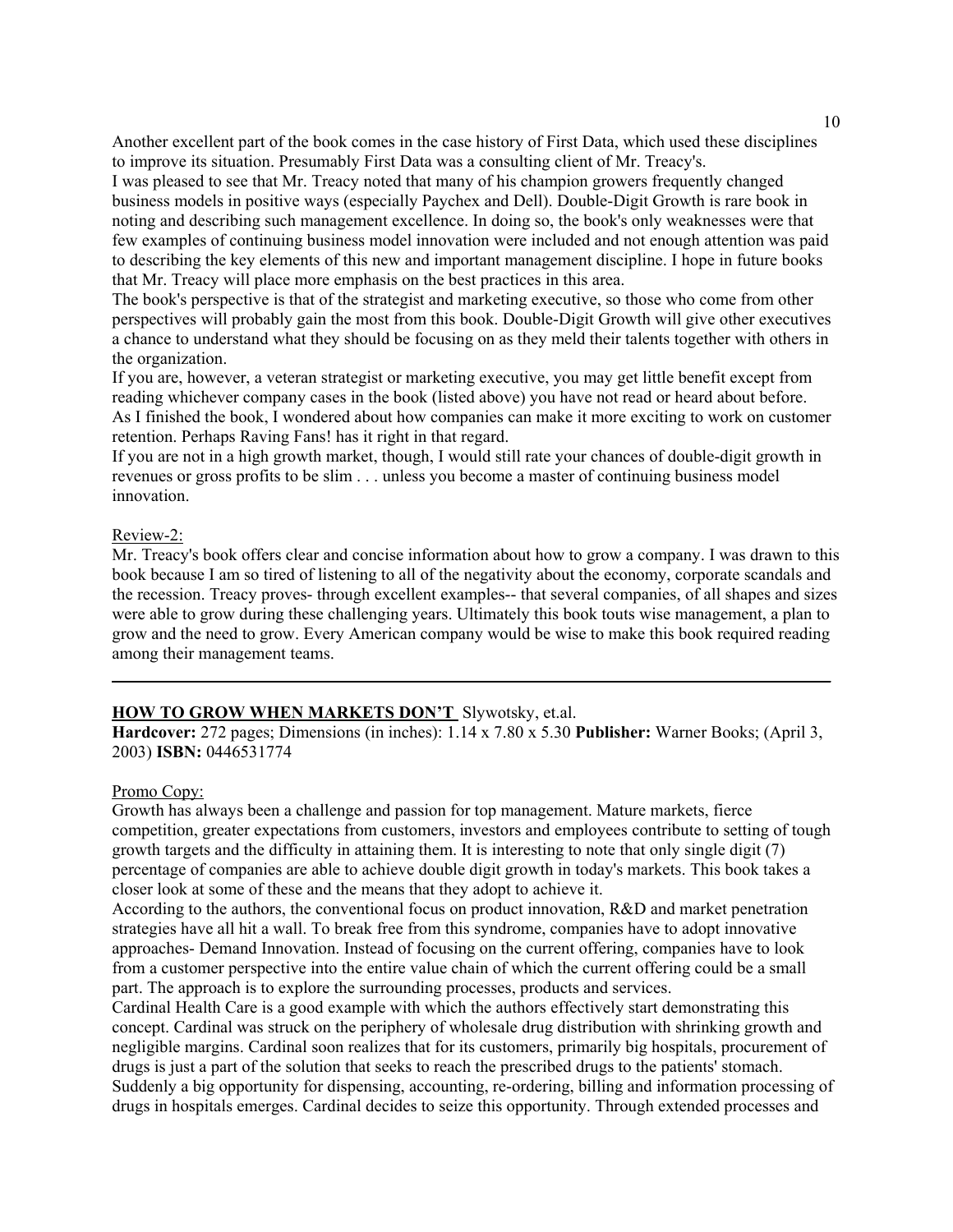acquisitions, Cardinal steps into the customers' premises, providing them with end to end solutions in procurement, storage, accounting and dispensing of drugs. The concept looks simple, but the revenue streams are deep and margins healthy. A healthy prescription for growth.

General Motors' On Star service is another success story. Instead of just delivering a machine for transportation, GM now assures safety, security and other value added services to the harassed drivers on the road. It is now a part of the customer throughout the product's useful life enjoying a steady stream of revenues, with higher margins and delighted customers. An example where communications and information technology is used to wrap value added services to an otherwise routine product delivery. The book is split into logical parts and includes chapters on the role of senior managers, unlocking hidden organizational assets like customer contacts, technical expertise, process excellence and a framework to put the ideas into practice and thereby manage growth over an extended timeframe.

Look through the glasses of Demand Innovation and growth will appear closer and bigger. Recommended reading for managers across all industries.

#### "Most Helpful Review":

I frequently refer to Adrian Slywotzky's previous books as we respond to a rapidly changing market environment among our software customers, and found How to Grow to be a very useful source of new ideas. Slywotzky and co-author Rick Wise concisely frame the growth challenge faced in many industries today, and help the reader in identifying several tangible options for driving revenue and profitability, even in the current market.

The overall format is familiar to readers of Slywotzky's Profit Zone: The first chapter describes the challenge and suggests a response. The middle chapters provide fresh case studies that illustrate how companies across a range of industries have successfully overcome declining growth trends in their traditional business model. The final chapters bring together the common themes from the case examples, and construct an initial set of tools that a leadership team can use can use to identify tangible new opportunities in their own business.

The factors driving the growth challenge--- maturity and commoditization of many key product lines, decreasing returns to new product and line extension investment, increasing saturation of new geographic markets, limited remaining industry consolidation opportunity in many markets, to name a few-are becoming well understood. Forbes publisher Rich Karlgaard frequently writes that even the tech industry is waking up to find that many more customers care about products being cheaper than being faster. Slywotzky and Wise don't dwell on this topic, but encourage the reader to ask which drivers may be slowing growth in their own industry.

I found the examples of "demand innovation" to be particularly helpful. These are drawn from a range of industries, presumably including several of Slywotzky's and Wise's consulting clients. Many examples are industries seldom used as case studies on the business speaker circuit, including check printing, lawn care equipment, and automobiles. The fresh material is very instructive. It is quite likely that the reader will find a case example that provides a close analogy to his or her own business.

As with the Profit Zone, the book concludes by providing an outline and set of tools of how to engage an organization in a process to define their own growth challenge and identify actionable responses. It doesn't try to be a recipe book, but it's a very helpful "preflight check list", which increases the likelihood that a valuable opportunity isn't overlooked. The menu of options emphasizes the importance of understanding the customer structure, the customer's activity chain around the product, and the value of the information created in the interaction with the customers. Even companies that have implemented effective downstream business models are likely to find ideas that help extend the creativity in identifying new opportunities.

I read through the book quickly to understand the major themes and keep it handy as a reference when developing new initiatives.

 $\mathcal{L}_\mathcal{L} = \{ \mathcal{L}_\mathcal{L} = \{ \mathcal{L}_\mathcal{L} = \{ \mathcal{L}_\mathcal{L} = \{ \mathcal{L}_\mathcal{L} = \{ \mathcal{L}_\mathcal{L} = \{ \mathcal{L}_\mathcal{L} = \{ \mathcal{L}_\mathcal{L} = \{ \mathcal{L}_\mathcal{L} = \{ \mathcal{L}_\mathcal{L} = \{ \mathcal{L}_\mathcal{L} = \{ \mathcal{L}_\mathcal{L} = \{ \mathcal{L}_\mathcal{L} = \{ \mathcal{L}_\mathcal{L} = \{ \mathcal{L}_\mathcal{$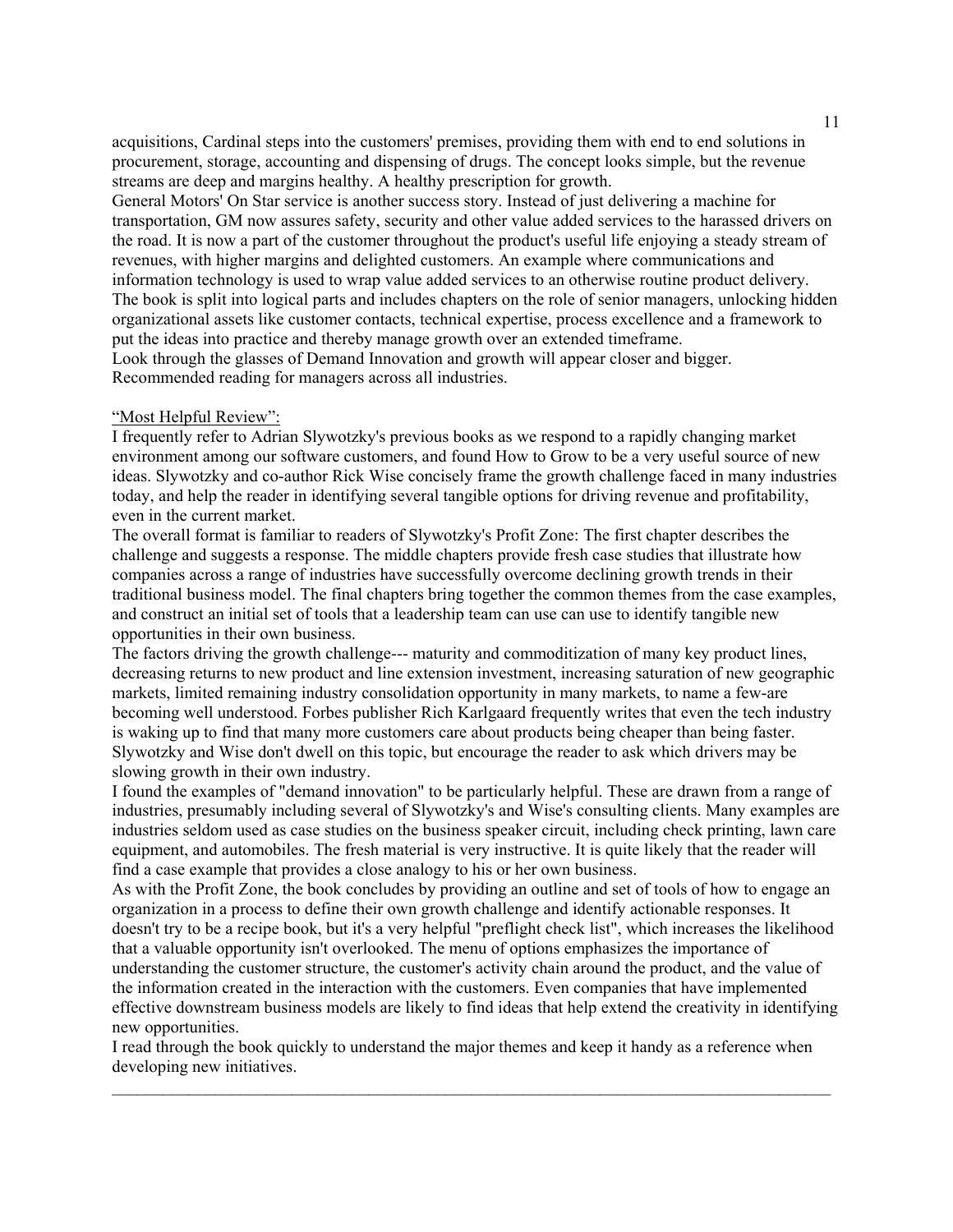### **IV. Growing into "adjacencies" from the core.**

#### **Beyond the Core: Expand Your Market Without Abandoning Your Roots** by Zook

**Hardcover:** 256 pages; Dimensions (in inches): 0.91 x 9.56 x 6.38 **Publisher:** Harvard Business School Press; (January 2, 2004) **ISBN:** 1578519519

#### Promo Copy:

All companies must grow to survive-but only one in five growth strategies succeeds. In *Profit from the Core*, strategy expert Chris Zook revealed how to grow profitably by focusing on and achieving full potential in the core business. But what happens when your core business provides insufficient new growth or even hits the wall?

In *Beyond the Core*, Zook outlines an expansion strategy based on putting together combinations of adjacency moves into areas away from, but related to, the core business, such as new product lines or new channels of distribution. These sequences of moves carry less risk than diversification, yet they can create enormous competitive advantage, because they stem directly from what the company already knows and does best.

Based on extensive research on the growth patterns of thousands of companies worldwide, including CEO interviews with twenty-five top performers in adjacency growth, *Beyond the Core* (1) identifies the adjacency pattern that most dramatically increases the odds of success: "relentless repeatability;" (2) offers a systematic approach for choosing among a range of possible adjacency moves; and 3) shows how to time adjacency moves during a variety of typical business situations.

*Beyond the Core* shows how to find and leverage the best avenues for growth-without damaging the heart of the firm.

#### Review:

Perhaps you have already read Profit From the Core: Growth Strategy in the Age of Turbulence, which Zook co-authored with James Allen. It was based on rigorous research which revealed the key strategic decisions that most often determine growth or stagnation in business. They note: "Central to our findings are three ideas: the concept of the core business and its boundaries; the idea that every business has a level of full-potential performance that usually exceeds what the company imagines; and the idea that performance-yield loss occurs at many levels, from strategy to leadership to organizational capabilities to execution." In the five chapters that follow, Zook (with Allen) examines "the types of strategic business decisions that most often seem to tilt the odds of future success or failure." Zook correctly suggests in this book that many organizations cannot resist the appeal ("the siren's song") of "miracle cures" of their problems. Zook focuses entirely on what has been verified in real-world experience, on what is practical, and on what will reliably achieve the desired results of sound strategic decisions.

In the first chapter of this book, Zook discusses what he calls "the growth crisis" which many (most?) organizations encounter. He observes, "Finding or maintaining a source of sustained and profitable growth has become the number one concern of most CEOs. And moves that push out the boundaries of their core business into 'adjacencies' are where they are most often look these days." I agree with Zook that these strategies have three distinctive features: "First, they are of significant size, or they can lead to a sequence of related adjacency moves that generate substantial growth. Second, they build on, indeed are bolted on, a strong core business. Thus the adjacent area draws from the strength of the core and at the same time may serve to reinforce or defend that core. Third, adjacency strategies are a journey into the unknown, a true extension of the core, a pushing out of the boundaries, a step-up in risk from typical forms of organic growth." Much of the material in this brilliant book is guided and informed by what Zook claims is "the new math of profitable growth." Specifics are best provided by Zook himself. Zook presumes that those who read this book already know what a core business is, and more specifically, what the core business is of their respective organizations. Given his objectives, that assumption is probably necessary so that he can explore the opportunities which (key word) appropriate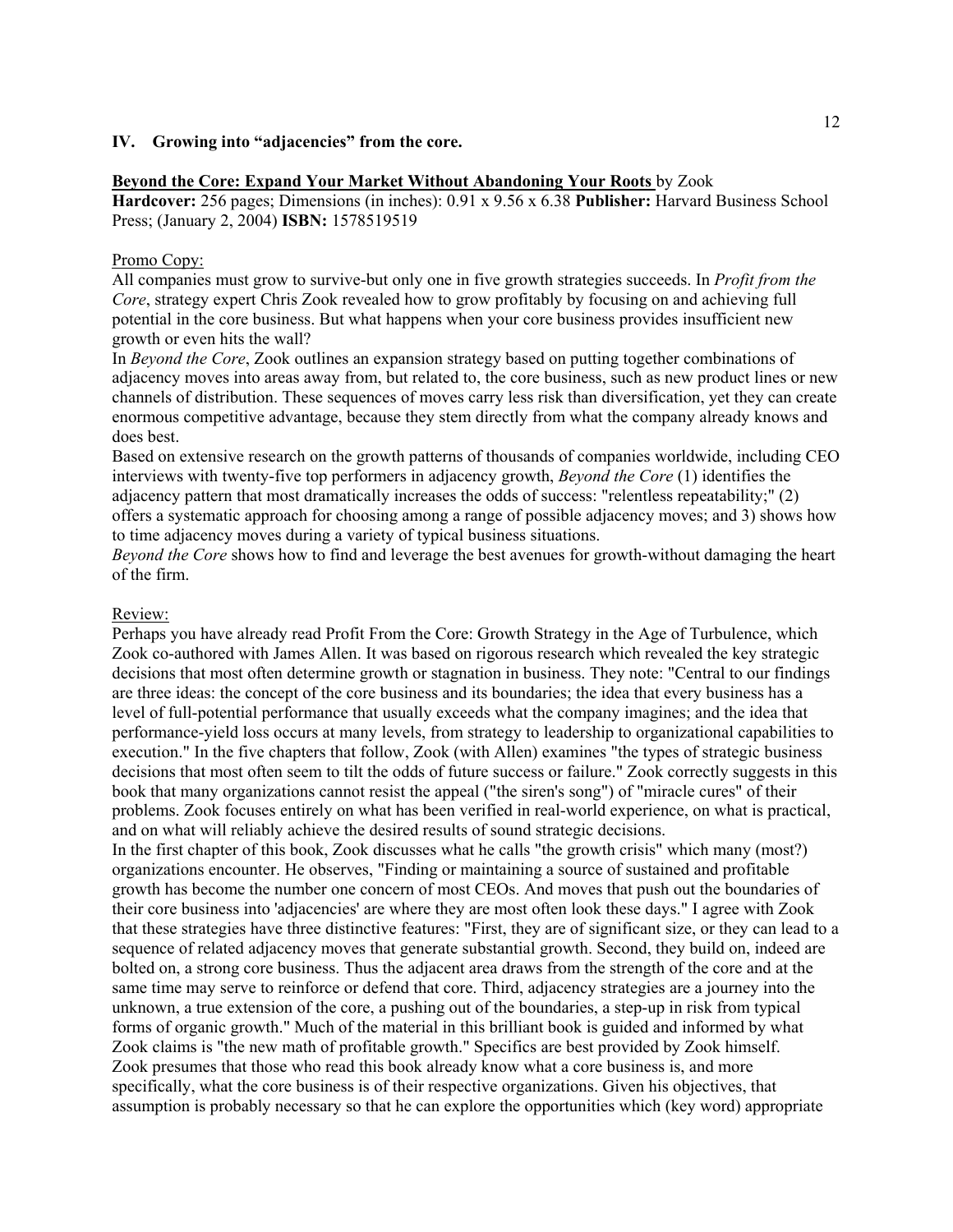adjancies offer. Fair enough. However, my own experience suggests that companies frequently extend the boundaries of a core business without fully understanding what that core business is. Railroads probably offer the best example. Only much too late (if then) did senior-level executives at major railroads realize that their core business was transporting people and cargo, NOT "railroading." Obviously, trains are confined to the tracks, as are ships to the water and trucks to the roadways over which they proceed. Early on, what if owners of railroads and their associates had addressed questions such as those Zook poses in his Preface (Page ix)? Had they done so, presumably they would have recognized appropriate adjacencies which include taxicabs, Super Shuttle, local delivery services, and "overnight" delivery services (e.g. DHL, FedEx, and UPS). While they're at it, why not own or forge strategic partnerships with over-the-road trucking companies and cargo airlines? Given the central locations of railroad stations in major metropolitan areas, it would have been easy enough to combine a full-range of travel services within an upscale retail mall.

The question to ask, therefore, is not what an organization's core business is. Rather, what could AND SHOULD it be? The correct answer to that question is important, of course, because without a proper core, there can be chaos. Also, the correct answer suggests appropriate adjacencies by which to achieve and then sustain increasingly more profitable growth.

In the Afterword, Zook imagines himself engaged in what he calls the proverbial "elevator" conversation during which he reviews the "key messages" contained within his book. It serves no good purpose to list them here because each must be carefully considered within a meticulously formulated context. However, once the book has been read, I strongly recommend that all of these "key messages" be reviewed on a monthly (if not weekly) basis. For decision-makers in at least some companies, this may well prove to be the most valuable book they have read in recent years.

#### **VALUE MIGRATION:** Slywotzky

**Hardcover:** 327 pages ; Dimensions (in inches): 1.13 x 9.53 x 6.28 **Publisher:** Harvard Business School Press; (January 1996) **ISBN:** 0875846327

\_\_\_\_\_\_\_\_\_\_\_\_\_\_\_\_\_\_\_\_\_\_\_\_\_\_\_\_\_\_\_\_\_\_\_\_\_\_\_\_\_\_\_\_\_\_\_\_\_\_\_\_\_\_\_\_\_\_\_\_\_\_\_\_\_\_\_\_\_\_\_\_\_\_\_\_\_\_\_\_\_\_\_\_

#### Promo Copy:

Slywotzky, an international strategy consultant, looks at new, aggressive companies such as Microsoft, Nucor, and Starbucks, and their superior business design methods. He charts the path of Value Migration from obsolete to new business designs, identifying seven patterns of Value Migration. He demonstrates a step-by-step method for evaluating any company's situation, and reveals specific strategic tools for recognizing the patterns of shifting value. For business owners and managers. Annotation c. by Book News, Inc., Portland, Or.

## Review:

I normally do not read business books of this book's scope; however, it was recommended by my coauthor for an article on which we were collaborating. Our challenge was to support the assertion that the U.S. software industry is being supplanted by India, and a shift in off-shore development resources from the U.S. consumer to Indian provider is actually moving to Indian consumer to Russian and Egyptian providers. This is obviously value migration in its truest form and is consistent with the ideas set forth by Mr. Slywotzky in this book.

Using the inflow-stability-outflow model that is one of the basic paradigms in this book, we developed a model upon which we were able to build a case supporting our assertion. More interestingly, the whole concept and numerous case studies that reinforce it throughout the book provided me with a deeper understanding of the macro and micro issues of value migration - this was eye opening.

My favorite chapter is at the very end of the book. Titled, "Five Moves ... or Fewer," it showed how major companies captured or recaptured the biggest share of value available, and each of the examples involved five or less moves. I was personally fascinated.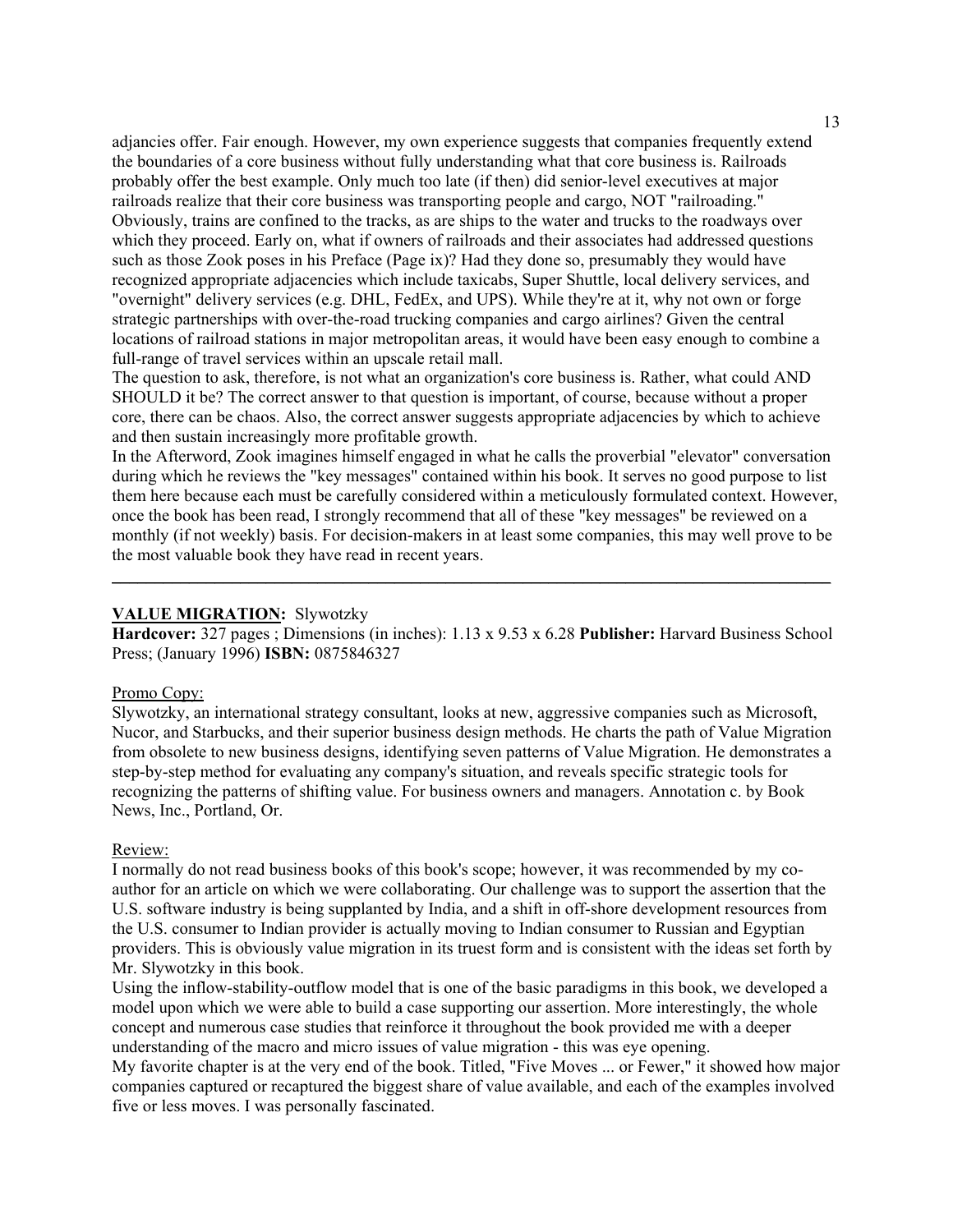Although my initial reason for reading this book was to research an article, it has changed my way of thinking on a number of levels that go well beyond a single-topic research project. The writing style is clear and engaging, and the concepts and ideas ring true. I am giving this remarkable book 5 stars and highly recommend it to anyone who wants to see a bigger picture of economics or develop a keen business strategy.

#### Review-2:

According to Slywotsky, there are three phases of what he calls "value migration": In "inflow," the initial phase, a company starts to absorb value from other parts of its industry because its business design proves superior in satisfying customers' priorities; the second phase, "stability," is characterized by business designs that are well matched to customer priorities and by overall competitive equilibrium; in "outflow," the third phase, value starts to move away from an organization's traditional activities toward business designs that more effectively meet evolving customer priorities. Slywotsky explains that Part I of this book describes the basic rules of Value Migration" and the workings of what he refers to as "the new game of business." As when playing chess, winning at this game requires an understanding of the individual pieces (i.e. when to deploy them and how to capture them). One must master basic moves and simple techniques such as openings, traps to avoid, end-game moves, etc. It is also important to understand the importance of controlling (as in chess) "the four central ones." In business as in chess, one must become familiar with certain "basic patterns" which will ultimately determine success or failure. These "patterns" are examined in Part II. There are seven: Multidirectional Migration (from steel to materials), Migration to a Non-Profit Industry (airlines), Blockbuster Migration (pharmaceuticals), Multicategory Migration (coffee), From Integration to Specialization (computing), From Conventional Selling to Low-Cost Distribution, ands finally, From Conventional Selling to High-End Solutions. Slywotsky shifts his attention in Part III to explaining how to play the Value Migration "game" well on a day-to-day basis. He identifies certain specific initiatives to take which help to (a) avoid value loss and (b) preempt the next cycle of value growth. "The final chapter of the book focuses on the increasingly highstakes nature of the decisions that determine future value growth."

There are more than a dozen charts, which effectively illustrate Slywotsky's key points. For example, Figure 15-1 presents "The Grand Masters of Value Growth" and identifies them, their key moves, and the value each created (in terms of billions of dollars) from 1980 until 1994. All of these visionary leaders (Welch, Walton, Vagelos, Gates, Petersen, Grove, Malone, Platt, Noorda, Iverson, and Kelleher) focused on making the right moves and thereby created enormous value for their respective companies. "Business chess is a game that is as demanding as [football and basketball], but in very different ways. It is not physical stamina, but stamina of thought. It is not transactional concentration, but constant shuttling between a focus on the current move and imagining the next several moves out. It is an unrelenting exercise of matching patterns on the current game board to the countless patterns in your mind." Slywotsky concludes the final chapter with a suggestion that this question be asked: What five moves will capture most of the given industry's value growth? "Give yourself a couple of months to analyze and assimilate the grand masters' key moves. Then come back and determine the five (or fewer) critical moves for your company." In this exceptionally thought-provoking book, Slywotsky indicates why he would be an indispensable guide throughout that difficult but necessary process.

This book is an invaluable study on those business designs that are based on the Value Chain model. Its premise: Changing customer priorities are responsible for the displacements of old business models which in turn catalyzes the need for the creation of new business designs. This book describes the process that triggers the migration of values from a non profitable design to a more profitable one with the help of seven patterns (multidirectional migration, migration to a non-profit industry, blockbuster migration, multicategory migration, from integration to specialization, from conventional selling to low-cost distribution, and from conventional selling to high-end solutions). Useful Case studies are given to illustrate the problems. Overall, this is a very informative book although this book is not as clear and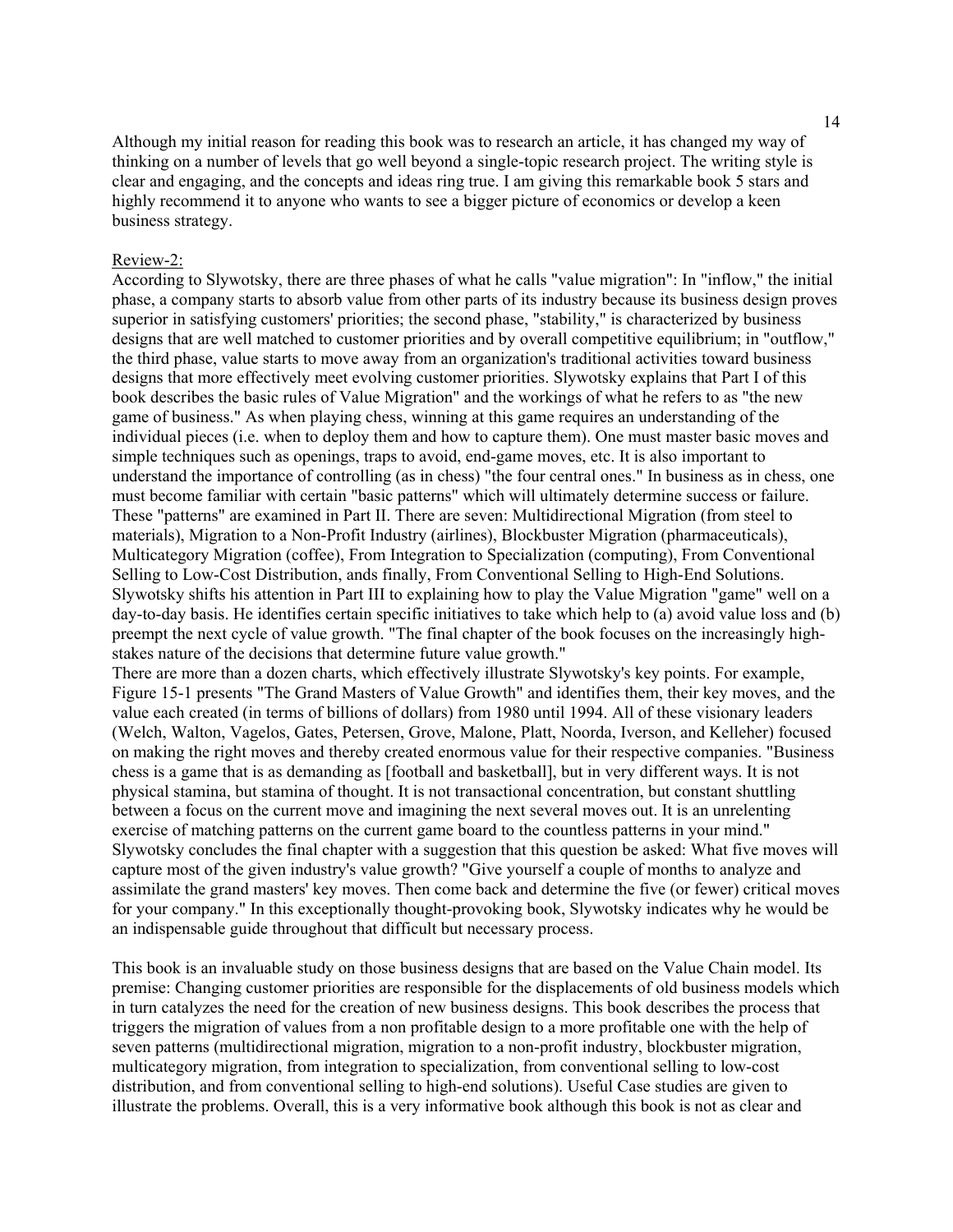direct as the author's book 'Profit Patterns.' However, it does serve to provide a better understanding on the value chain/migration thesis a lot better than the 'Profit Patterns'.

 $\mathcal{L}_\mathcal{L} = \{ \mathcal{L}_\mathcal{L} = \{ \mathcal{L}_\mathcal{L} = \{ \mathcal{L}_\mathcal{L} = \{ \mathcal{L}_\mathcal{L} = \{ \mathcal{L}_\mathcal{L} = \{ \mathcal{L}_\mathcal{L} = \{ \mathcal{L}_\mathcal{L} = \{ \mathcal{L}_\mathcal{L} = \{ \mathcal{L}_\mathcal{L} = \{ \mathcal{L}_\mathcal{L} = \{ \mathcal{L}_\mathcal{L} = \{ \mathcal{L}_\mathcal{L} = \{ \mathcal{L}_\mathcal{L} = \{ \mathcal{L}_\mathcal{$ 

### **THE PROFIT ZONE** : Slywotsky, et. al

**Paperback:** 352 pages ; Dimensions (in inches): 0.74 x 7.92 x 5.26 **Publisher:** Three Rivers Press; (February 26, 2002) **ISBN:** 0812933044

#### Promo Copy:

For years, the prevailing wisdom in business was that profitability was a byproduct of market share; get the biggest piece of the market and profit will surely follow. But in the last 10 years, this formula has time and again proved itself wrong. Companies such as DEC, GM, Ford, United Airlines, Kodak, and Sears have all demonstrated that market share does not necessarily lead to profitability.

*The Profit Zone* looks at how profit happens in today's customer-driven economy. The authors demonstrate why market share often leads to a "no-profit zone" and identify 22 profit models that have helped dozens of companies consistently make money. Included are in-depth looks at companies--Disney, GE, Microsoft, Intel, Charles Schwab--that have successfully redesigned their businesses and dramatically increased the value of their companies. Instead of focusing on market share, these innovators first looked at their customers' needs and how they could profit from fulfilling them. The book considers example after example of how the profit zone works, from Disney's theme parks to Schwab's marketing and selling of mutual funds. The final chapter is a handbook that allows managers to apply the ideas to their own companies. Clearly written and immensely practical, *The Profit Zone* deserves a place on every manager's bookshelf.

#### Review:

Slywotsky (Value Migration, McGraw-Hill, 1995) and Morrison, partners in a management consultancy, offer a number of insights into corporate strategy, presenting a theoretical framework that crosses a number of enterprise sectors and employs a number of specific strategies. The authors' point out that market share, once the sine qua non, can no longer be equated with profitability. For the authors, profitability today comes when organizations move from a value chain based on core competencies to

#### Review-2:

This book definitely sharpens your thinking on how profit happens - the reason you're in business in the first place. Many managers and "business designers" would do well to read the parts on how a too singleminded focus on things such as market share and revenue growth actually might lead to value being destroyed rather than created. This book shows how value does get created: how innovative thinking and business designing will induce your present and future customers to pay for your profit.

#### Review-3:

There are some wonderful ideas in the profit zone and many reminders of things we have heard about for years and often forget. For example, the real focus on the customer is critical to success and we must always identify which parts of the business generate the profits, or are THE PROFIT ZONE. I remember a study done in the 1970s which found that most of a brand's profit came from the smallest size can that the product could be purchased in. There are lots of other examples here. The author's are correct in that the most successful companies have been innovators in business design. Ten companies are profiled, although surprisingly, Dell Computer is not one of them, having innovated a new profitable business model based on their "Customer Initiative". The authors get into a little trouble when they try to get quantitative. The Value Growth Curves have too few points to draw useful long-term conclusions, but the Business Design Tables are interesting because they will make you think about your business structure. The two best parts of the book are the Pilot's Checklists of questions to ask yourself and Chapter 15, the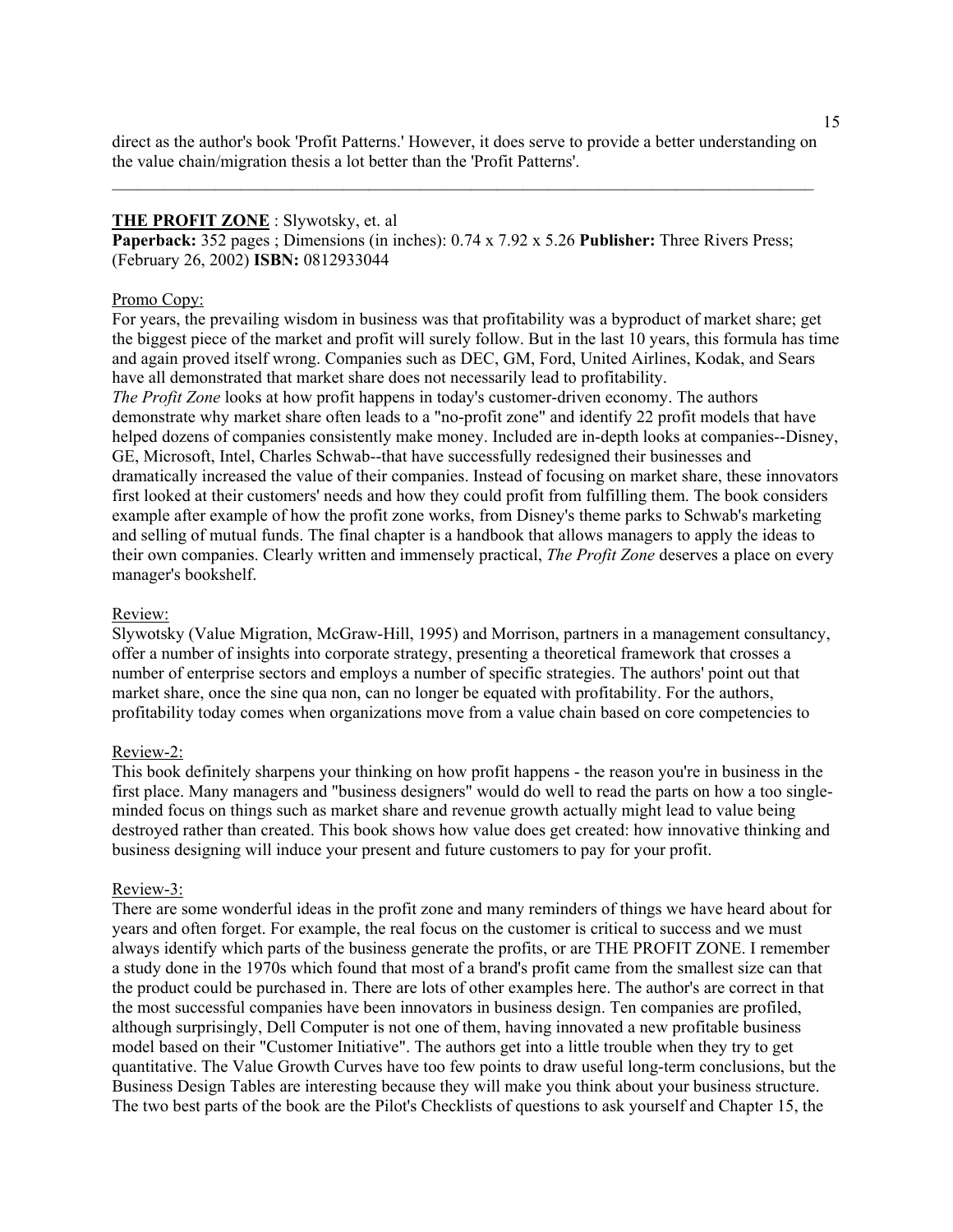"How To" section to get discussion and hopefully agreement going inside your company to find and grow THE PROFIT ZONE. For more ideas on how to develop new business models that allow you to achieve twenty times the usual benefits or get there twenty times as fast, I also recommend you read THE 2,000 PERCENT SOLUTION. THE PROFIT ZONE may just be one of your solutions. *--*

 $\mathcal{L}_\text{max} = \mathcal{L}_\text{max} = \mathcal{L}_\text{max} = \mathcal{L}_\text{max} = \mathcal{L}_\text{max} = \mathcal{L}_\text{max} = \mathcal{L}_\text{max} = \mathcal{L}_\text{max} = \mathcal{L}_\text{max} = \mathcal{L}_\text{max} = \mathcal{L}_\text{max} = \mathcal{L}_\text{max} = \mathcal{L}_\text{max} = \mathcal{L}_\text{max} = \mathcal{L}_\text{max} = \mathcal{L}_\text{max} = \mathcal{L}_\text{max} = \mathcal{L}_\text{max} = \mathcal{$ 

#### **THE FUTURE OF COMPETITION: CO-CREATING UNIQUE VALUE WITH CUSTOMERS**: by Prahalad, et.al.

**Hardcover:** 257 pages ; Dimensions (in inches): 0.99 x 9.46 x 6.58 **Publisher:** Harvard Business School Press; (February 18, 2004) **ISBN:** 1578519535

### Promo Copy:

According to this turgid volume of business metaphysics, dwindling profit margins caused by intensified competition, a glut of commodity production and knowledgeable, web-empowered consumers will usher in "a new industrial system" characterized by "co-creating value through personalized experiences unique to the individual consumer." Under the new regime, headstrong consumers will "seek to exercise their influence in every part of the business system," and companies will accommodate them by, for example, allowing them to design their own individualized cosmetics and houseboats (an innovation whose benefits include "emotional bonding with... the company" and "a greater degree of self-esteem"). Rather than simply selling their products and services, companies will design "experience environments" that comfort the consumer in any contingency, such as General Motors' On-Star satellite communications system, which can summon help after an accident, open the car doors if the driver is locked out and direct motorists to the nearest Italian restaurant. Beneath the avant-garde terminology, the book mostly boils down to a medley of strategies to make business more consumer-friendly, like flexible pricing schemes, electronic gadgets that are easy to use instead of baffling, options and add-ons, meticulous market research and lavish customer service and support. But business professors Ramaswamy and Prahalad, coauthor of Competing for the Future, inflate this rather familiar "customer-is-king" approach to a level of abstraction and mystification-the health-care industry, for instance, is actually "a complex, evolving wellness space"-that is needlessly opaque and portentous. Managers who thought their job was to make or do something that people might want to buy will be scratching their heads over this book.

### Promo Copy-2:

In this visionary book, C. K. Prahalad and Venkat Ramaswamy explore why, despite unbounded opportunities for innovation, companies still can't satisfy customers and sustain profitable growth. The explanation for this apparent paradox lies in recognizing the structural changes brought about by the convergence of industries and technologies; ubiquitous connectivity and globalization; and, as a consequence, the evolving role of the consumer from passive recipient to active co-creator of value. Managers need a new framework for value creation. *This book is about the emerging "next practices" in value creation.*

Increasingly, individual customers interact with a network of firms and consumer communities to *cocreate* value. No longer can firms autonomously create value. Neither is value embedded in products and services per se. Products are but an artifact around which compelling individual experiences are created. As a result, the focus of innovation will shift from products and services to experience environments that individuals can interact with to co-construct their own experiences. These *personalized co-creation experiences* are the source of unique value for consumers and companies alike.

In this emerging opportunity space, companies must build new strategic capital-a new theory on how to compete. This book presents a detailed view of the new functional, organizational, infrastructure, and governance capabilities that will be required for competing on experiences and co-creating unique value. This is the future of competition.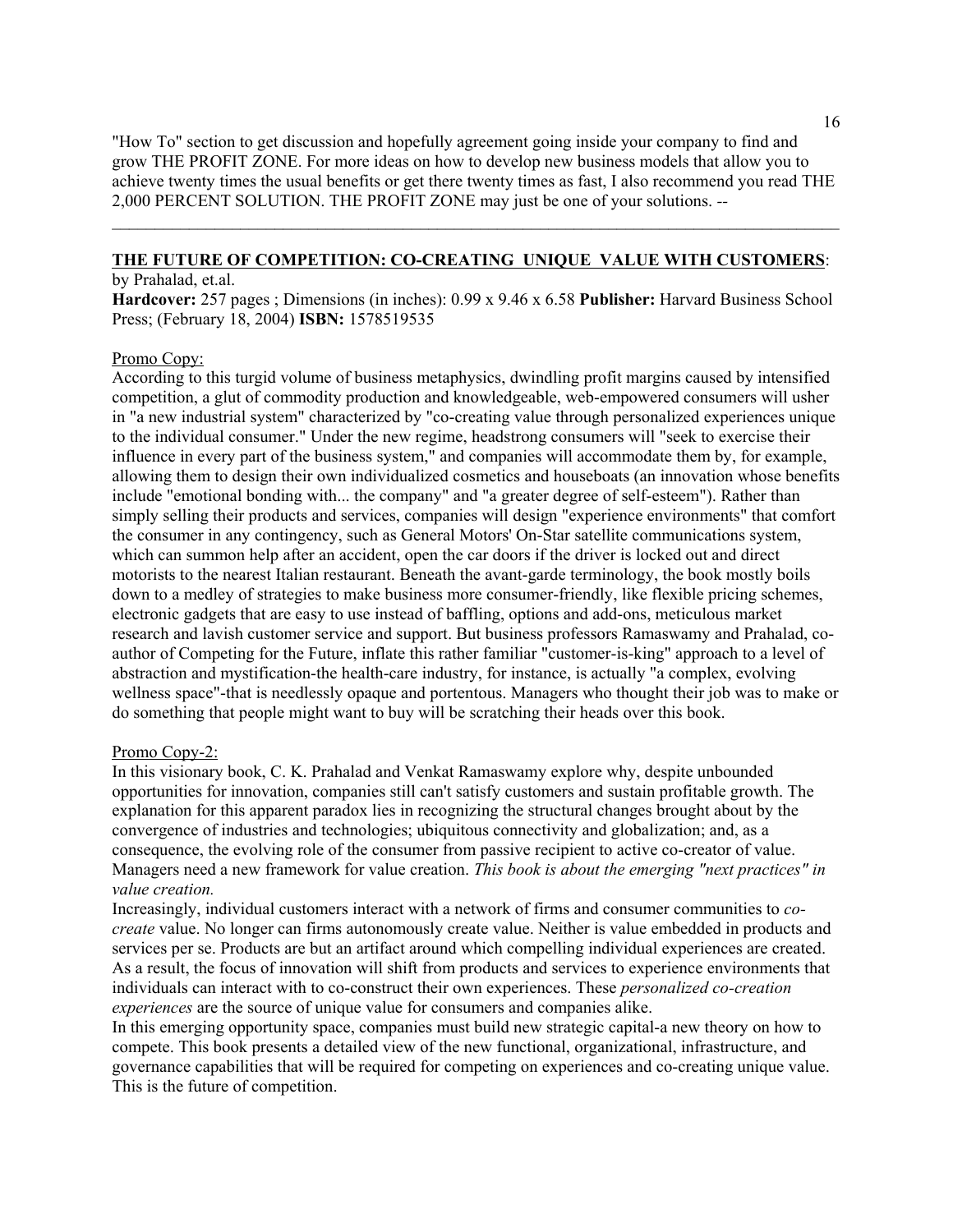## Review:

These two professors from the University of Michigan Business School have written a great business strategy book. In our World, every products and services appear to become commoditized at the speed of light shortly after their innovation.

These two authors show how a business can differentiate itself and offer a substantial value added. By delivering superior goods and services, these will not be subject to commodity pricing anymore, and will reward their respective companies with premium pricing, higher ROE, and higher shareholder value. The value added comes from involving the customer in co-designing the product he wants, and servicing the product with the customer's ongoing online feedback. The author gives several examples of companies that are using these practices of the future today. Sumerset Houseboats, a houseboat construction company, actively engages its customers in the boat designing process. Deere, the farming equipment manufacturer, has developed a GPS system that monitors and diagnoses farming equipment usage and equipment problems by its farming customers.

There is no question that such intense customer centric practices represent substantial competitive edges. The companies that can innovate and deliver such services at a profit will become the winners of tomorrow.

Imagine if nowadays you could truly benefit of such troubleshooting services on your home PC. Offsite, the computer manufacturer would monitor that the latest virus, bugs, spyware have not infected your system. If it did, it would clean up your system automatically and restore it to health. Would not you think that such a PC would be worth a 100% mark up over the current commoditized PC that typically falls apart within months after being attacked endlessly by bugs.

The type of co-created added value the two authors talk about is the best step forward in protecting the U.S. technological lead going forward. The companies that do that well will survive and thrive. The ones who do not will see their products being taken away by lower cost competitors delivering the same commoditized products utilizing Chinese manufacturing and Indian programming. Given that the two professors are of Indian origins, no one can argue they did not give us a fair warning.

This book is well written and very innovative. If you are an entrepreneur, business strategist, business consultant, MBA student or professor, this is a must read. If you are none of those, it is still a very interesting and important book showing a good roadmap on how the U.S. can maintain its technological leadership.

## Review-2:

I bought this book with a specific goal in mind - - finding specific examples of how companies are inviting their customers into the design of their products and services in innovative ways. There is a little bit of that in here - - but you must muddle through poorly highly

academic/esoteric/jargon-laden prose to find it (For example: "Thus, a key variable in the quality of the transaction experience is consumer heterogeneity").

Beyond that, the book goes way off focus at times, spending pages, for example, to discuss how a company built an information network that let its employees worldwide find a solution together for a particular customer problem. That is neither new, nor "co-creating value WITH CUSTOMERS." Most disappointing of all - - there is lots of discussion about what companies are doing, but virtually no ROI info attached to prove that what they are doing is really better for the companies' bottom lines or shareholders.

What the authors are saying about the future of the relationship between companies and their customers is fundamentally true. It is a shame they did not engage a stronger writer and/or editor who could help them make their case more persuasively.

## **V. How Big Ideas are Discovered and Implemented Profitably**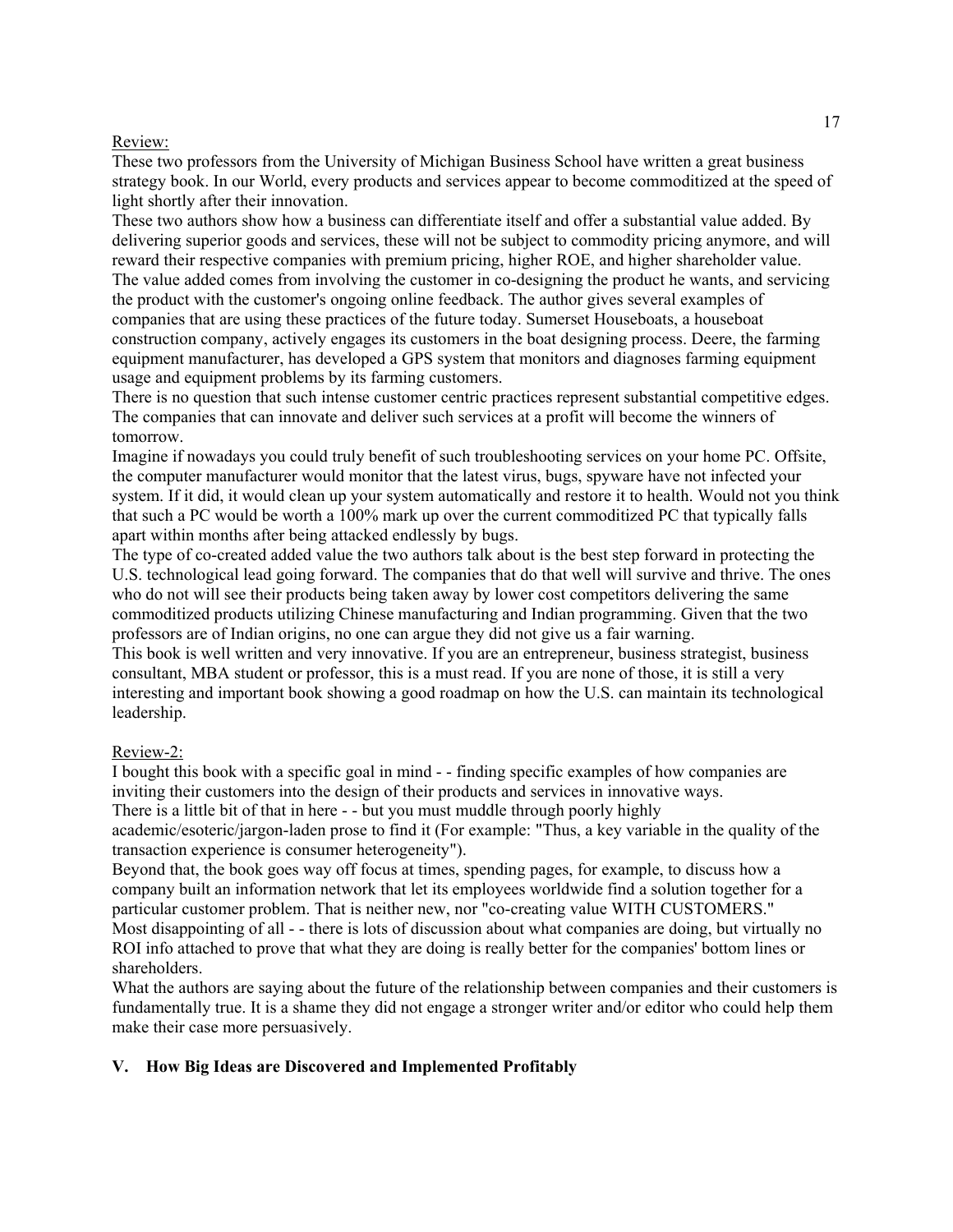### **THE INNOVATOR'S SOLUTION**: by Christiansen

**Hardcover:** 288 pages ; Dimensions (in inches): 1.19 x 9.58 x 6.38 **Publisher:** Harvard Business School Press; (September 2003) **ISBN:** 1578518520

### Promo Copy:

Christensen (The Innovator's Dilemma) analyzes the strategies that allow corporations to successfully grow new businesses and outpace the other players in the marketplace. Christensen's earlier book examined how focusing on profits can destroy even well-run corporations, while this book focuses on companies expanding by being "disruptors" who are able to outpace their entrenched competition. The authors (Christensen is a professor at Harvard Business School and Raynor, a director at Deloitte Research) examine the nine business decisions integral to growth, including product development, organizational structure, financing and key customer base. They cite such companies as IBM, AT&T, Sony, Microsoft and others to illustrate their points. Generally, the writing is clear and specific. For example, in discussing whether a company has the resources necessary for growth, the authors say, "In order to be confident that managers have developed the skills required to succeed at a new assignment, one should examine the sorts of problems they have wrestled with in the past. It is not as important that managers have succeeded with the problem as it is for them to have wrestled with it and developed the skills and intuition for how to meet the challenge successfully the next time around"; they then provide a real-life example of a software company. Similar important strategies give readers insights that they can use in their own workplaces. People looking for quick fixes may find the charts, diagrams and extensive footnotes daunting, but readers familiar with more technical business management tomes will find this one both stimulating and beneficial.

#### Promo Copy-2:

The Growth Paradox

At best one company in ten is able to sustain profitable growth. Yet capital markets demand that all companies seek it relentlessly and mercilessly punish those who fail. Why is consistent, persistent growth so difficult to achieve? Surprisingly, it's not for lack of great ideas or capable managers, nor is it because customers are too fickle or innovation too unpredictable. Innovation fails, say Clayton M. Christensen and Michael E. Raynor, because organizations unwittingly strip the disruptive potential from new ideas before they ever see the light of day.

In his worldwide bestseller The Innovator's Dilemma, Christensen explained how industry leaders get blindsided by disruptive innovations precisely because they focus too closely on their most profitable customers and businesses. The Innovator's Solution shows how companies get to the other side of this dilemma, creating disruptions rather than being destroyed by them.

Drawing on years of in-depth research and illustrated by company examples across many industries, Christensen and Raynor argue that innovation can be a predictable process that delivers sustainable, profitable growth. They identify the forces that cause managers to make bad decisions as they package and shape new ideas—and offer new frameworks to help managers create the right conditions, at the right time, for a disruption to succeed. The Innovator's Solution addresses a wide range of issues, including:

- How can we tell if an idea has disruptive potential?
- Which competitive situations favor incumbents, and which favor entrants?
- Which customer segments are primed to embrace a new offering?
- Which activities should we outsource, and which should we keep in-house?
- How should we structure and fund a new venture?
- How do we choose the right managers to lead it?

• How can we position ourselves where profits will be made in the future?

Revealing counterintuitive insights that will change your perspective on innovation forever, this landmark book shows how to create a disruptive growth engine that fuels ongoing success.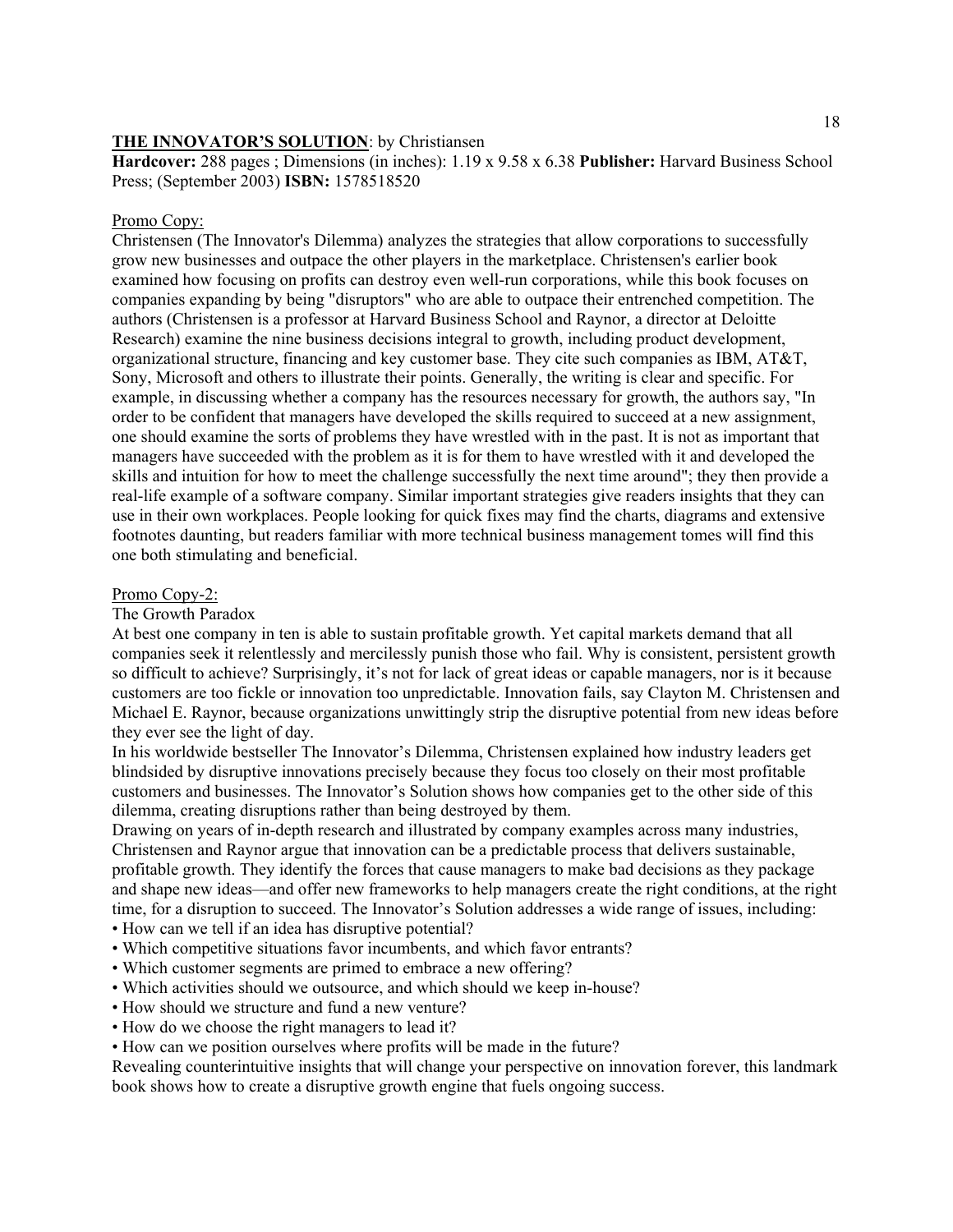### Review:

While The Innovator's Dilemma described the phenomena, The Innovator's Solution is the business playbook to capitalize on it. The authors categorize business innovations into two types: Sustaining innovations target demanding, high-end customers with better performance than previously available, and disruptive innovations that introduce a product or service to new or less demanding customers, usually by providing a new level of convenience, or similar performance at a lower price.

Christensen and Raynor argue that both innovations are important to companies, although disruptive innovations are the ones that have the greater potential for growth. Unfortunately, disruptive innovations are difficult to identify, and as the authors demonstrate, often are not properly confronted and dealt with by managers. This book shows how businesses can identify the nature of innovations, and how best to allocate resources and plan strategically depending on whether an innovation is sustaining or disruptive.

### Review-2:

Though it is advisable to read "The Innovator's Dilemma" before reading this book, Christensen and Raynor have brought out the fundamentals of "Disruptive Innovations" very clearly in the initial chapters, both as a refresher and reinforcement.

While the concept of disruptive innovation cuts across industries , the principles of harnessing the power of such disruptions are equally applicable across various disciplines of management. It is here that the book is a clear winner. It provides solution frameworks for design, manufacturing, distribution, organizing and financing of successful strategies of disruption.

Companies have been constantly grappling with the problem of managing and sustaining growth. Growth is the agenda point # 1 for CEOs of publicly held companies. Big companies have the capacity to attract the best talent and invest large sums of money in growth opportunities, but bigness creates the problem of "stalling" since innovations that address small markets get eliminated in the resource allocation process. A 5 billion-dollar company needs 1 billion dollars in growth while a 50 billion-dollar company needs a 10 billion-dollar opportunity to achieve the same rate of growth. Simple arithmetic, but a very tough situation. Consider the fact that between 1955 and 1995, of the 172 companies that were on the list of 50 biggest companies, only 5 percent were able to sustain inflation adjusted growth of 6 percent. Even across shorter time spans, the number of companies achieving double-digit growth rates is in single digits. Size and success suddenly become liabilities of large companies.

Conventional market research techniques fail to unearth the potential for markets that do not exist. Disruptive innovations are targeted at exploiting the markets of products that are "good enough" or are competing against "non consumption". The concept of "hiring products for jobs to do" under the "categorization of circumstances" is bound to generate good debates on how we analyze and size market opportunities. MBA classrooms and corporate boardrooms will be intellectually challenged by this concept and its impact on the resource allocation process.

The authors have used the graphical framework of plotting performance trajectories and customer needs to further analyze the implications for product design and supply chain decisions. The distinction between modular and interdependent architectures and inputs for organizational structure emerging from this framework is an example.

Soft issues on managerial and leadership capabilities, attitudes of investors towards profitability and growth are also discussed.

References at the end of each chapter themselves provide a quick summary of some very interesting theories and findings from other researchers that have been utilized effectively in this book.

This book can lead to excellent research in many industry verticals. In the auto industry for example, what would be the trajectories for fuel cell and battery powered vehicles ? What strategies should car manufacturers adopt on outsourcing of components ? Where would the profits of the industry flow ? What should be the profile of managers who would be leading this transition ?

 $\mathcal{L}_\text{max} = \mathcal{L}_\text{max} = \mathcal{L}_\text{max} = \mathcal{L}_\text{max} = \mathcal{L}_\text{max} = \mathcal{L}_\text{max} = \mathcal{L}_\text{max} = \mathcal{L}_\text{max} = \mathcal{L}_\text{max} = \mathcal{L}_\text{max} = \mathcal{L}_\text{max} = \mathcal{L}_\text{max} = \mathcal{L}_\text{max} = \mathcal{L}_\text{max} = \mathcal{L}_\text{max} = \mathcal{L}_\text{max} = \mathcal{L}_\text{max} = \mathcal{L}_\text{max} = \mathcal{$ 

You have a choice to exercise. Either read this book or regret later.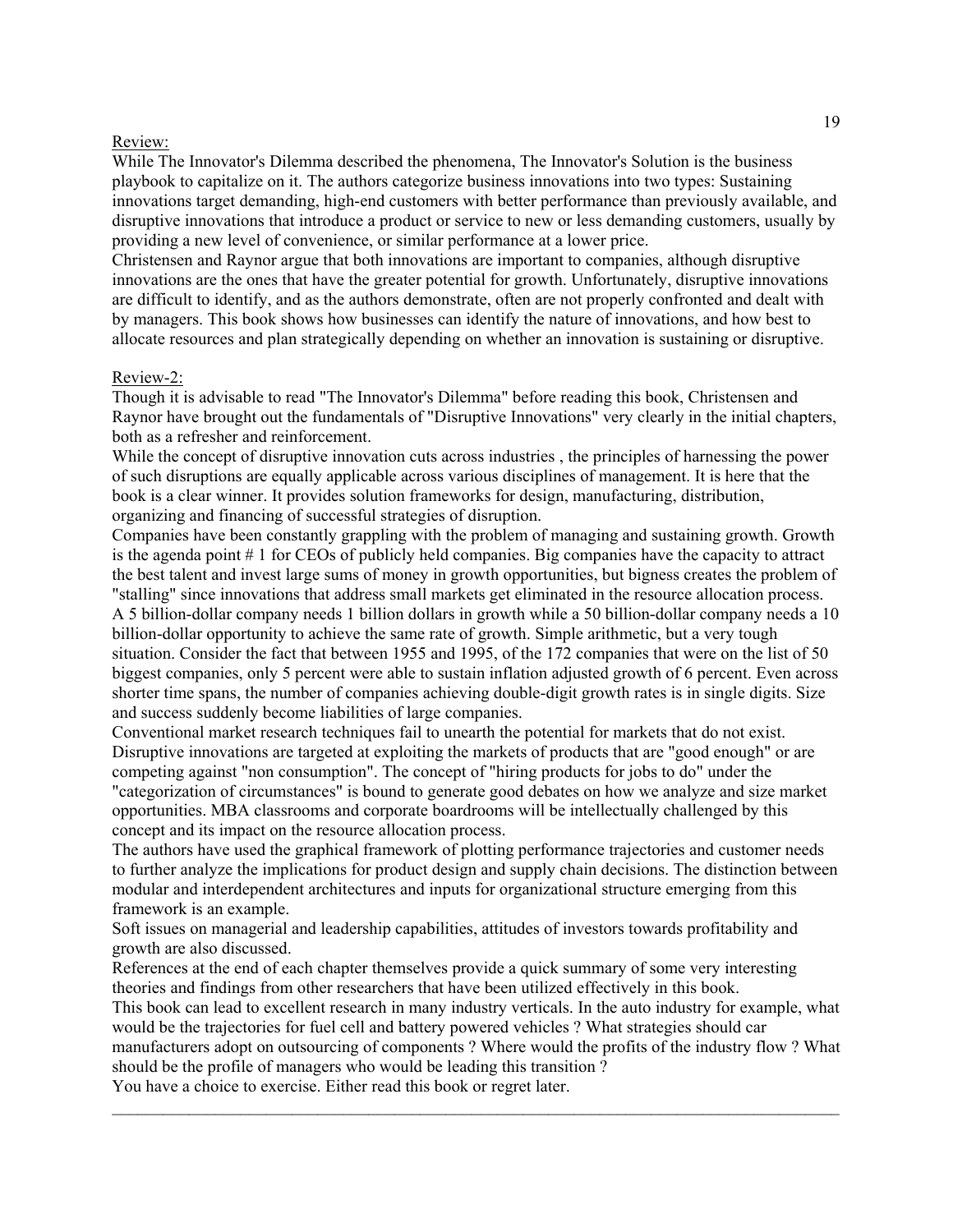## **How Breakthroughs Happen: The Surprising Truth About How Companies Innovate** by Hargadon,

et.al. **Hardcover:** 272 pages ; Dimensions (in inches): 0.98 x 9.42 x 6.38 **Publisher:** Harvard Business School Press; (June 5, 2003) **ISBN:** 1578519047

### Promo copy:

Lessons from Famous "Invention Factories" Past and Present

Did you know that the incandescent lightbulb first emerged some thirty years before Thomas Edison famously "turned night into day"? Or that Henry Ford's revolutionary assembly line came from an unlikely blend of observations from Singer sewing machines, meatpacking, and Campbell's Soup? In this fascinating study of innovation, engineer and social scientist Andrew Hargadon argues that our romantic notions about innovation as invention are actually undermining our ability to pursue breakthrough innovations.

Based on ten years of study into the origins of historic inventions and modern innovations from the lightbulb to the transistor to the Reebok Pump athletic shoe, *How Breakthroughs Happen* takes us beyond the simple recognition that revolutionary innovations do not result from flashes of brilliance by lone inventors or organizations. In fact, innovation is really about creatively recombining ideas, people, and objects from past technologies in ways that spark new technological revolutions.

This process of "technology brokering" is so powerful, explains Hargadon, because it exploits the networked nature-the social side-of the innovation process. Moving between historical accounts of labs and factory floors where past technological revolutions originated and field studies of similar processes in today's organizations, Hargadon shows how technology brokers create an enduring capacity for breakthrough innovations.

Technology brokers simultaneously bridge the gaps in existing networks that separate distant industries, firms, and divisions to see how established ideas can be applied in new ways and places, and build new networks to guide these creative recombinations to mass acceptance. *How Breakthroughs Happen* identifies three distinct strategies for technology brokering that managers can implement in their organizations.

Hargadon suggests that Edison and his counterparts were no smarter than the rest of us-they were simply better at moving through the networked world of their time. Intriguing, practical, and counterintuitive, *How Breakthroughs Happen* can help managers transform their own firms into modern-day invention factories.

## Review:

This looks to answer the question, "Can Innovation really be routine?" This book not only answers that question but actually gets into the details of "How". The title of the book is "How Breakthroughs Happen" and Hargadon definitely successfully explains the 'How'. He doesn't proclaim that it is easy, but he does give a road map of how to achieve innovation through technology brokering, he even explains the different paths that apply to different types of companies. This book is ambitious since it is going to go in the face of popular belief that innovation is the sole province of geniuses. But it also isn't just another create an "innovative work space" through giving break/games rooms, adding free soda machines and providing all employees with Herman Miller chairs! This isn't a superficial answer to innovation; you can't just throw money at this and hope that innovation will just happen! But follow his rules and strategies you should be able to create an environment where recombinant ideas can flourish. The central thesis of the book is that Innovation can be achieved through some best practices but first companies need to overcome the romantic preconception that innovation is the sole province of lone geniuses. Hargadon is a social scientist that has been researching innovation for the past decade. He explores the concept of technology brokering and creating Innovation factories a subject he first wrote about in a Harvard Business Review article - Building an Innovation Factory.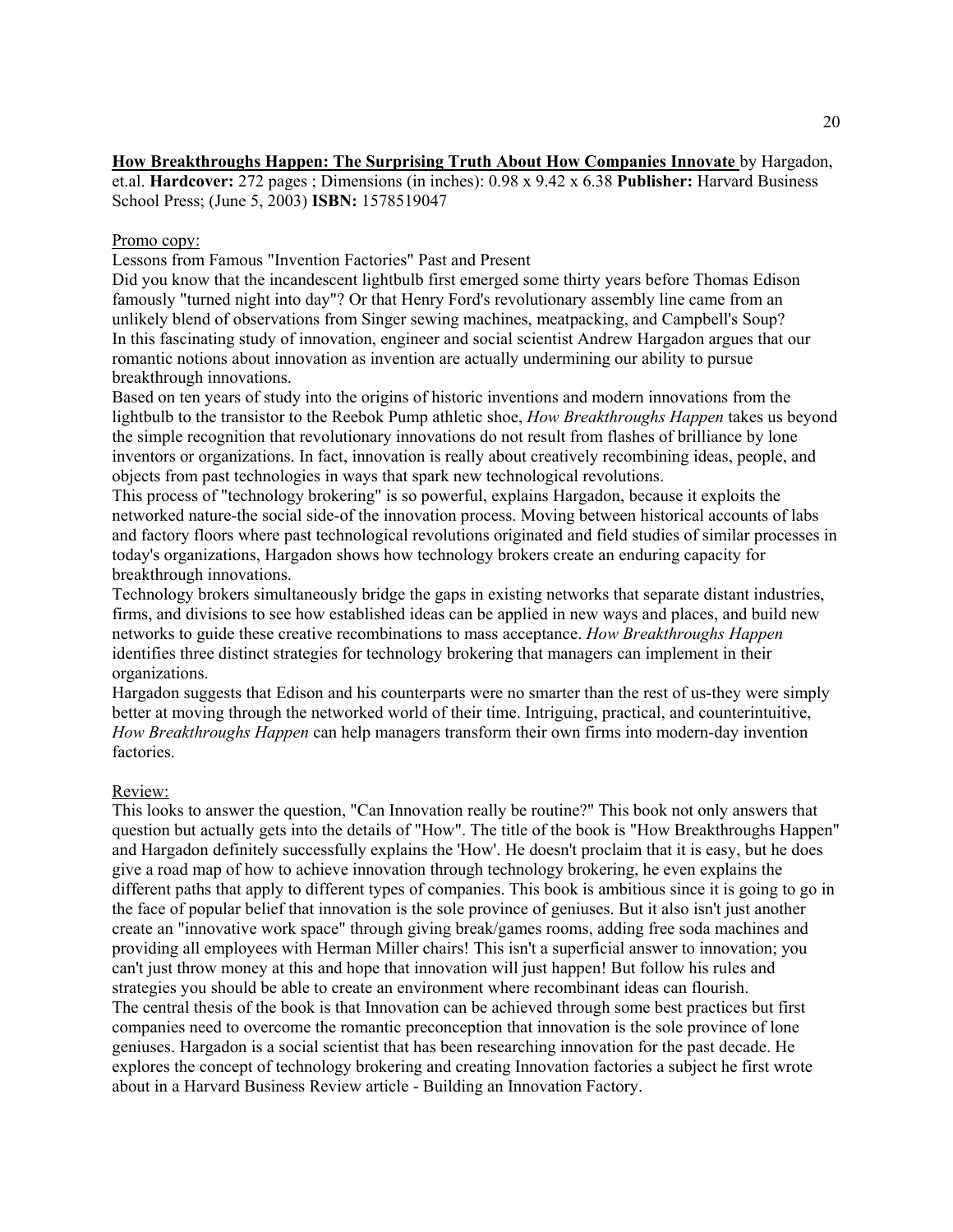Hargadon's research explores in detail Edison's Menlo Park as an example of one of the first documented innovation brokerages. He also looks at modern day examples such as IDEO (a company he has worked at) and Design Continuum.

One of the most interesting topics that is discussed is the debunking of the 'Lone Genius Myth' and how the media could be responsible for putting American companies years behind the Innovation race by propagating and even probably being the original instigators of this myth. America's love affair with heroes is behind this myth; everyone wants to believe the stories of the lone genius in the garage inventing the next great technology that will change the world. This is not to say that lone geniuses don't come up with great inventions, but more to the point, they aren't the only source of innovation. Hargadon even goes as far as to explore the theory that Edison propagated this myth as a marketing exercise, he tapped into the America's need for heroes and played up his role as the lone inventor in the lab. In actuality his lab was a perfect example of innovation factory. He had a lot of very smart engineers that worked at the lab and most of his long list of inventions was really a product of their combined genius. Menlo Park, New Jersey represented the first dedicated R&D facility and showed the industrial world the power of organized innovation. Menlo Park exemplifies Hargadon's model for innovation; by linking people, objects and ideas together from diverse worlds of knowledge you can create an environment where innovation through recombination happens. An modern day example of 'Recombinant Innovation' is taken from Design Continuum; they combined the concept of an 'inflatable splint' and a basketball shoe to create the concept of a basketball shoe that is used to prevent injuries by providing inflatable ankle support. They created these 'air bladders' from medical IV bags.

Menlo Park created an environment where recombinant innovation could happen by modeling the lab on machine shops from which Edison emerged. These machine shops were where mechanics and independent entrepreneurs/inventors worked side by side, sharing tools/machines, stories and inevitably ideas. Edison built his organization to redistribute the ideas emerging from the telegraph industry and applying it to any new industry that electricity was being applied to. By bringing these diverse industries together, by creating an environment where people with diverse background worked on diverse projects, side by side he had created one of the first Innovation Factories. People, Industries and ideas were brought together in an environment conducive to sharing.

Hargadon goes on to explain some of the underpinnings of his theory drawing from network theory and the theory of "small worlds". He then gets into the "how" by showing different brokering strategies: - A company committed to a full time strategy i.e. IDEO, Menlo Park

- Remain focused on the core business but dedicate groups that bridge different worlds (departments) and

help broker ideas - Xerox Parc, 3M's Optical Technology Center

- Develop a strategy to seize on one-time opportunities for brokering i.e. Microsoft and building the Xbox.

Hargadon completes the book by listing 8 rules that are the basis of an organized pursuit of innovation through technology brokering.

If you truly want to create an innovation factory, you should read this book and then apply what it teaches you.  $\mathcal{L}_\text{max} = \mathcal{L}_\text{max} = \mathcal{L}_\text{max} = \mathcal{L}_\text{max} = \mathcal{L}_\text{max} = \mathcal{L}_\text{max} = \mathcal{L}_\text{max} = \mathcal{L}_\text{max} = \mathcal{L}_\text{max} = \mathcal{L}_\text{max} = \mathcal{L}_\text{max} = \mathcal{L}_\text{max} = \mathcal{L}_\text{max} = \mathcal{L}_\text{max} = \mathcal{L}_\text{max} = \mathcal{L}_\text{max} = \mathcal{L}_\text{max} = \mathcal{L}_\text{max} = \mathcal{$ 

### **WHAT'S THE BIG IDEA?; CREATING AND CAPITALIZING ON THE BEST NEW MANAGEMENT THINKING**: by Davenport

**Hardcover:** 256 pages ; Dimensions (in inches): 0.95 x 9.52 x 6.44 **Publisher:** Harvard Business School Press; (April 2003) **ISBN:** 1578519314

## Promo Copy:

The Secrets of Successful Idea Practitioners

Change management. Reengineering. Knowledge management. Major new management ideas are thrown at today's companies with increasing frequency-and each comes with evangelizing gurus and eager-to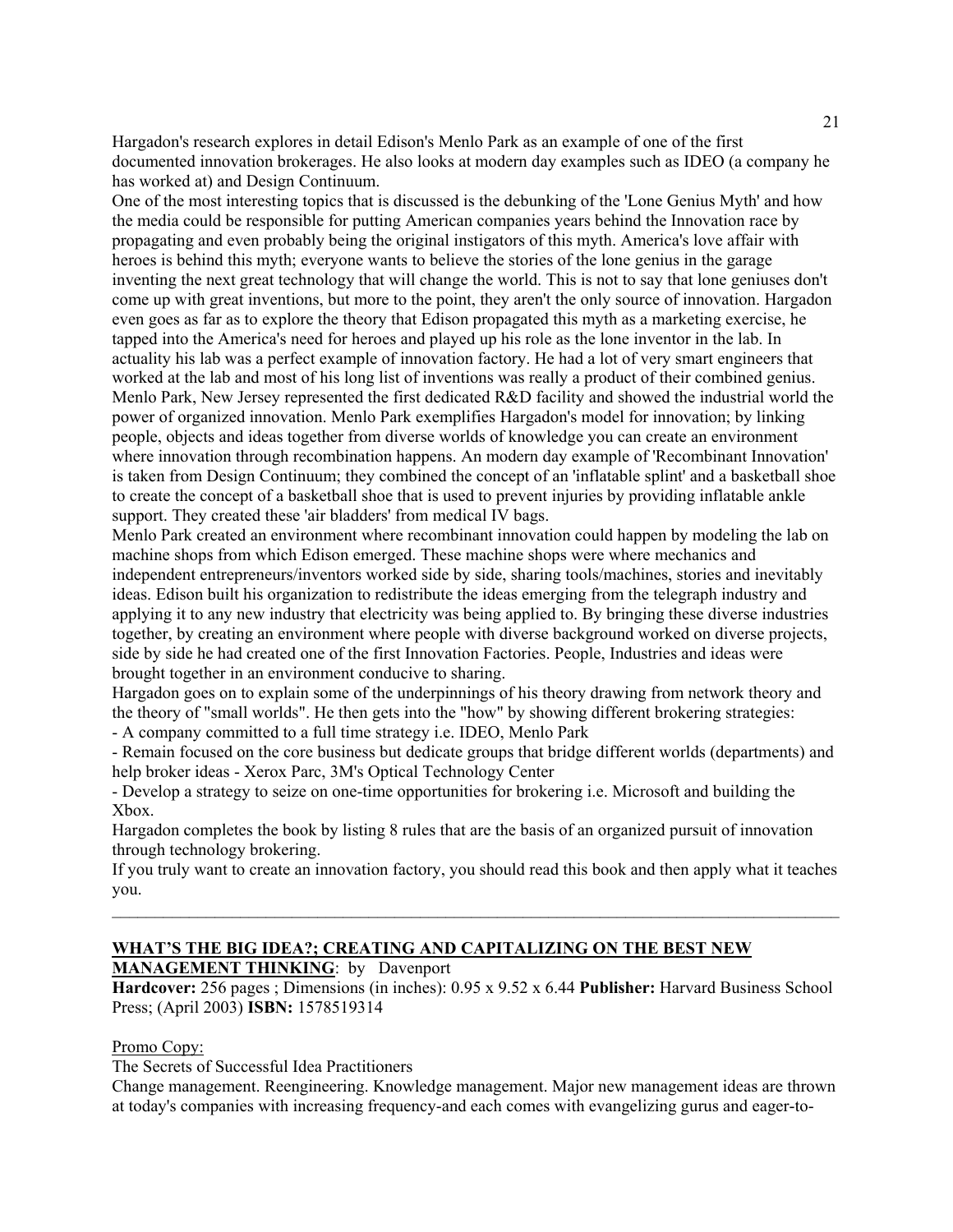assist implementation consultants. Only a handful of these ideas will be a good fit for your organization. Choose the right idea at the right time and your company can become more efficient, more effective, and more innovative. Choose the wrong one-or jump on the right bandwagon too late-and your company could fall hopelessly behind.

Thomas H. Davenport and Laurence Prusak say that some managers have found ways to improve their odds of success in the risky but essential game of idea management. In *What's the Big Idea?*, they introduce a largely unsung class of managers they call-idea practitioners-individuals who do the real work of importing and implementing new ideas into businesses. While gurus reap most of the credit when big ideas take flight, Davenport and Prusak's research reveals that idea practitioners actually play the most important role: They turn the *right* ideas into action.

Drawing from decades of consulting, academic, and business experience and from their novel study of more than 100 of these critical change leaders, What's the Big Idea? offers tools and frameworks for:

- Assessing the merits of the top business gurus
- Scanning and tracking emerging ideas in the marketplace
- Distinguishing promising ideas from rhetoric
- Refining ideas to suit your organization's particular needs
- Packaging and selling the idea internally
- Ensuring successful implementation

Davenport and Prusak prove that there are no faddish management ideas-only faddish ways of adopting them. Encouraging managers to embrace the power of ideas while avoiding the hype that often accompanies them, this pragmatic guide shows how passion and reason combine to build innovative companies.

## Review:

A most interesting and delightfully opinionated book is the latest offering from Tom Davenport and Larry Prusak. Easily digested, this book attempts to 'out-meta' the competition in the game of management idea mindshare, by giving a framework by which other ideas are evaluated for their applicability to your organization. 'He who owns the process wins' is an oft-quoted cliché at ManyWorlds.com and this book makes a good claim for the process. But more seriously, it does introduce some important (dare I say new) thinking into the faddish and/or fatigued of management ideas.

The most critical of those is that of the 'idea practitioner' - the role of the unsung heroes in organizations that translate the guru's missives from on high to that of the real-world working business. They are defined as 'individuals who use business improvement ideas to bring about change in organizations'. And to help you seek out these people in your company, Davenport and Prusak helpfully profile a number of real idea practitioners across a range of companies such as BP, Clarica, World Bank, BIC and many others. But chances are that if you are attracted to this book, you are probably an idea practitioner yourself, even in latent form.

The idea practitioner is an idea filterer who possesses the key skills of 'translation, harmonization and timing' and applies them to new ideas around the organization. It's the skill of knowing when to introduce an idea, to maximize its impact and benefit to the organization.

What's the Big Idea? examines the lifecycles of ideas, internal and external adoption rates as well as describing the categories of gurus. These include academic gurus (think Michael Porter), consultant gurus (think Adrian Slywotzky), practicing manager gurus (think Jack Welch) and journalist gurus (think Tom Stewart). Of course these categories are blurred but the distinction is useful. An interesting step would be to consider what type of guru your company seems most interested in. My guess would be that hard asset companies are likely to be swayed by practicing manager and consultant type gurus, high growth companies by journalist gurus and very large enterprises by academic gurus.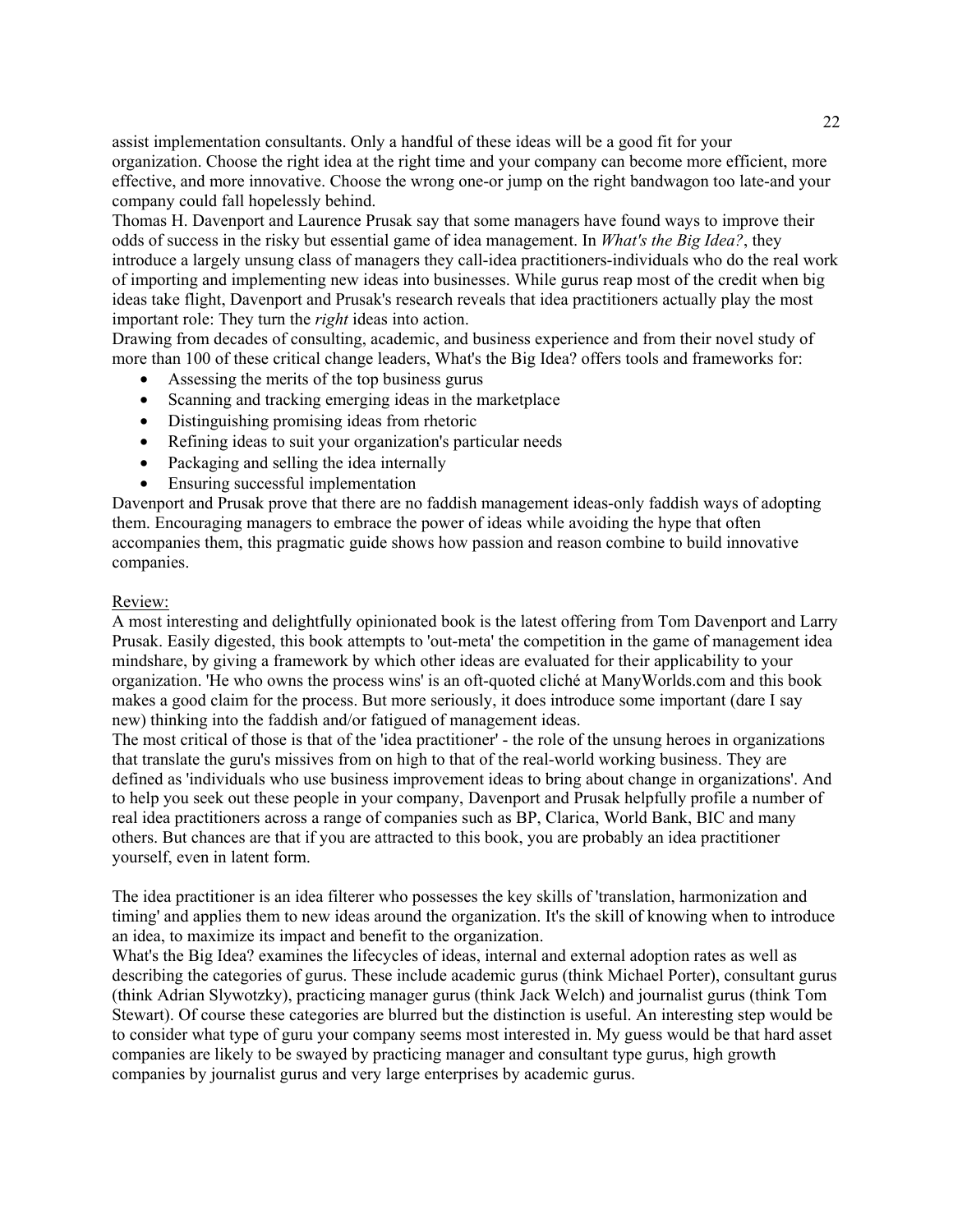But the problem with being an idea practitioner is while you may be rewarded by a good profile in Davenport's next book, you may not be appreciated for your network and filtering skills by your own organization. Indeed, pursuing your interest in ideas may only be tolerated once you have proved yourself in more operational roles. Even so, such an idea driven route can be career limiting, since in every idea you sell to the organization, there will always be an ounce of personal credibility that has to go with it. But by taking the core of the idea, the 'zeitgeist' and perhaps even innovating a little on top of it to make it more acceptable to your organization, you can build on the foundation of initiatives before it. Which is just as ideas themselves do. In every idea, the authors would argue, there is a kernel of good practice that should be adopted. The problem is that there is often so much emotion wrapped up around a guru, or a leading company or the idea itself is that this kernel is often ignored or dismissed. But gurus themselves are also guilty of this practice. They often battle against each other, dismiss others' ideas or do not give credit to their sources, teams or inspiration. Sounds just like the local management corporate politics wrestled with in 90% of companies, doesn't it? Thus the role of idea practitioner becomes all the more important to the corporation, navigating both the external and internal battlefields. Overall, a highly recommended read .Additional highlights including a non-partisan ranking of the top

200 business gurus (contrast that with our traffic based rankings on ManyWorlds.com) and an interview with the immensely smart Steve Kerr, previously CLO at GE and now at Goldman Sachs, on how he 'idea practitions'.

#### Review-2:

...

Thomas Davenport is now officially one of my "heroes" by championing the cause of us "idea introducers" and "boundary spanners". Unfortunately, being one of these people myself, I find that companies with an unhealthy culture (and with the associated weak/passive H.R. dept that perpetuate this sickness), ultimately cannot innovate.

Their Mavericks (also known as "the man in the brown suit") get laid-off, fired, or strategically bumped out of the way. And instead, go along to get along behavior is rewarded, crafty executives who change jobs ever 2-3 years (i.e. they quit BEFORE they get fired) swoop in long enough to go for the lowhanging fruit and then leave before they ever really build anything, and in the meantime the uninvolved  $\&$ uncommitted (the ones who kept their head down and did what they were told) get promoted based on seniority & politics instead of competence & contribution.

So as I contemplate Davenport and Friends' latest book offering, I am moved to share this simple truth: Unhealthy culture eats: strategy for breakfast, the project schedule for lunch, troublemaker and soon to be laid-off maverick employees for dinner, and all remaining discretionary funds in the annual operating budget 6-months early for a midnight snack.

We can talk until the cows come home about the latest and greatest ideas for maximizing the productivity of knowledge workers -- but the \$500 question is: WHEN will executive management start treating culture management as a fiduciary responsibility?

Until this happens, NOTHING else will happen -- except for the razorblade ride down to zero margins. Also, 80% of all new jobs are in companies with less than 25 employees. For the larger companies in the business landscape who think that they're going places -- there's a MESSAGE there.

I really appreciate Davenport's perspective on things; and he's always been a good collaborator with other leading minds. Davenport's focus has now shifted away from I.T. and K.M. and full tilt into Human Capital and Organizational Effectiveness. AMEN! It's about time! I'm an I.T. veteran of 20+ years who is SICK of living and working in a cess-pool of low morale by staff in tandem with displacement of responsibility by executive management.

CIO's everywhere sit up and take heed -- the goldmine that you seek is NOT in integration of your processes or technology; those are merely 2nd & 3rd order consequences of what's really important -- and this your Human Capital / workforce capability.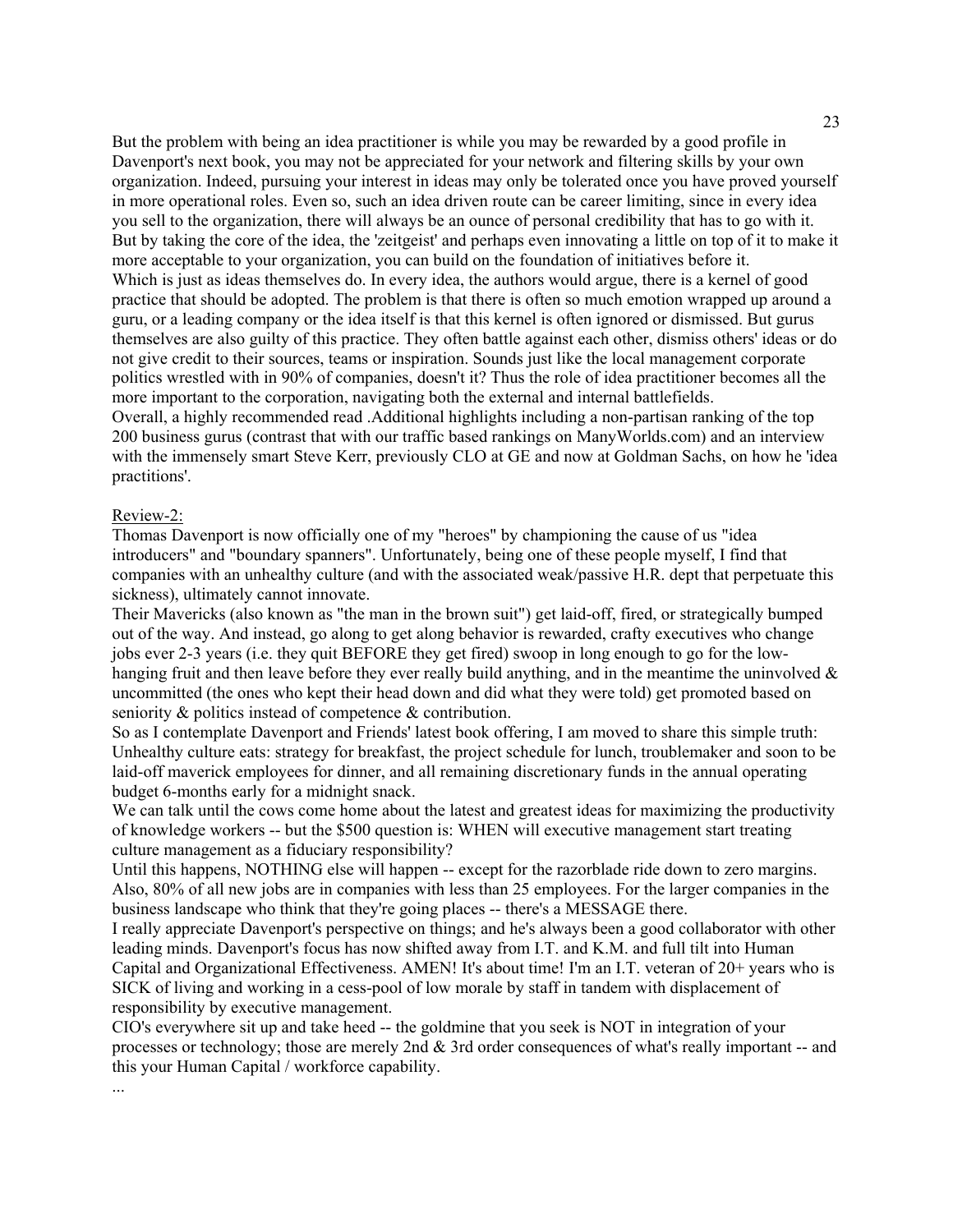Focus FIRST on organizational effectiveness or else find yourself on a downward spiraling path to failure because the culture and the organizational defensive routines are stronger than any 1 executive's resolve. Heed this advice or else "CIO" really does mean "career is over".

### Review-3:

For anyone who has felt overwhelmed by the barrage of business and management ideas and movements, and at times even skeptical of their individual and cumulative claims, and that is most of us, this is the perfect book. Davenport and Prusak are veterans of the last two decades of management revolutions-they have been in the game long enough to look back at some of the ideas with which they have been associated with critical detachment, and to make some novel and deep sociological observations about how ideas get made, marketed, used, abused, and superceded. However, they are less interested in a blanket judgment on the idea trade than in taking a closer look and identifying what works and who is doing the working. According to  $D \& P$ , none of the ideas pushed over the past couple of decades is entirely new, and none is without merit. However, none of the ideas is, or ever was, the best solution for each company in every set of circumstances. So much depends on the particular company's situation, and so much of a company's success depends on those inside the corporation-the "idea practitioners"-who select, advocate, refine, and implement the otherwise general and abstract ideas of management gurus. D & P ( $\&$  W) have done a great service in refocusing attention and credit from the brand names to the practitioners, without, of course, slighting the great contributions of gurus, like themselves, to the agility and productivity of the modern enterprise.

#### Post Script:

*Who is to bell the cat?* Who will risk his own life to save his neighbors? Any one who encounters great personal hazard for the sake of others undertakes to "bell the cat." The allusion is to the fable of the cunning old mouse, who suggested that they should hang a bell on the cat's neck to give notice to all mice of her approach. "Excellent," said a wise young mouse, "but who is to undertake the job?"

 $\mathcal{L}_\text{max} = \mathcal{L}_\text{max} = \mathcal{L}_\text{max} = \mathcal{L}_\text{max} = \mathcal{L}_\text{max} = \mathcal{L}_\text{max} = \mathcal{L}_\text{max} = \mathcal{L}_\text{max} = \mathcal{L}_\text{max} = \mathcal{L}_\text{max} = \mathcal{L}_\text{max} = \mathcal{L}_\text{max} = \mathcal{L}_\text{max} = \mathcal{L}_\text{max} = \mathcal{L}_\text{max} = \mathcal{L}_\text{max} = \mathcal{L}_\text{max} = \mathcal{L}_\text{max} = \mathcal{$ 

### **PROFIT PATTERNS**: Moser, Slywotsky, et.al

**Hardcover:** 432 pages ; Dimensions (in inches): 1.50 x 9.75 x 7.75 **Publisher:** Random House; 1st edition (March 16, 1999)

#### Promo Copy:

*Profit Patterns* opens with a series of chaotic paintings by Pablo Picasso. Each piece is increasingly difficult to recognize; the final portrait is little more than a jumble of shapes and colors. But what does Picasso have to do with profitability? By recognizing industry patterns--by seeing the order beneath the surface chaos--managers, investors, and entrepreneurs can prepare for change before it even occurs. And while the Picasso-as-business-strategy metaphor may be a stretch, Slywotzky's theories are fundamentally sound, designed to spot and capitalize upon market trends in an ever-turbulent business world. Adrian Slywotzky--whose bestselling *The Profit Zone* explained how profits happen--this time focuses on making *sure* profits happen. He begins by defining the types of changes common to modern businesses, explaining why polarization is spreading among industries, and emphasizing the importance of mindshare. He then lists the 30 most common patterns that businesses fall into, such as microsegmentation, where "growing customer heterogeneity and increasing customer sophistication change the fundamental nature of the market."

But even if a business is adept at seeing patterns, it's helpless if it can't mobilize its troops in time to capitalize upon pending change. Case studies of successful companies such as Cisco Systems, Nokia, and Dell Computer show how a company can detect industry trends, organize its workforce, and build giant leads over its competition. No wonder Picasso was a good businessman. *--*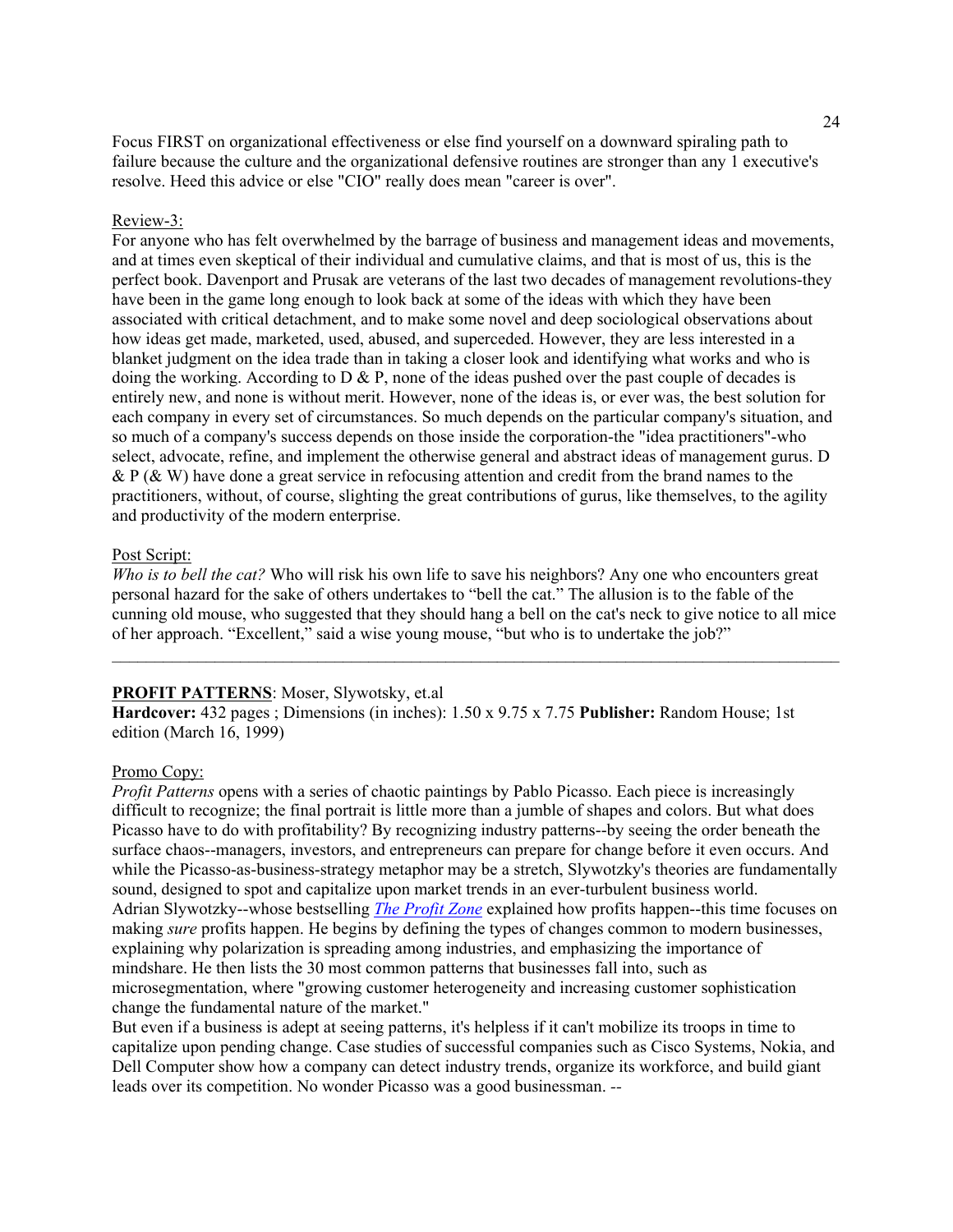Promo Copy-2:

Picasso changed the way we look at art. Profit Patterns will change the way we look at business. Picasso's work reflected the social and technological changes that swept through the early twentieth century. Equally pronounced changes are sweeping through today's business landscape, often at breathtaking speed.

Profit Patterns provides a powerful discipline to see order beneath the surface chaos. Pattern thinking helps entrepreneurs, managers, investors, and key talent anticipate the likely direction of changes even before they happen. It reveals the economic meaning of these changes and provides the tools to capitalize on them.

Based on groundbreaking research into over two hundred companies in forty industries, from major industrial firms to upstart competitors, Profit Patterns contains a set of ideas and action steps that can be taken by you and your team. Here's a sampling of what you'll find:

Practical STRATEGIC ideas:

Strategic Anticipation--the ability to "get it," to spot an emerging opportunity and chart a path there before the competition does.

Polarization--the winner-takes-all game, and why it's spreading to more and more industries.

Mindshare--the importance of seizing and holding on to the attention of key customers, investors, and talent.

Thirty Patterns: A repertoire of moves and countermoves to help you understand and exploit the forces changing your industry. This knowledge base of patterns will allow you to harness the strategic learning of the past two decades, eliminating the need to create strategies from scratch. In-Depth Examples:

How Cisco Systems, Honeywell, Capital One, SAP, Staples, Nokia, Dell Computer, Amazon.com, and Bang & Olufsen detected patterns in their industries and put them to work and, in many cases, developed an almost insurmountable lead over their competitors.

A Workbook:

An aid to launching your own process of responding to change.

In today's turbulent and discontinuous business world, it's no longer useful to analyze your industry in static, conventional ways. Profit Patterns provides the means to act before the ground shifts beneath you once again. It is the mental operating system for winning when the rules of the game change with such great frequency.

# Review:

Slywotzky and Morrison have accomplished something with this book that regular readers of business books would have thought impossible - they've applied intelligence and creativity to strategic business thinking and created a masterpiece of originality and insight. Their categorization of business models into patterns based on their effects on either customers, distribution channels, products, knowledge, or organization is one of those flashes of insight that seems obvious only after someone has articulated it as clearly as Slywotzky and Morrison have done here. The clarity of expression and organization, and the case studies of real-world examples that illustrate the use of these patterns of business strategy and competition, make this a central holding of any serious business reader's library. Every management consultant, business owner or manager, or executive, should understand the business strategies outlined here.

# **The Art of Profitability:** Slywotzky

**Hardcover:** 206 pages ; Dimensions (in inches): 0.99 x 8.56 x 6.30 **Publisher:** Warner Books; (September 2002) **ISBN:** 0446531502

# Promo Copy: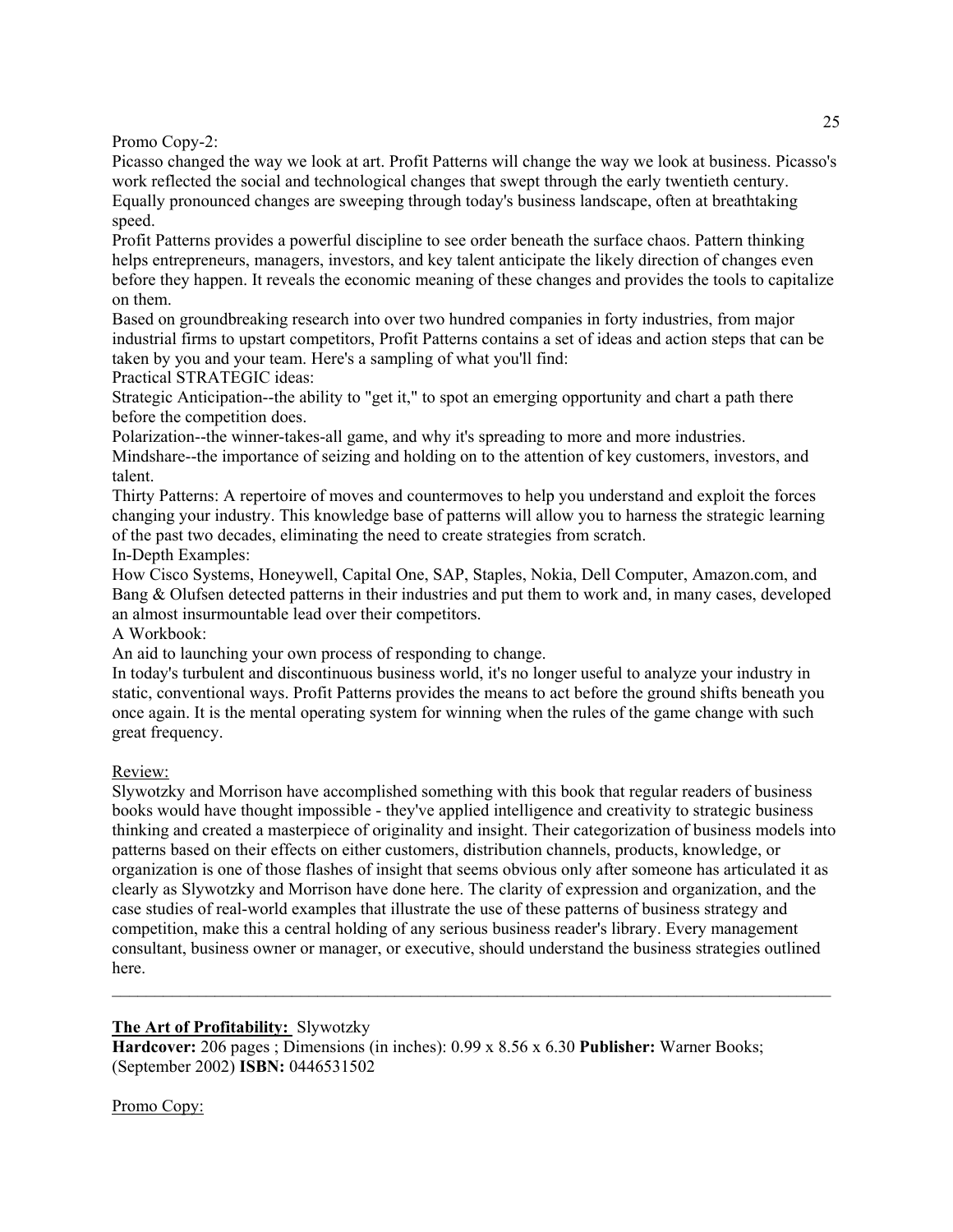This book is focused on explaining 23 different models of profitability that different firms have followed. The author uses the relationship between a wise mentor and an eager mentee to take the reader through the process of understanding the different models. The book is aimed at describing and giving the reader some insight into each model; it is not an in depth analysis of profitability. Given its aim, it is well written.

It is not a step by step process to apply at a business. This is a book to make a manager reflect, not follow. Each chapter is one story that describes a model; the style seems to follow the general outline of Harvard Business School cases, which, given the author's professorship there, is not so surprising.

I highly recommend it to someone looking for an entertaining read that will make one reflect. However, disregard the recommendation that you go through one chapter per week. It is too little, I think I would probably lose the book by the 3rd week. It is, instead, a book to be read in 3 days, and be referred back for ideas.

### Review:

OK, "The Goal" this isn't, despite the comments of previous reviewers. However, the narrative style of the book does make a sometimes very dry subject readable. It did make me think, and that alone makes the book worth three stars.

Obviously, (looking at the date of the review vs. the release date) I did not follow the instructions in the beginning that advise the reader to read only a chapter a week, spending the interim doing the "homework" assigned by the book's magus figure, David Zhao. However, the book's recommended list of books, articles, and authors does pique one's interest to dig deeper.

Overall, the intent of the book seems to be to briefly visit multiple business models giving just enough info to whet the appetite. If this is truly the intent, it succeeds. However, there is one major flaw that really bothers me. The author uses his lead character as a shill for his other books. It's done discretely, with only the titles mentioned without disclosing the author. However, because every other book and article reference includes the author's names, the omissions are a red flag.

I found the book interesting and I probably will explore the author's writing further, but the selfreferencing turns the book from a good high-level discussion of strategy to an infomercial. If only the author could have resisted temptation!

 $\mathcal{L}_\mathcal{L} = \{ \mathcal{L}_\mathcal{L} = \{ \mathcal{L}_\mathcal{L} = \{ \mathcal{L}_\mathcal{L} = \{ \mathcal{L}_\mathcal{L} = \{ \mathcal{L}_\mathcal{L} = \{ \mathcal{L}_\mathcal{L} = \{ \mathcal{L}_\mathcal{L} = \{ \mathcal{L}_\mathcal{L} = \{ \mathcal{L}_\mathcal{L} = \{ \mathcal{L}_\mathcal{L} = \{ \mathcal{L}_\mathcal{L} = \{ \mathcal{L}_\mathcal{L} = \{ \mathcal{L}_\mathcal{L} = \{ \mathcal{L}_\mathcal{$ 

Perhaps the last lesson should be "Spam is not a profit model!"

# **A Stake in the Outcome : Building a Culture of Ownership for the Long-Term Success of Your Business** By Jack Stack, et.al. **Paperback:** 272 pages ; Dimensions (in inches): 0.65 x 8.18 x 5.52 **Publisher:** Currency; (September 16, 2003) **ISBN:** 0385505094

Promo copy:

A refreshingly sensitive and sensible guide to motivating employees, this new volume by Stack and Burlingham (The Great Game of Business) is a standout in its crowded genre. Stack is the president and CEO of SRC Holdings Corporation, an employee-owned supplier of renovated engines to auto companies and a celebrated business success story. In 1983, when it looked like SRC's parent company, International Harvester, might shut down its southwestern Missouri "remanufacturing" plant, Stack and 12 other employees bought the place and fashioned a system of employee ownership that turned SRC into a corporation of 22 companies with more than \$100 million in sales. Using the experiences of SRC as well as other companies with "ownership cultures" as examples, Stack and Burlingham, an editor at Inc. magazine, give the lowdown on how to keep employees energized, creative and acting like true owners of their company (beyond offering stock options). Their strategy, which is especially resonant after the Enron debacle, hinges largely on opening up the books to all employees and keeping the staff posted on financial matters. Also fascinating is the authors' idea of spinning workers off into an entirely new company as a way of stirring up new ideas from entrenched employees*.* This is an invigorating and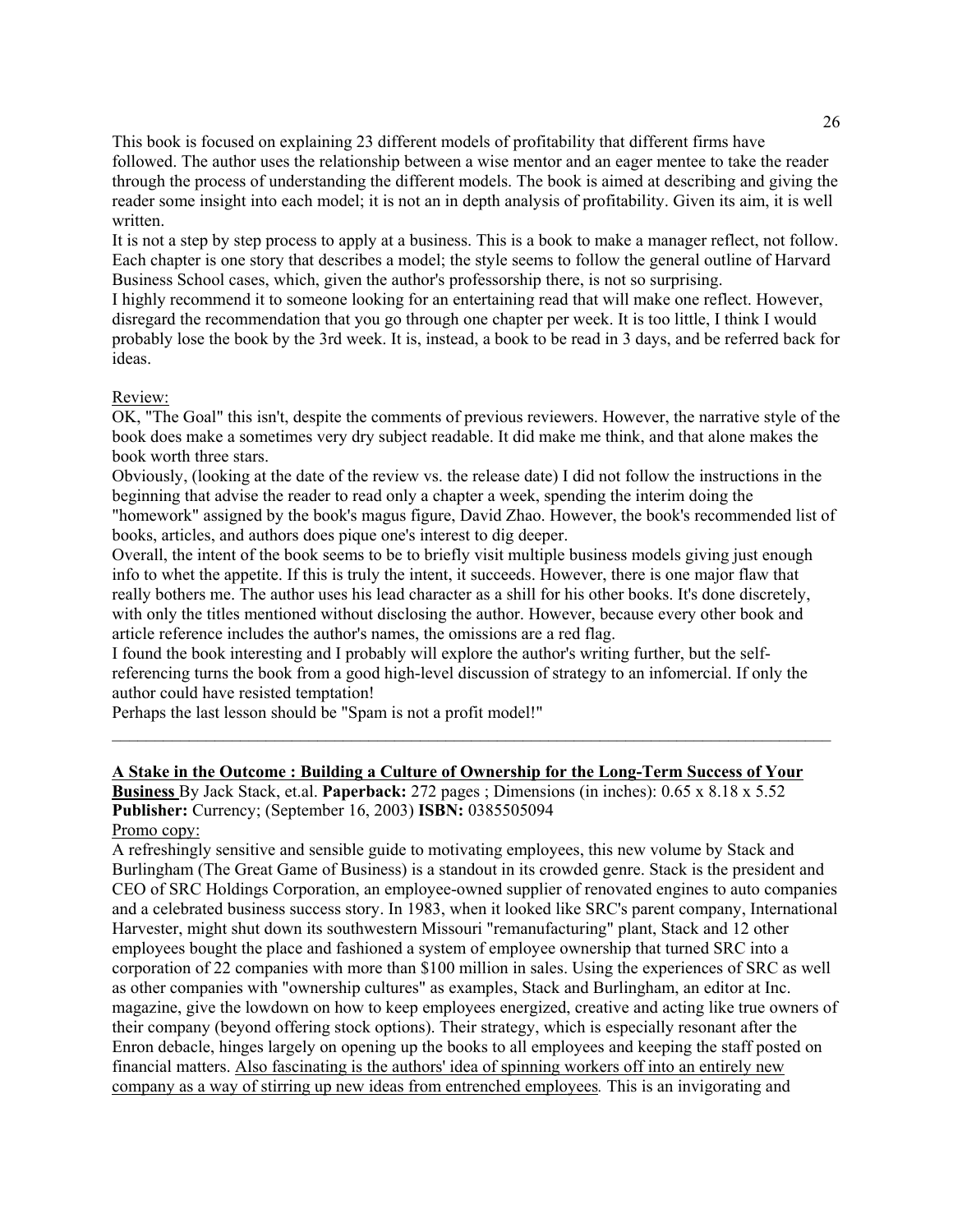surprisingly helpful text for those who want a humane but profitable way to manage their company. Copyright 2002 Cahners Business Information, Inc.

## Review:

## **Cold, hard, ruthless, and magnificent!**

A lot of "business management" books are all fluff; not here.

There is not one wasted word in this wonderful book, which should be mandatory reading in every business in America.

Inadvertently, Stack addressed the issue of a "culture of ownership" just in time to face a generational shift in the work force.

"Theory X" worked for the veterans of WWII; "Theory Y" worked, to a degree, for the Baby Boomers. "Generation X," and "Generation Y," see the cultural climate of business in an entirely different light; yet, they must find a voice in working with American business, for the good of all.

Incredibly distrustful of authority, and poorly served by the education system they have left, something new is needed to bring order out of the chaos of their perceptions.

If you are looking for silver bullets, look no further than Stack's books (and Ricardo Semler's "Maverick").

In "The Great Game of Business," Stack discussed the restructuring of Springfield Remanufacturing, starting with a debt/equity ratio of 89 to 1.

Success brought a new, painful awareness of two basic issues: one, growth leads to conflict arising, and must be resolved; and two, businesses do not scale very well.

A larger business requires a qualitatively different framework to resolve conflicts in; the price of the necessary knowledge is very high, indeed.

Good news!

Stack and the people at SRC Holdings Corporation - the name should give you a hint of the magnitude of change required - have done the heavy lifting for you!

The best accompaniment you can have as you try to apply his principles is a good primer on economic value added (EVA) accounting.

Incidentally, Chapter 10, "Crossing the Great Divide," includes a great story about "The Secret of the Chinese Firecracker Factory," where the issue of scaling the business model is addressed following an insight gained from the manufacturing process of Chinese firecrackers.

The same insight was expressed in Chapter 15 of "Maverick," by Ricardo Semler. Called "Divide and Prosper," Semler addresses the issue of the appropriate scale and structure of the business in the same light as Stack. Semler also addressed a good many of the issues Stack faced from an invaluable perspective, particularly management structure (see Chapter 21 of "Maverick.")

Stack has given one and all an invaluable guide to The Next Step after Open Books; keep it close to hand, give it to all of your people, and let people who wonder about "who moved their cheese," keep wondering!

## **VI. Leading Change and Enabling "Transition" Successfully**

## **LEADING CHANGE** by Kotter

**Hardcover:** 187 pages ; Dimensions (in inches): 0.84 x 9.46 x 6.38 **Publisher:** Harvard Business School Press; 1st edition (January 15, 1996) **ISBN:** 0875847471

## Review:

John P. Kotter is Professor of Leadership at the Harvard Business School. He has written several books and articles on general management and leadership issues. This particular book builds on his 1995 Harvard Business Review-article 'Leading Change: Why Transformation Efforts Fail'.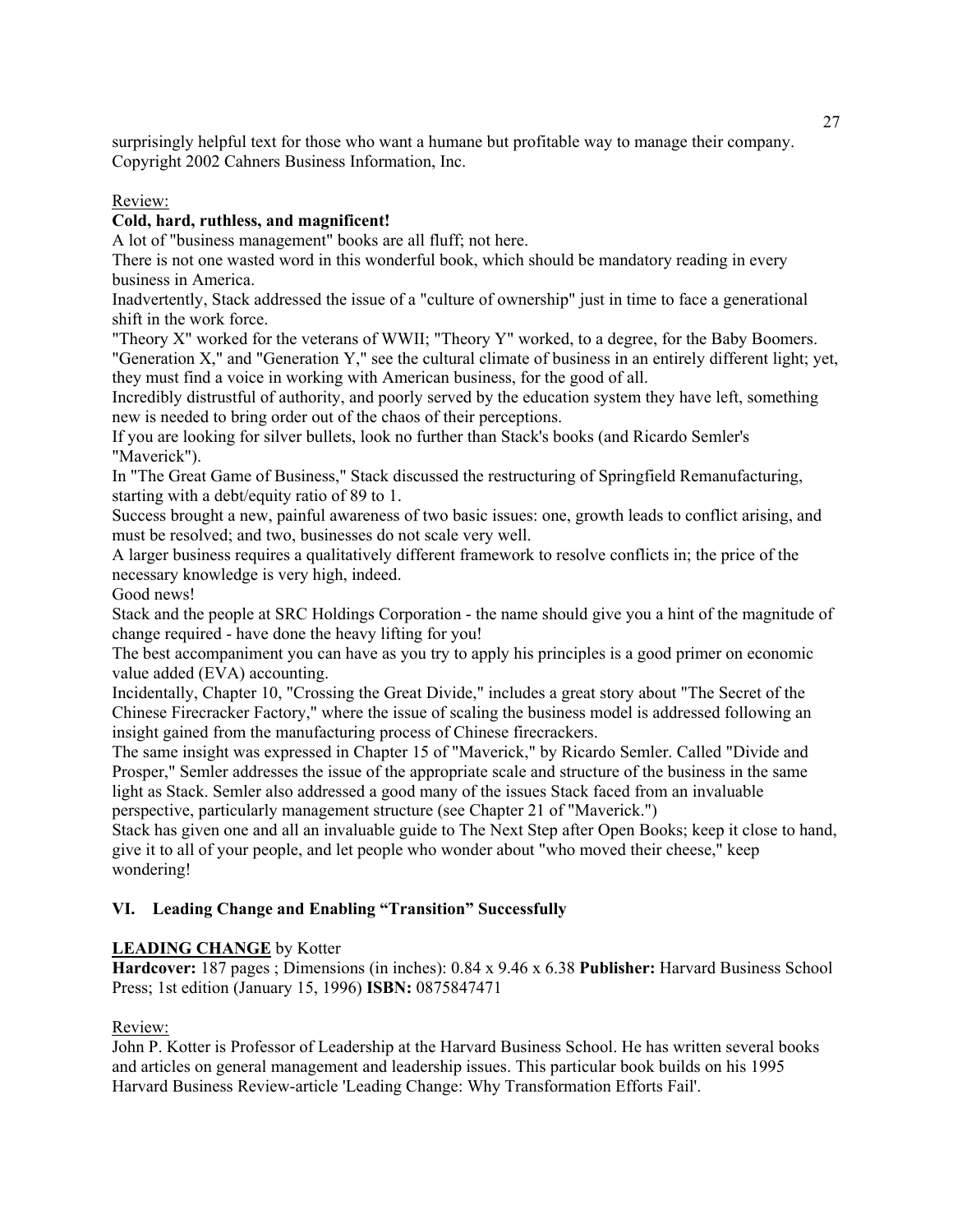The book is split up into three parts. In the first part - The Change Problem and Its Solution - Kotter discusses the eight main reasons why in many situations the improvements have been disappointing, with wasted resources and burned-out, scared, or frustrated employees. Each of these eight errors are discussed in detail, using simple, clear examples. "Making any of the eight errors in common to transformation efforts can have serious consequences." But Kotter argues that these errors are not inevitable. And this is why Kotter has written this book. "The key lies in understanding why organizations resist needed change, what exactly is the multistage process that can overcome destructive inertia, and, most of all, how the leadership that is required to drive that process in a socially healthy way means more than good management." In Chapter 2, Kotter discusses the reasons why organizations (can) need changes and improvements. Although some people suggest otherwise, Kotter believes that organizations can implement change successfully. "The methods used in successful transformations are all based on one fundamental insight: that major change will not happen easily for a long list of reasons." Kotter introduces an eight-stage process for creating major change.

This eight-stage process is discussed in Part Two of this book:

(1) The first stage of the process involves the establishment of a sense of urgency, which is required to overcome complacency. The nine sources of complacency are discussed, whereby Kotter emphasizes that "a good rule of thumb in a major change effort is: Never underestimate the magnitude of the forces that reinforce complacency and that help maintain the status quo." He further discusses methods for raising urgency levels, the role of crises, and the role of middle and lower-level managers.

(2) The second stage involves the creation of a guiding coalition. "A strong guiding coalition is always needed - one with the right composition, level of trust, and shared objective." According to the author the four key characteristics to effective guiding coalition are position power, expertise, credibility, and leadership. And he emphasizes that management and leadership must work in tandem, teamwork style. (3) The third stage requires the development of a vision and strategy. Good vision clarifies the general direction for change, motivates people to take action in the right direction, and it helps coordinate people's actions. The characteristics of an effective vision are imaginable, desirable, feasible, focused, flexible, and communicable. But vision alone is not enough. "This is where strategy plays an important role. Strategy provides both logic and a first level detail to show how a vision can be accomplished." (4) The power of a vision is most powerful when all people within an organization have a common understanding of its goals and direction. Although the general myth is that failures to communicate vision are attributed to either limited intellectual capabilities among lower-level employees or a general human resistance to change. But that is not really the problem. The vision needs to be communicated in a clear, simple message (focused and jargon-free). Kotter discusses each of the seven key elements in the communication of vision.

(5) Empowering employees for broad-based action - "Discouraged and disempowered employees never make enterprises winners in a globalizing economic environment. But with the right structure, training, systems, and supervisors to build on a well-communicated vision, increasing numbers of firms are finding that they can tap an enormous source of power to improve organizational performance. They can mobilize hundreds or thousands of people to help provide leadership to produce needed changes."

(6) Major change takes time and it is therefore advisable to pay serious attention to short-term wins. Short-term wins should be visible, unambiguous, and related to the change effort. Short-term wins play various roles in a change effort, most notably building the necessary momentum.

(7) Many forces can stall a change process short of the finish line. And we should be aware that irrational and political resistance to change never fully dissipates. We should not let the celebration of short-term wins allow complacency back into the organization. We should also be aware that progress can slip away for two reasons: corporate culture (see more in the next stage) and increased interdependence as a result from interconnections.

(8) "Culture refers to norms of behavior and shared values among a group of people." In large organizations, there are some social forces (corporate culture) that affect everyone. Corporate cultures have a powerful influence on human behavior, since it is almost impossible to change and invisible.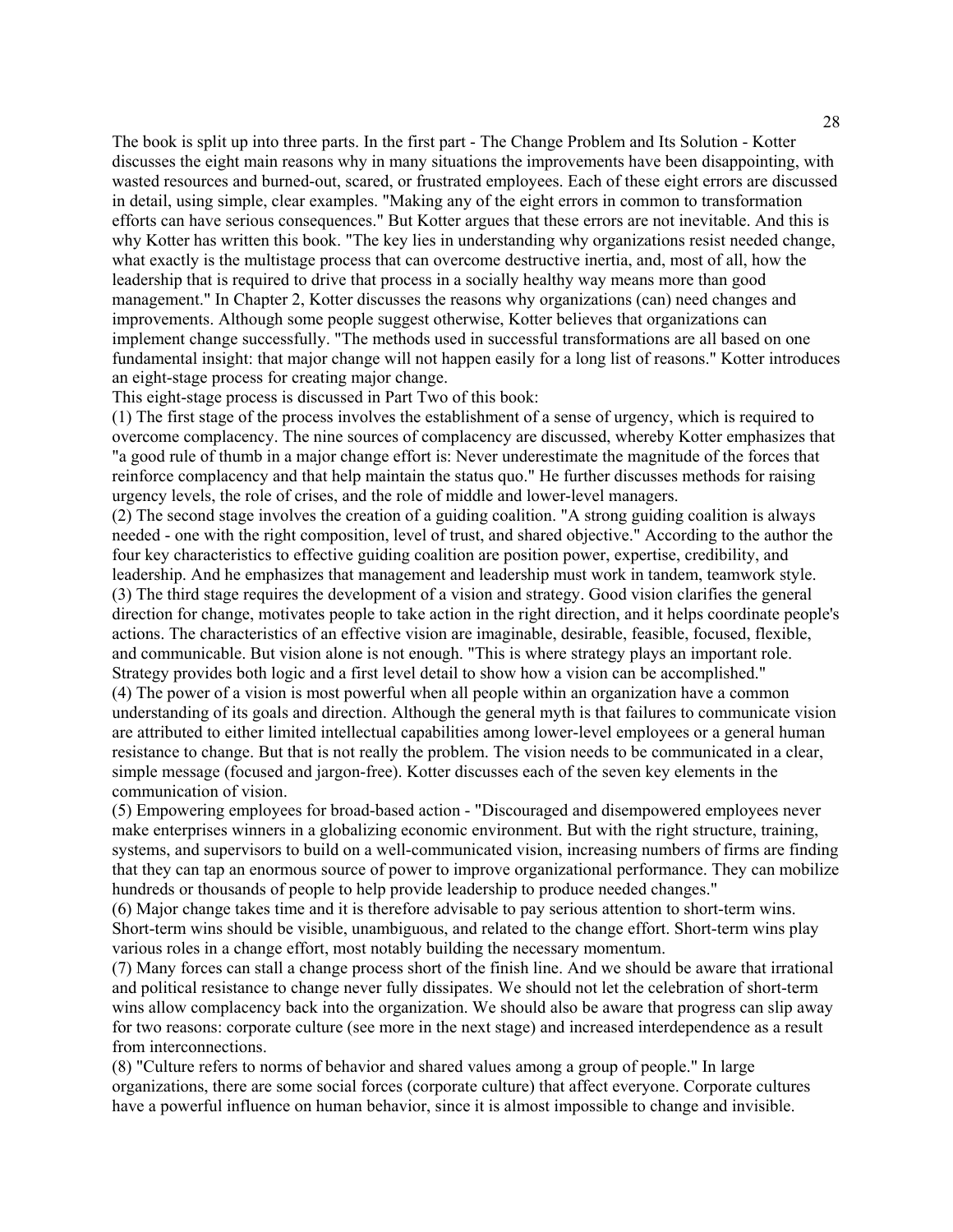Kotter believes that "culture is powerful for three reasons: (i) Because individuals are selected and indoctrinated so well. (ii) Because the culture exerts itself through the actions of hundreds or thousands of people. (iii) Because all of this happens without much conscious intent and thus is difficult to challenge or even discuss." He provides with one other important warning: "most cultural change happens in stage 8, not stage 1."

Part III - Implications for the Twenty-First Century - consists of two chapters. In the first chapter, Kotter discusses the organization of the future. In particular, the impact of the future on the eight stages in the change process. There is an interesting table, which compares the differences in structure, systems, and culture between 20th-century and 21st-century organizations. "The key to creating and sustaining the kind of successful 21st-century organization is leadership - not only at the top of the hierarchy, with a capital L, but also in a more modest sense (l) throughout the enterprise." These two notions are discussed in detail in the final chapter of the book.

Yes, this is an excellent book on controlling change. The book provides an extremely useful framework for a change process and should be kept as a checklist. Although the process looks rigid, the stages are flexible and take place concurrently. I recommend this book to all people involved in a major change process within larger organizations. The author uses simple business US-English.

 $\mathcal{L}_\text{max}$  and  $\mathcal{L}_\text{max}$  and  $\mathcal{L}_\text{max}$  and  $\mathcal{L}_\text{max}$  and  $\mathcal{L}_\text{max}$  and  $\mathcal{L}_\text{max}$ 

### **THE HEART OF CHANGE** by Kotter

**Hardcover:** 208 pages ; Dimensions (in inches): 0.85 x 9.56 x 6.36 **Publisher:** Harvard Business School Press; 1st edition (August 1, 2002) **ISBN:** 1578512549

#### Promo Copy:

*The Heart of Change* is the follow-up to John Kotter's enormously popular book *Leading Change*, in which he outlines a framework for implementing change that sidesteps many of the pitfalls common to organizations looking to turn themselves around. The essence of Kotter's message is this: the reason so many change initiatives fail is that they rely too much on "data gathering, analysis, report writing, and presentations" instead of a more creative approach aimed at grabbing the "feelings that motivate useful action." In *The Heart of Change*, Kotter, with the help of Dan Cohen, a partner at Deloitte Consulting, shows how his eight-step approach has worked at over 100 organizations. In just about every case, change happened because the players were led to "see" and "feel" the change. In one example, a sales representative underscores a sense of urgency to change a manufacturing process by showing a videotaped interview with an unhappy customer; in another, a purchasing manager makes his point to senior management about corporate waste by displaying on the company's boardroom table the 424 different kinds of gloves that the company had procured through different vendors at vastly different prices. Well written and loaded with real-life examples and practical advice, *The Heart of Change* towers over other change-management titles. Managers and employees at organizations both big and small will find much to draw from. Highly recommended. *--Harry C. Edwards*

#### Review:

As the title indicates it's a "how to" book of real life stories of how people changed their organizations. This is not a quick fix-it remedy book. It has real take-away values and merits applicable not only for the corporate environment but for any organization where people are recognized as the key to success through change. Kotter introduces his book with the premise that people are more willing to change if shown a "truth that will influence their feelings" rather than be bombarded with analytical data that force them to change their thinking. He then introduces his 8-step process which will lead to successful largescale change. To further validate his viewpoint Kotter includes examples of real stories of individuals(managers, tech people, presidents, etc) who succeeded in bringing about positive change to their companies of course sometimes after much frustration and repeating of certain steps. I strongly recommend this book for those who are "change agents." The book also lists an interactive site for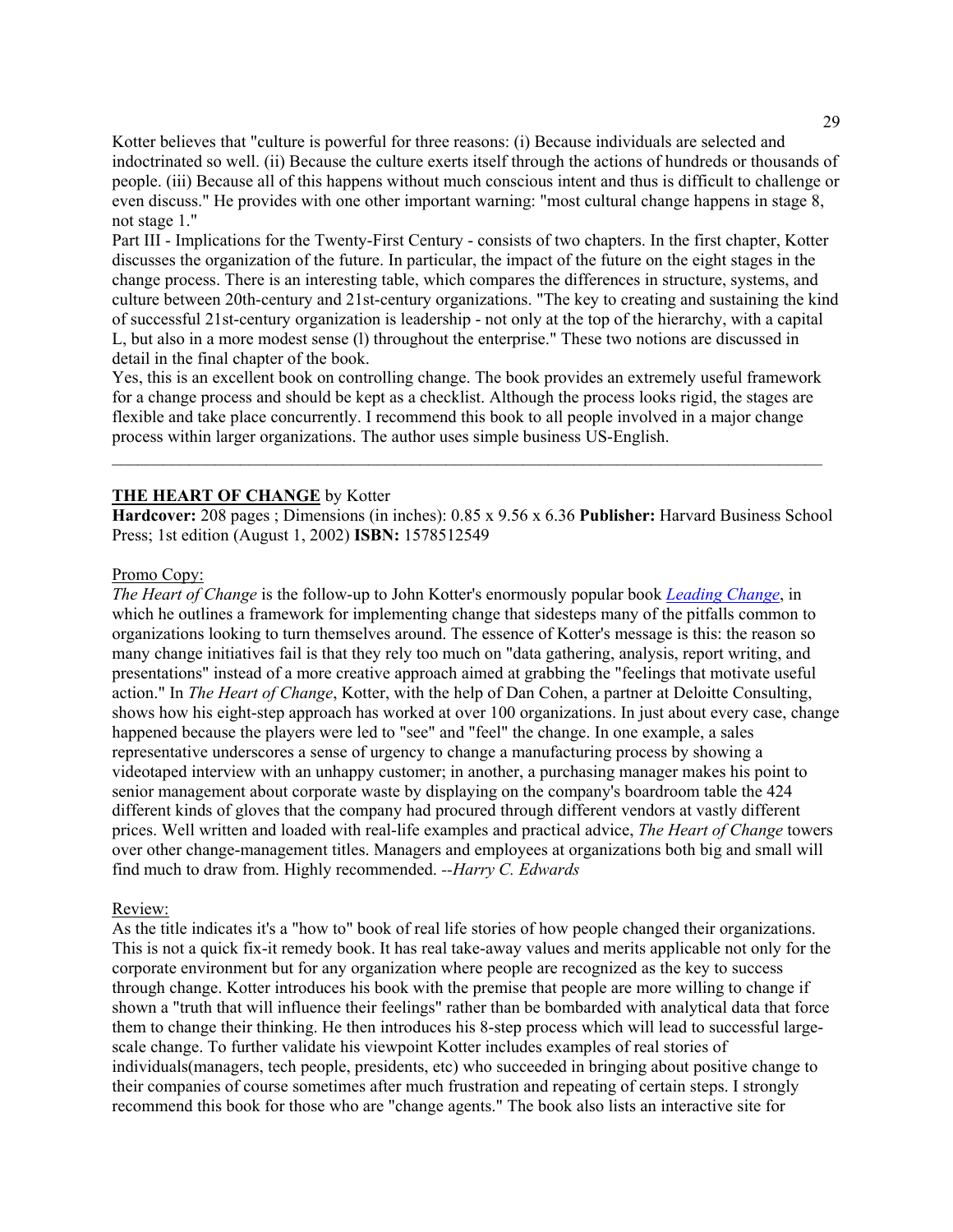additional tips to one's personal change effort. The book is dynamic and forceful and an excellent resource for those organizations/communities of practice with the vision for the future and a "heart for change."

 $\mathcal{L}_\mathcal{L} = \{ \mathcal{L}_\mathcal{L} = \{ \mathcal{L}_\mathcal{L} = \{ \mathcal{L}_\mathcal{L} = \{ \mathcal{L}_\mathcal{L} = \{ \mathcal{L}_\mathcal{L} = \{ \mathcal{L}_\mathcal{L} = \{ \mathcal{L}_\mathcal{L} = \{ \mathcal{L}_\mathcal{L} = \{ \mathcal{L}_\mathcal{L} = \{ \mathcal{L}_\mathcal{L} = \{ \mathcal{L}_\mathcal{L} = \{ \mathcal{L}_\mathcal{L} = \{ \mathcal{L}_\mathcal{L} = \{ \mathcal{L}_\mathcal{$ 

### **MANAGING TRANSITIONS** by Bridges

**Paperback:** 144 pages ; Dimensions (in inches): 0.51 x 9.20 x 7.40 **Publisher:** Perseus Publishing; 2nd edition (May 27, 2003)

### Promo Copy:

From the most trusted voice on transition, a revised edition of the classic practical guide to dealing with the human side of organizational change.

The business world is a place of constant change, with stories of corporate mergers, layoffs, bankruptcy, and restructuring hitting the news every day. Yet as veteran consultant William Bridges maintains, the situational changes are not as difficult for companies to make as the psychological transitions. In the bestselling *Managing Transitions*, Bridges provides a clear understanding of what change does to employees and what employees in transition can do to an organization.

Directed at managers and employees in today's corporations, Bridges shows how to minimize the distress and disruptions caused by change. *Managing Transitions* addresses the fact that it is people who have to carry out the change. When the book was originally published a decade ago, Bridges was the first to provide any real sense of the emotional impact of change and what can be done to keep it from disrupting the entire organization. With new information and commentary on layoffs, corporate suspicion, and the increasing tumult in the business world, *Managing Transitions* remains the definitive guide to dealing with change.

### Review:

William Bridges is one of the world's leading experts in the area of managing the human side of change. Bridges originally introduced the notion of "transition" in his first book, Transitions: Making Sense of Life's Changes (1980), which was a primer on coping with the tumultuous life changes we all face on a personal level. In Managing Transitions, Bridges applies the concept of transition within the context of organizational change.

Bridges asserts that transition is not synonymous with "change." A change occurs when something in the external environment is altered. In an organizational setting this would include changes in management, organizational structure, job design, systems, processes, etc. These changes trigger an internal psychological reorientation process in those who are expected to carry out or respond to the change. Transition is this internal process that people must go through in order to come to terms with a new

situation. Unless transition occurs, change will not work.

Bridges believes that the failure to identify and prepare for the inevitable human psychological adjustments that change produces is the largest single problem that organizations encounter when they implement major change initiatives.

Unfortunately, many managers, when confronted with predictable change-induced resistance by those charged with implementing a change, respond in punitive and inappropriate ways that only serve to undermine the change effort. Due to their lack of understanding of transition, they do not possess the skills to facilitate it effectively.

Leaders and managers often assume that when necessary changes are decided upon and well planned, they will just happen. Unless the transition process is handled successfully by management, all that careful decision making and detailed planning will matter little.

We must face the fact that for a change to occur, people must own it. Unless people go through the inner process of transition, they will not develop the new behavior and attitudes the change requires. Change efforts that disregard the process of transition are doomed.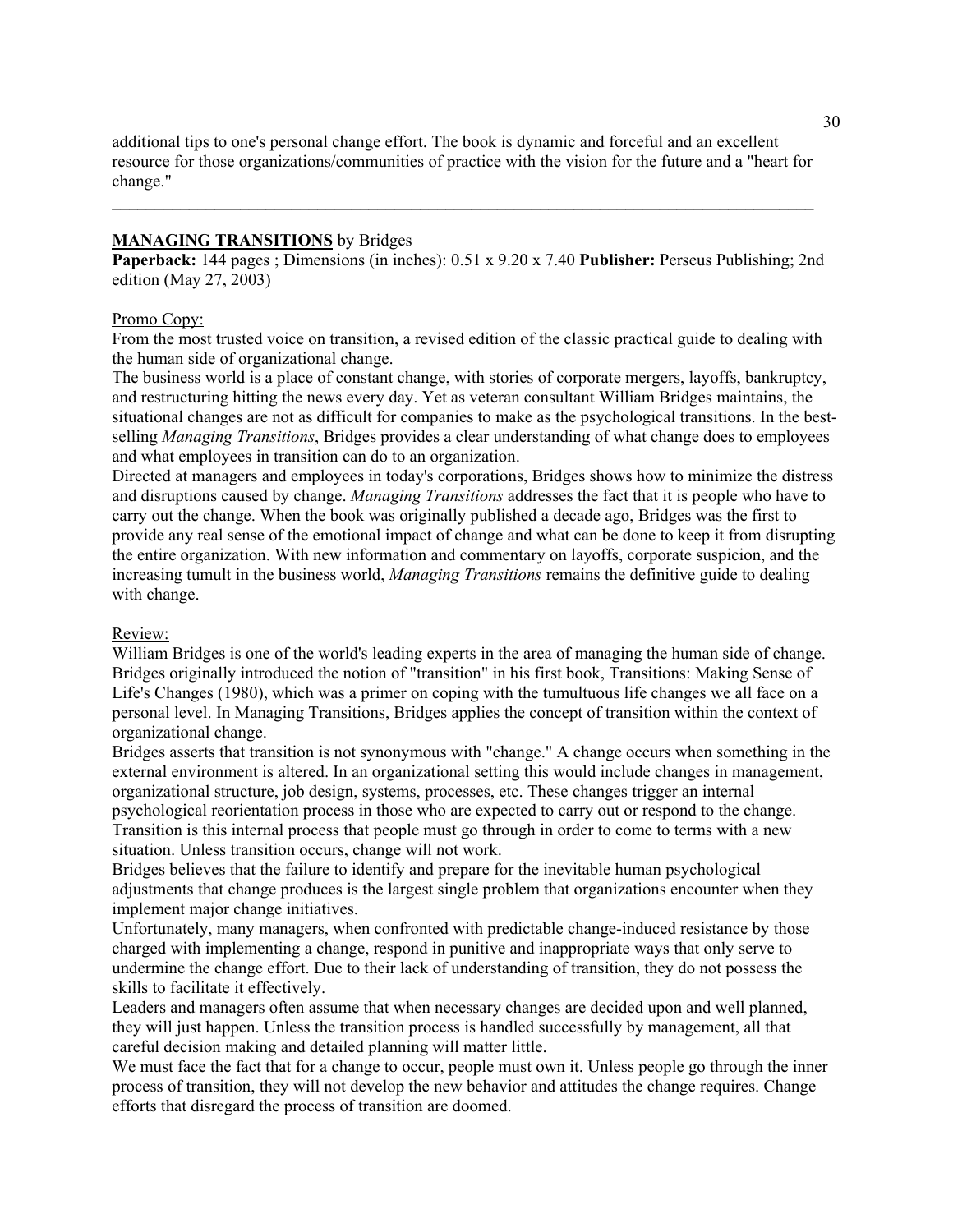Bridges presents the reader with a simple three-phase transition model that eliminates much of the mystery surrounding the human side of change. He then provides would-be change agents with a series of checklists that serve as a road map for managing transitions in the real world.

Both research and experience remind us that although a change can be implemented quickly, the psychological process of transition takes time. Transitions can take a very long time if they are not well managed. Few organizations can afford to wait that long for the results.

The good news is that leaders can learn basic transition management strategies. Armed with these skills, they can lead employees through complex and difficult changes with renewed energy and purpose, and can actually accelerate the process of transition.

With as many as half of all major organizational change efforts failing, leaders must learn new strategies and skills that will increase the odds of success. Bridges has provided us with a toolkit for managing the human side of change that is well worth considering.

 $\_$  , and the set of the set of the set of the set of the set of the set of the set of the set of the set of the set of the set of the set of the set of the set of the set of the set of the set of the set of the set of th

# **CHANGE WITHOUT PAIN: HOW MANAGERS CAN OVERCOME INITIATIVE OVERLOAD. ORGANIZATIONAL CHAOS AND EMPLOYEE BURNOUT** by Eric Abrahamson

**Hardcover:** 288 pages ; Dimensions (in inches): 0.90 x 9.44 x 6.60 **Publisher:** Harvard Business School Press; (December 4, 2003)

### Promo Copy:

For more than two decades, businesses have been warned to "change or perish." Yet a growing number of companies are perishing because of change. What's going on?

Columbia Business School professor Eric Abrahamson argues that while change is necessary for companies to grow and prosper, many organizations have blindly taken the mandate too far. The "creative destruction" advocated by change champions has resulted in a painful cycle of initiative overload, changerelated chaos, and widespread employee cynicism.

To reverse this cycle, Abrahamson says, companies must learn to change how they change. Drawing on a decade of research and dozens of company examples, this book offers a positive new approach to change called "creative recombination." Rather than obliterating and then reinventing anew, creative recombination seeks sustainable, repeatable transformation by reconfiguring the people, structures, culture, processes, and networks the company already has. Abrahamson offers a broad toolkit of techniques for achieving smoother, more cost-efficient, less painful organizational change-and helpful guidance for how and when to implement each tool.

A refreshing paradigm for change has arrived-and companies don't need anything new, revolutionary, or radical to make it happen. The inspiring result: Change will actually work, for a change. Review:

Having been a consultant with a large consulting firm for many years, I have seen many "transformational" fads come and go. Consultants and change management gurus, of course, have a certain vested interest in pushing the "new, new thing." And usually there is at least some kernel of truth or insight in these pronouncements. But marketing puffery aside, it is interesting to see how many corporations feel compelled to jump on these bandwagons. It strikes me as an example of what C.S. Lewis referred to as "chronological snobbery," that is, assuming something is no longer good simply because it is old.

Abrahamson's book tackles this notion in a very thought-provoking way. His idea of recombining things from the corporate basement, so to speak, is a nice metaphor for thinking critically and discerningly about what it is you need to accomplish and what resources you already have at your disposal to make it so. I think he provides an excellent counterbalance to the advice of many who advocate constant, dramatic change.

## Review-2: